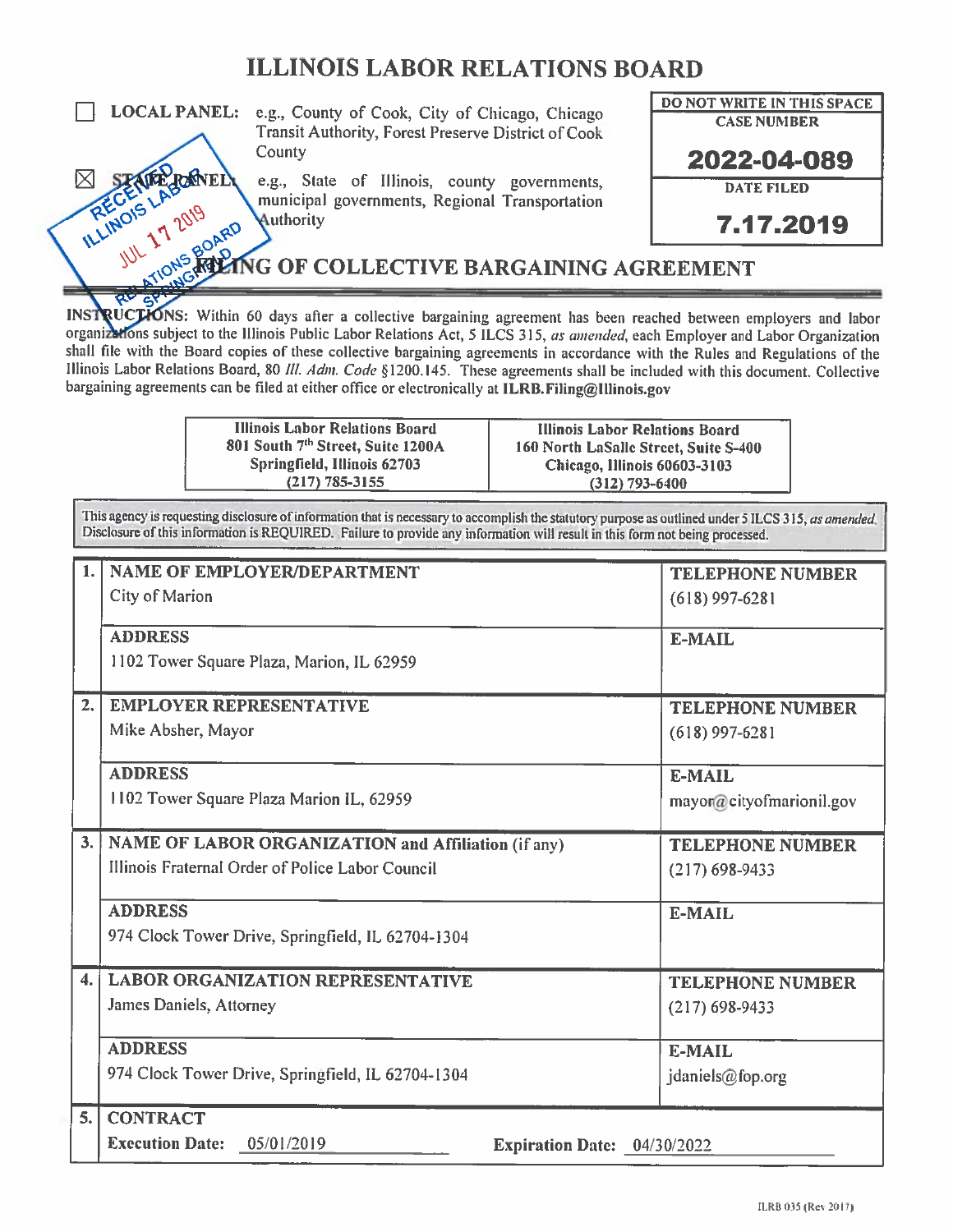| 6. | <b>UNIT DESCRIPTION</b> (be specific as to job titles or classification)                                                                                                                                    |
|----|-------------------------------------------------------------------------------------------------------------------------------------------------------------------------------------------------------------|
|    | Included Unit A: All full-time Police Officers of the Marion Police Department under the rank of Lieutenant.                                                                                                |
|    | Excluded Unit A: The Chief of Police, the Assistant Chief of Police, Captains, Lieutenants, other employees of<br>the department and other employees as defined in the Illinois Public Labor Relations Act. |
|    | Included Unit B: All full-time Dispatchers employed by the City of Marion                                                                                                                                   |
|    | Excluded Unit B: All other City employees and all supervisoy, managerial, and confidential employees whithin<br>the meaning of the Act.                                                                     |
|    |                                                                                                                                                                                                             |
|    |                                                                                                                                                                                                             |
| 7. | APPROXIMATE NUMBER OF EMPLOYEES COVERED BY THE AGREEMENT                                                                                                                                                    |
|    | 8. IS BARGAINING UNIT                                                                                                                                                                                       |
|    | <b>HISTORICAL</b>                                                                                                                                                                                           |
|    | <b>ILRB CERTIFIED</b> $\boxtimes$                                                                                                                                                                           |
|    | IF ILRB CERTIFIED                                                                                                                                                                                           |
|    | <b>Date of Certification:</b> 01/02/1987 and 2/10/1993                                                                                                                                                      |
|    | ILRB Case Number: S-RC-87-40 and S-RC-93-24                                                                                                                                                                 |
| 9. | Does the bargaining unit covered by this collective bargaining agreement<br>YES $\boxtimes$<br>NO<br>include protective service employees?                                                                  |

#### **FOR EMPLOYER**

I have read the above petition and all attachments. The statements contained therein are true to the best of my knowledge and belief.

**NAME:**

**BY: TITLE: Signature of person filing petition**

#### **FOR LABOR ORGANIZATION**

I have read the above petition and all attachments. The statements contained therein are true to the best of my knowledge and belief.

BY: Annes (*aniels hh*) TITLE: Attorney **Signature of person filing petition**

**NAME:** James Daniels

**DATE:** 

**DATE:** 07/08/2019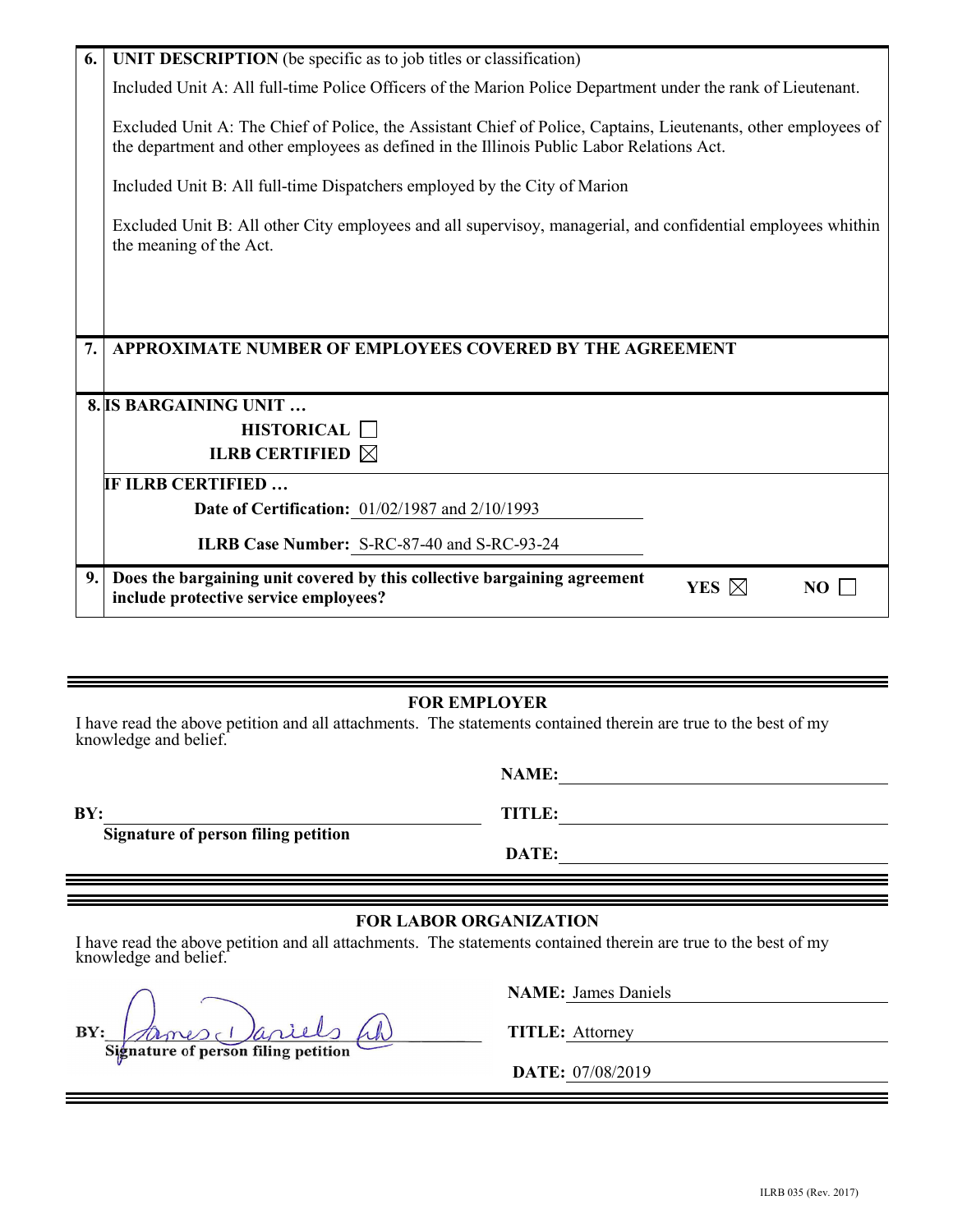# ILLINOIS FOP LABOR COUNCIL

### **and**

## **CITY OF MARION**

**Patrol Officers, Sergeants, Detectives and Dispatchers**

## FRATERNAL ORDER

**May 1, 2019** – **April 30, 2022**

**Springfield - Phone: 217-698-9433 / Fax: 217-698-9487 Western Springs - Phone: 708-784-1010 / Fax: 708-784-0058 Web Address: www.fop.org 24-hour Critical Incident Hot Line: 877-IFOP911**

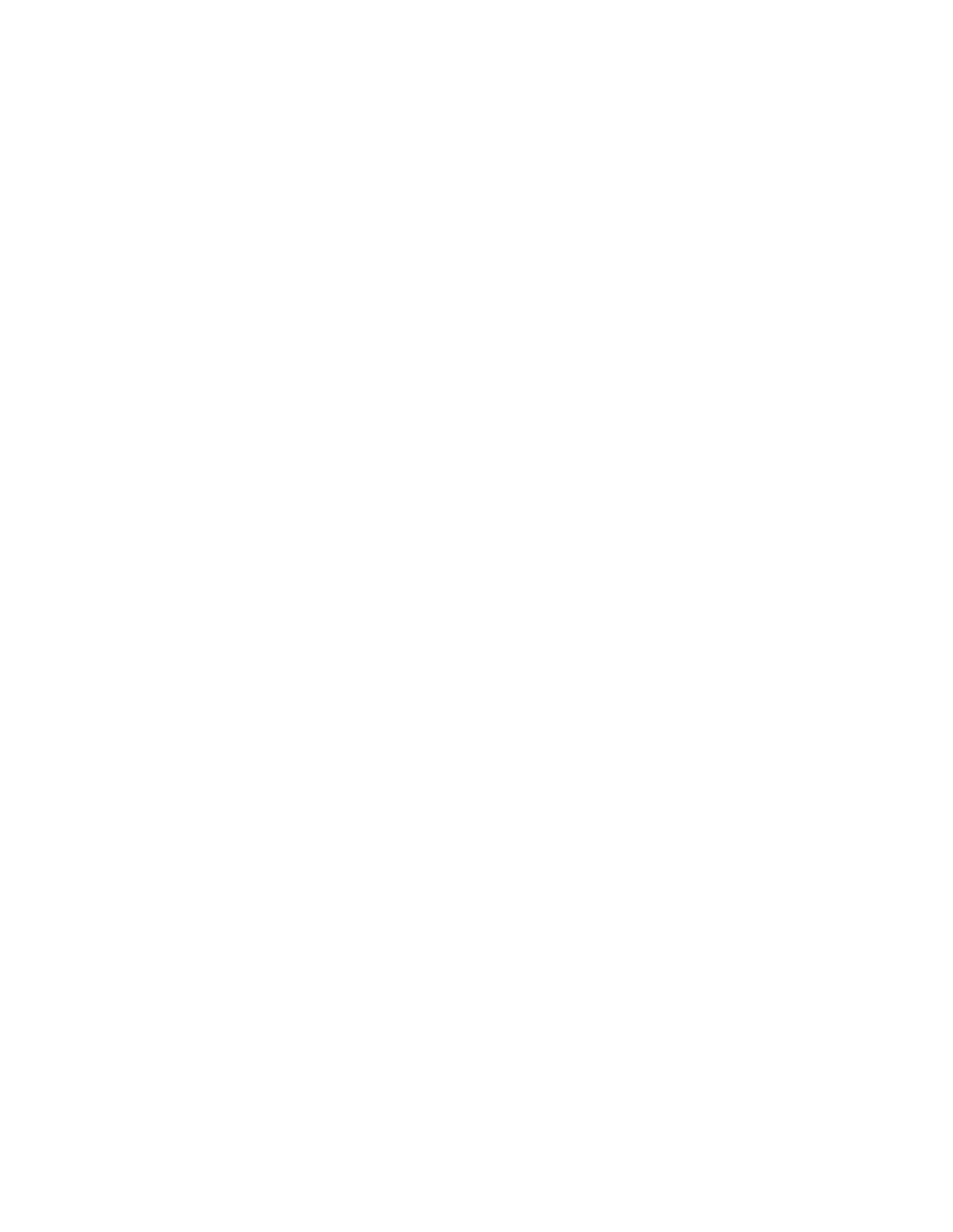#### **TABLE OF CONTENTS**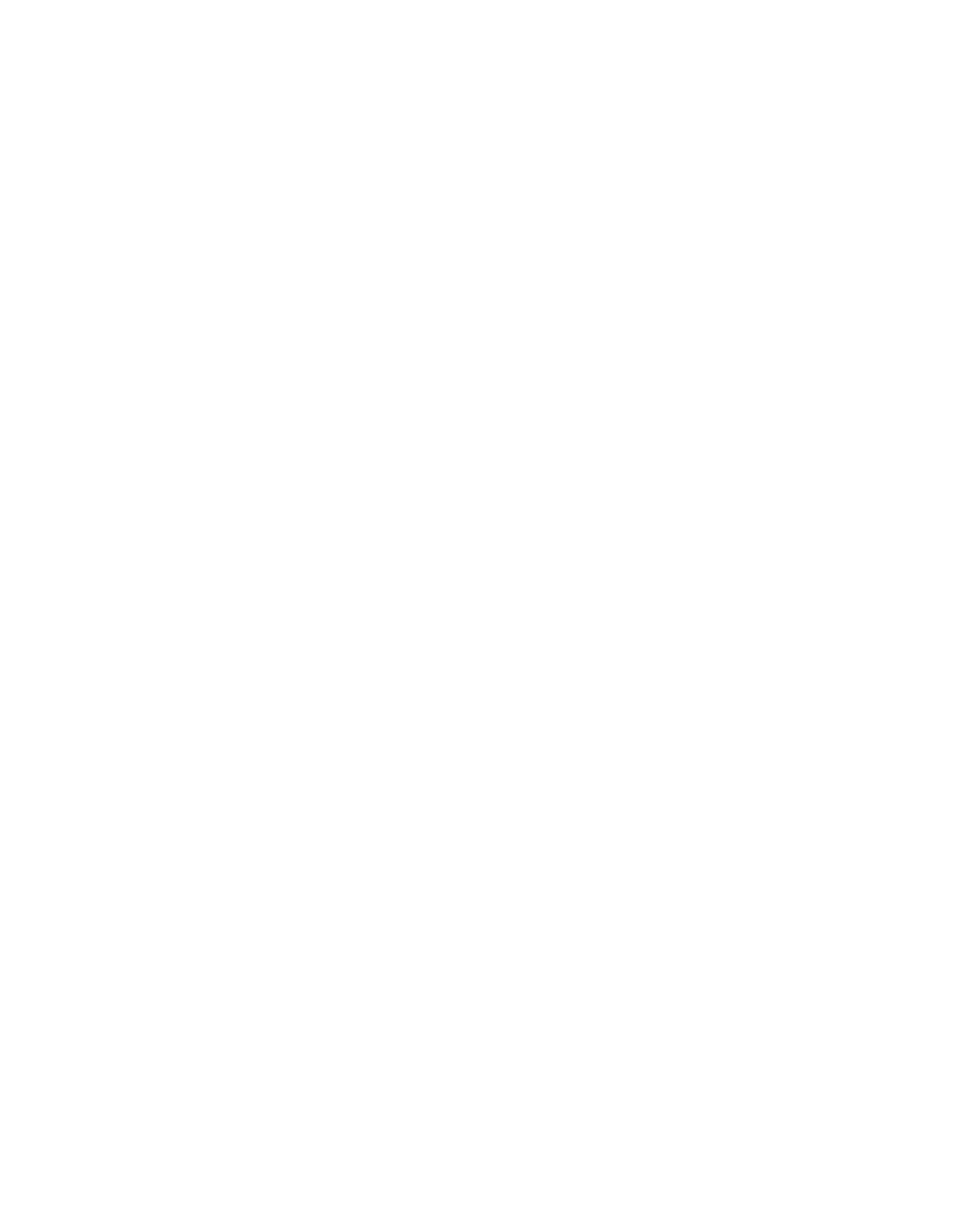#### ARTICLE 1 - PREAMBLE

This Agreement is entered into by and between the City of Marion, an Illinois municipal corporation (herein referred to as "EMPLOYER"), and the Fraternal Order of Police, Williamson County Lodge #197, and the Illinois Fraternal Order of Police Labor Council, (hereinafter referred to as the "UNION").

The purpose of this Agreement is to provide an orderly collective bargaining relationship between the Employer and the Union representing the employees in the bargaining unit, and to make clear the basic terms upon which such relationship depends. It is the intent of both the Employer and the Union to work together to provide and maintain satisfactory terms and conditions of employment, and to prevent as well as to adjust misunderstandings and grievances relating to employees' wages, hours and working conditions.

In consideration of mutual promises, covenants, and Agreement contained herein, the parties hereto, by their duly authorized representative and/or agent, do mutually covenant and agree as follows:

#### ARTICLE 2 - RECOGNITION

The Employer hereby recognizes the Union as the sole and exclusive collective bargaining representative for the purpose of collective bargaining on any and all matters relating to wages, hours, and all other terms and conditions of employment of all officers in the bargaining unit. The bargaining unit shall include:

INCLUDED: All full-time police officers of the Marion Police Department under the rank of Lieutenant and all full-time dispatchers

EXCLUDED: The Chief of Police, the Assistant Chief of Police, captains, lieutenants, other employees of the department and other employees as defined in the Illinois Public Labor Relations Act.

#### ARTICLE 3 - NON-DISCRIMINATION

Section 3.1 Equal Employment Opportunity

The Employer will continue to provide equal employment opportunity for all officers, and develop and apply equal employment practices.

#### Section 3.2 Non-Discrimination

The Employer shall not discriminate against officers, and employment-related decisions will be made without regard to race, creed, color, sex, age, religion, national origin, sexual preference, and less than honorable discharge from the military of the officer; nor shall the Employer or the Union discriminate against officers as a result of activities on behalf of the Union or membership in the Union, or the exercise of constitutional rights. The Union will not discriminate against any officer who refuses to participate in any Union activities. The Employer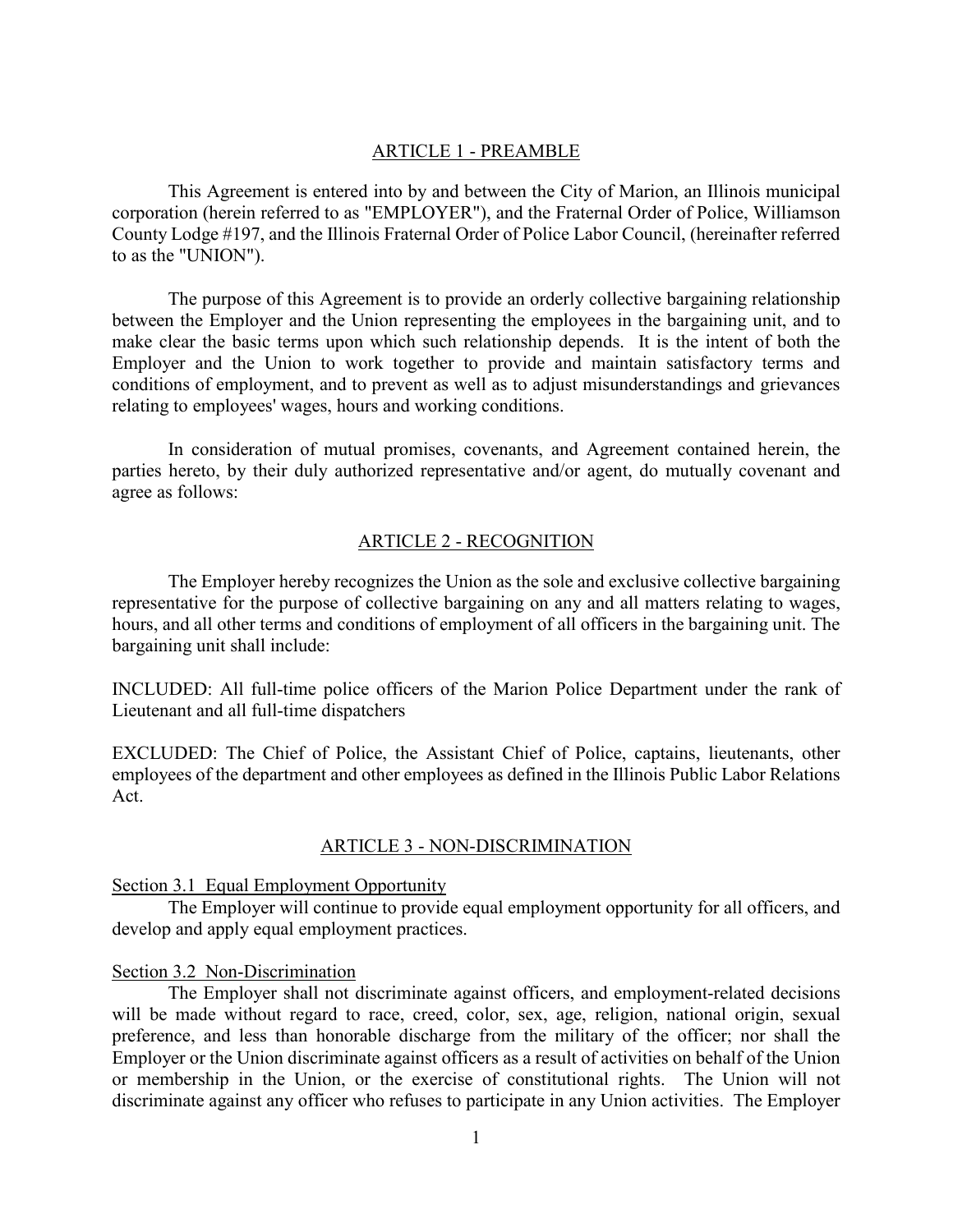and the Union agree to comply with all applicable laws. Officers shall not be transferred, assigned, or re-assigned or have any of their duties changed for reasons prohibited by this section.

Any dispute or allegation concerning a claim of discrimination shall not be processed in the grievance procedure hereof, but rather shall be referred to the appropriate local, state, or federal agency or court. Employees furthermore are encouraged to comply with the Employer's policies pertaining to harassment and discrimination, including the Employer's grievance procedures for claims of this nature.

#### Section 3.3 Use of Masculine Pronoun

The use of the masculine pronoun in this or any other document is understood to be for clerical convenience only, and it is further understood that the masculine pronoun includes the feminine pronoun as well.

#### ARTICLE 4 - DUES DEDUCTION

#### Section 4.1 Dues Deduction

Upon receipt of a written and signed authorization form from an employee, the Employer shall deduct the amount of Union dues and initiation fee, if any, set forth in such form and any authorized increases therein, and shall remit such deductions monthly to the Illinois Fraternal Order of Police Labor Council at the address designated by the Union in accordance with the laws of the State of Illinois. The Union shall advise the Employer of any increases in dues, in writing, at least thirty (30) days prior to its effective date.

#### Section 4.2 Dues

With respect to any officer on whose behalf the Employer receives written authorization in a form agreed upon by the Union and the Employer, the Employer shall deduct from the wages of the employee the dues and/or financial obligation uniformly required and shall forward the full amount to the Union by the tenth (10th) day of the month following the month in which the deductions are made. The amounts deducted shall be in accordance with the schedule to be submitted to the Employer by the Union.

#### ARTICLE 5 - MANAGEMENT RIGHTS

The Employer may exercise the following rights provided that no right is exercised contrary to or inconsistent with other terms of this Agreement and the laws of the State of Illinois:

- 1. To determine the organization and operations of the police department.
- 2. To determine and change the purpose, composition and function of each of its constituent departments and subdivisions.
- 3. To set standards for services to be offered to the public.
- 4. To determine the overall budget.
- 5. To create an organizational structure.
- 6. To direct the officers of the police department, including the right to assign work and overtime.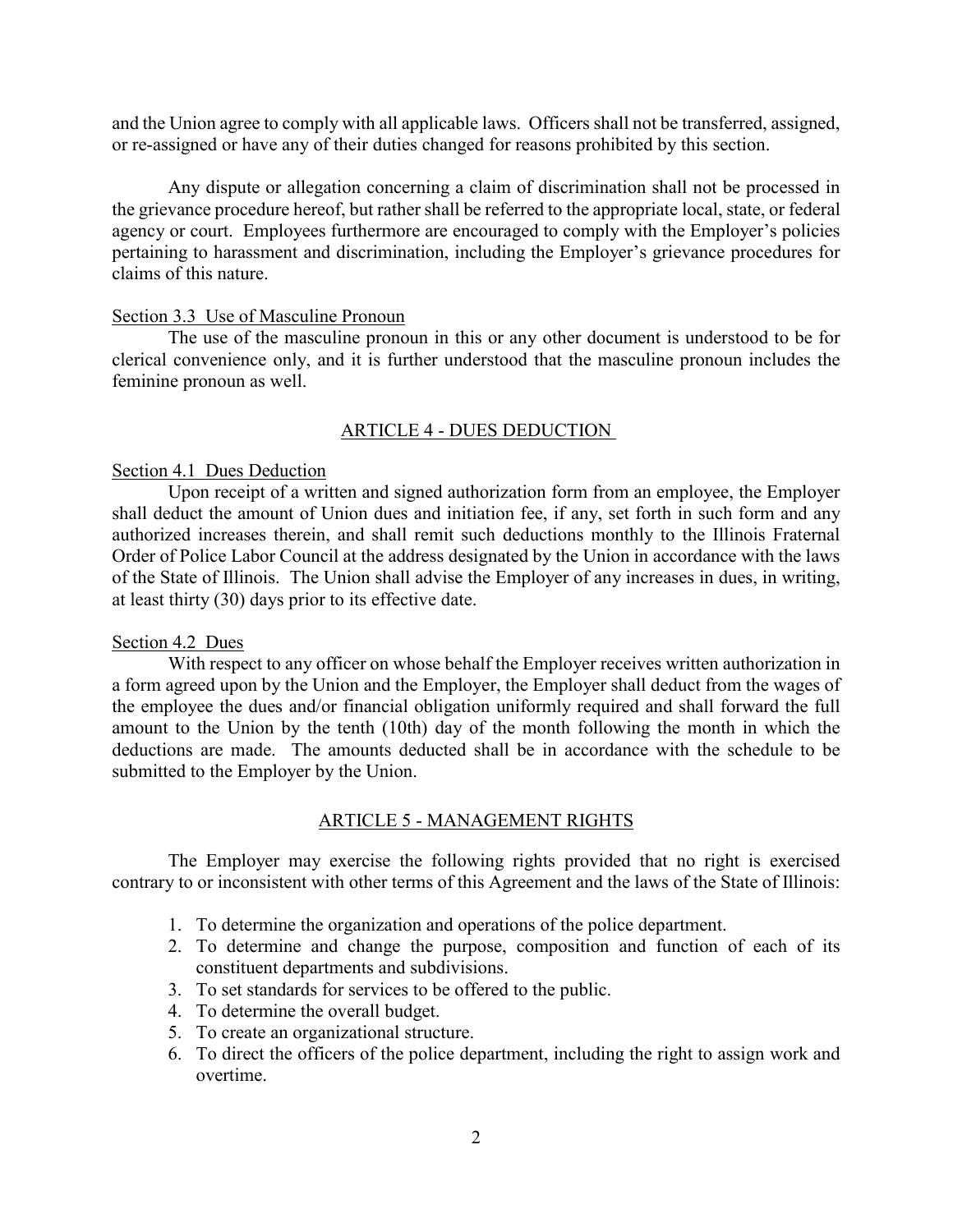- 7. To suspend, demote, discharge and take other disciplinary action from relief from duty any officer for just cause.
- 8. To establish, implement, and maintain an effective internal control program.
- 9. Nothing herein is intended to limit or to be inconsistent with the Employer's management rights as provided for in Section 4 of the Illinois Public Labor Relations Act.
- 10. The parties agree to the necessity of employees maintaining physical fitness and they agree that they shall enter into discussion for the purpose of establishing minimum physical fitness standards.

#### ARTICLE 6 - NO STRIKE

#### Section 6.1 No Strike Commitment

Neither the Union nor any officer will call, initiate, authorize, participate in, sanction, encourage, or ratify any work stoppage or the concerted interference with the full, faithful, and proper performance of the duties of employment with the Employer during the term of this Agreement. Neither the Union nor any officer shall refuse to cross any picket line, by whomever established.

#### Section 6.2 Resumption of Operations

In the event of action prohibited by Section 6.1 above, the Union immediately shall disavow such action and request the officer to return to work, and shall use its best efforts to achieve a prompt resumption of normal operations. The Union, including its officials and agents, shall not be liable for any damages, direct or indirect, upon complying with the requirements of this Section.

#### Section 6.3 Union Liability

Upon the failure of the Union to comply with the provisions of Section 6.2 above, any agent or official of the Union who is an officer covered by this Agreement may be subject to the provisions of Section 6.4 below.

#### Section 6.4 Discipline of Strikers

Any officer who violates the provisions of Section 6.1 of this Article shall be subject to immediate discharge. Any action taken by the Employer against any officer who participates in action prohibited by Section 6.1 above shall not be subject to the provisions of the grievance procedure, except that the issue of whether an officer in fact participated in a prohibited action shall be subject to the grievance and arbitration procedure.

#### ARTICLE 7 - RESOLUTION OF IMPASSE

The resolution of any bargaining impasse shall be in accordance with the Illinois Public Labor Relations Act, as amended 5 ILCS 315/14.

The Employer and Union agree that any arbitration hearings shall be held in Marion, Illinois, unless both parties agree otherwise.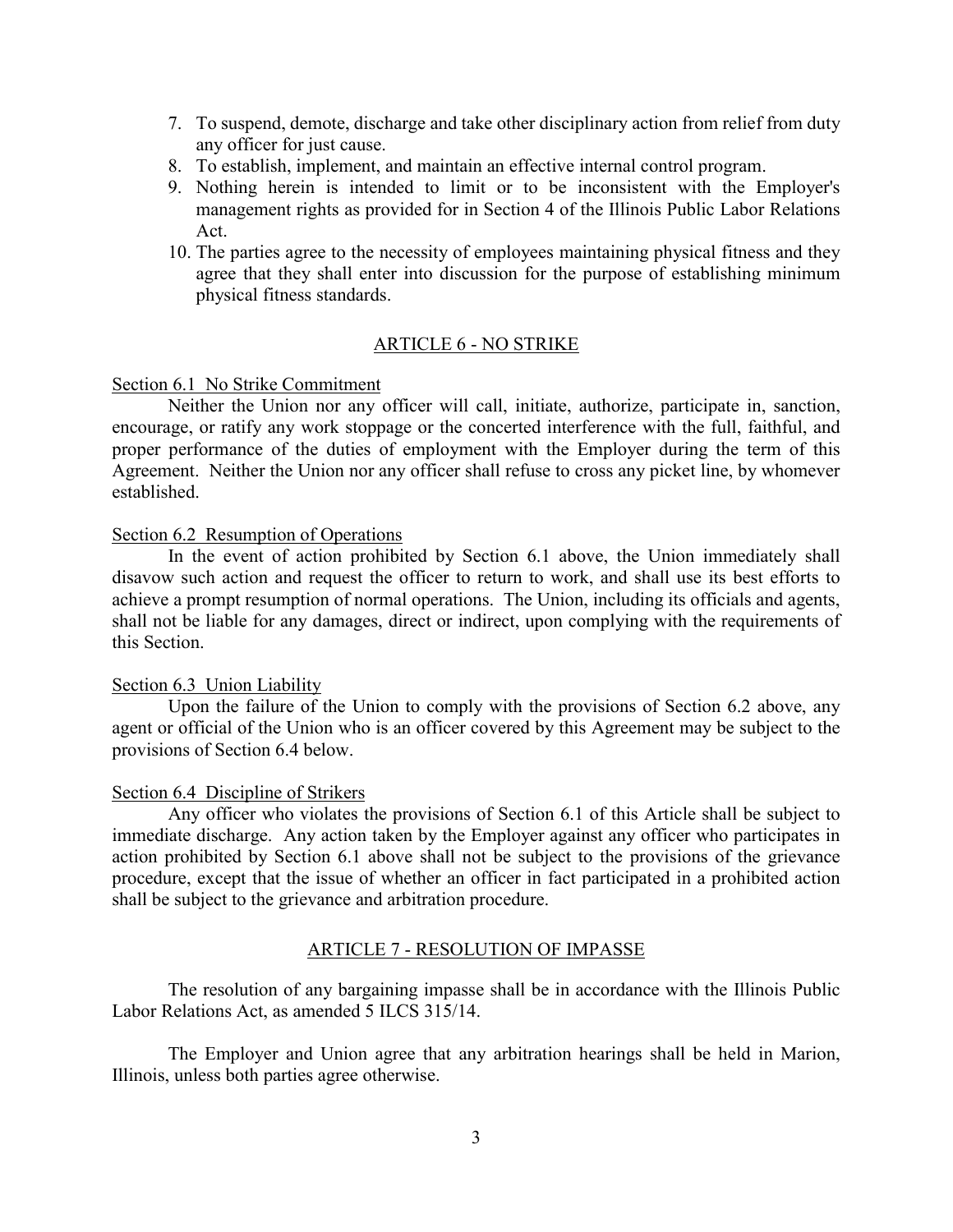#### ARTICLE 8 - BILL OF RIGHTS

If the inquiry, investigation, or interrogation of a law enforcement officer results in the recommendation of some action, such as transfer, suspension, dismissal, loss of pay, reassignment, or similar action which would be considered a punitive measure, then, before taking such action, the Employer shall follow the procedures set forth in 50 ILCS 725/1 et seq. of the Illinois Compiled Statutes. The law enforcement officer may be relieved of duty pending formal hearing and shall receive all ordinary pay and benefits as he would have if he were not charged. The officer shall have the right to be represented at such inquiries, investigations, or interrogations by a Union representative.

#### ARTICLE 9 - DISCIPLINE AND DISCHARGE

a. Discipline in the department shall be progressive and corrective in cases of remediable offenses and shall be designed to improve behavior and not merely punish it, depending upon the circumstances of each offense, and shall be in all cases based on just cause. Employees shall be afforded all of the rights set forth in the Peace Officers' Disciplinary Act, 50 ILCS 725/1, et seq.

The Employer shall have the authority to discipline employees as set forth in Illinois Compiled Statutes, and shall afford the employees those rights set forth therein and the following:

Discipline in the department shall be limited to oral reprimands, written reprimands, disciplinary suspensions and discharge. If the Employer has reason to reprimand an employee, it shall be done in a manner that will not embarrass the employee before other employees or the public.

The Employer shall endeavor to establish working conditions that will be conducive to enhancing and improving employee morale and efficiency. Instructions will be given in a reasonable and constructive manner. No employee will be subjected to intimidation, coercion, harassment, or unreasonable working conditions as reprisal; nor will an employee be used as an example to threaten other employees. When employees receive conflicting orders, they shall follow the last order given as long as they advise the supervisor who issued the latest order that there is a conflict. When discipline is required, it will be administered in a fair and equitable basis, based on the circumstances of the incident.

b. Employees may elect to have their discipline cases reviewed by either the Police and Fire Commission in accordance with the above cited statute and the currently existing rules and regulations of that body (for police officers only), or through the grievance procedure of this Agreement (police officers or telecommunicators); Grievances of discipline by police officers shall be limited to appeals of reprimands or disciplinary suspensions of five (5) days or less. Appeals of suspensions above five days or termination may only be processed by the Police and Fire Commission;

c. In no event shall an employee be entitled to both a hearing before the Police and Fire Commission and an arbitrator under the grievance procedure;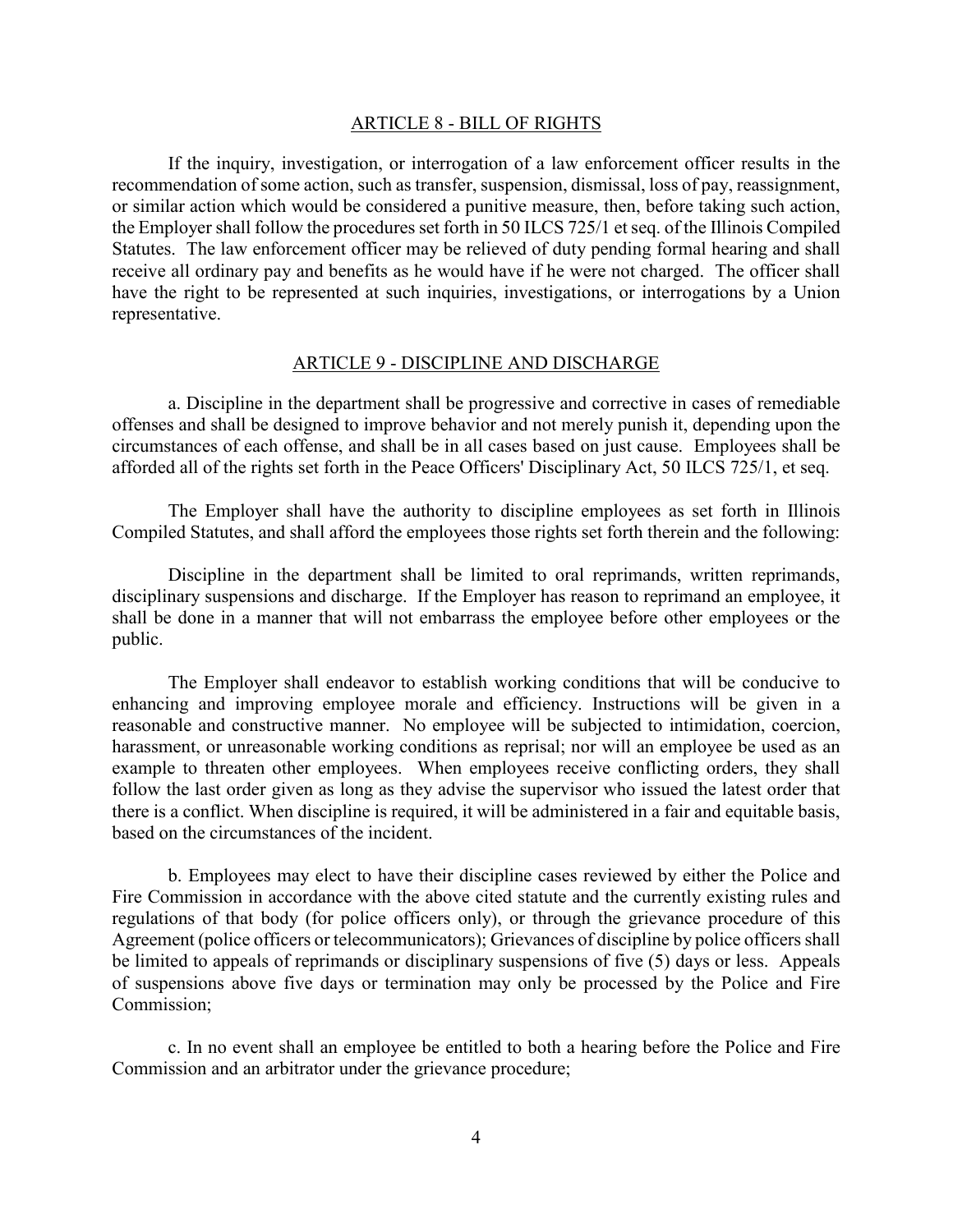d. Individual employees may file grievances concerning discipline and present them to the Employer and have them settled with the Employer without the intervention of the Union, provided, that the Union shall be notified by the Employer of any such grievance and shall be afforded the opportunity to be present at any conference concerning such grievances. Any resolution of such grievance filed by an individual employee shall be consistent with the Agreement;

e. Notwithstanding the right of individuals to file grievances and process them through Step 2 of the grievance procedure, only the Union shall have the right to refer grievances to arbitration;

f. Not more than twenty (20) days after receipt of the Employer's Step 3 response, the Union shall have the right to refer any such discipline grievance to arbitration. If the Union declines to refer the matter to arbitration, or if the employee elects on his own to request a hearing before the Police and Fire Commission concerning the discipline, the employee shall file with the Employer an election of forums for the discipline case, indicating which forum he has elected and waiving the right to seek arbitration. This choice shall be irrevocable. If the grievance is to be referred to arbitration, the notice of referral must be accompanied by a signed waiver of the employee's right to request a hearing before the Police and Fire Commission. This election shall also be irrevocable. In no event shall an employee have the right to both a hearing before the Police and Fire Commission and review by an arbitrator of the same discipline punishment.

#### ARTICLE 10 - DISPUTE RESOLUTION AND GRIEVANCE PROCEDURE

#### Section 10.1 Definition of a Grievance

A grievance is defined as any unresolved difference between the Employer and the Union or any employee covered by this Agreement regarding the application, meaning or interpretation of this Agreement. This grievance procedure is subject to and shall not conflict with any provisions of the Illinois Public Labor Relations Act.

The parties agree that disputes involving disciplinary action shall not be treated as grievances under this Article, but shall be subject to the appeal procedures set forth in the Rules and Regulations of the City of Marion Board of Fire and Police Commissioners.

All grievances must be presented no later than ten (10) business days from the date of the occurrence of the event first giving rise to the grievance or within ten (10) business days after the employee or the Union, through the use of reasonable diligence, could have obtained knowledge of the occurrence of the event first giving rise to the grievance.

#### Section 10.2 Dispute Resolution

In the interest of resolving disputes at the earliest possible time, it is agreed that an attempt to resolve a dispute shall be made between the employee and his immediate supervisor, if applicable.

The employee shall make his complaint to his immediate supervisor. The supervisor will notify the employee of the decision within two working days following the day when the complaint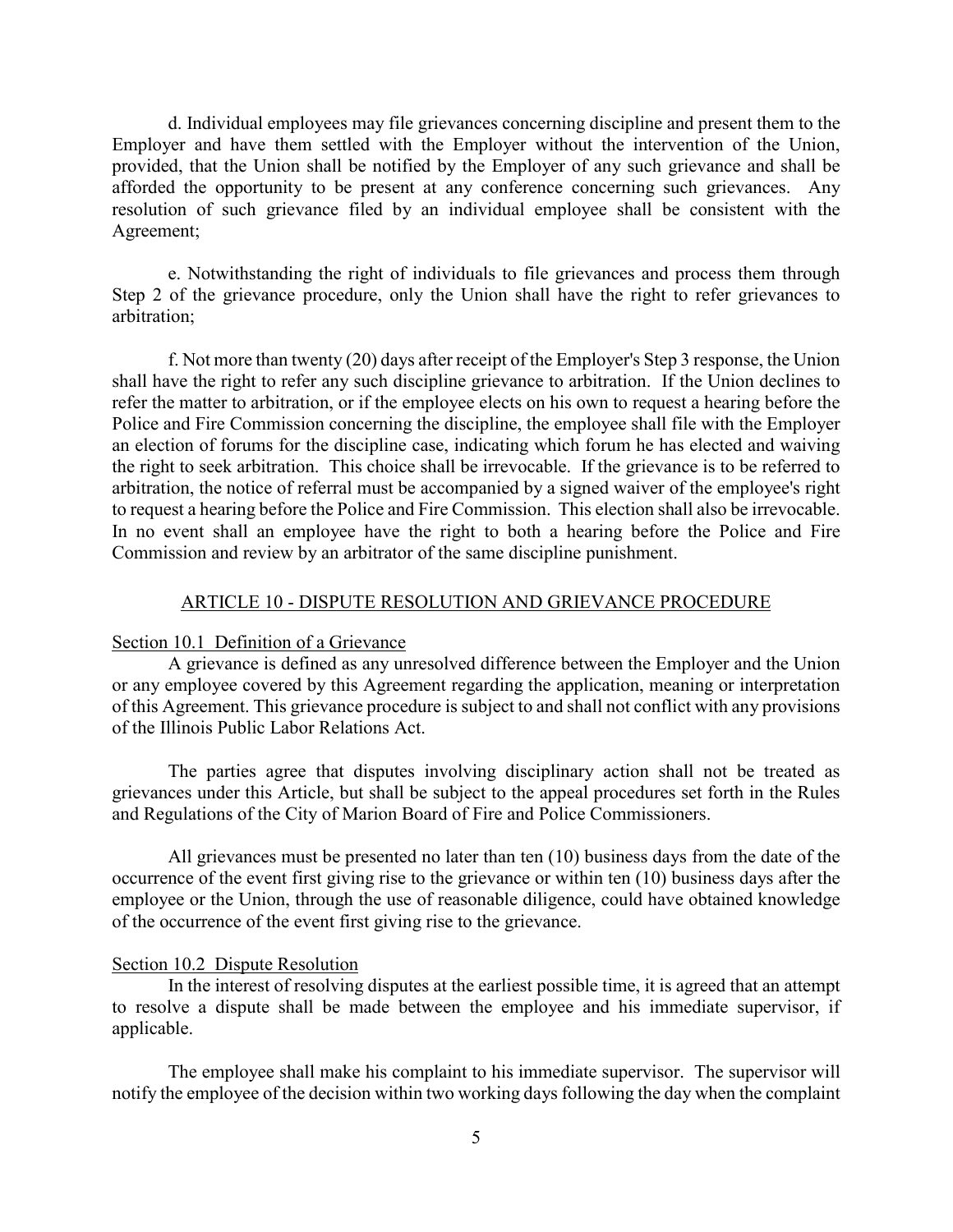was made. Settlements or withdrawals at this step shall not constitute a precedent in the handling of other grievances. In the event of a complaint, the employee shall first complete his assigned work task, and complain later, unless the employee reasonably believes that the assignment endangers his safety.

#### Section 10.3 Representation

Grievances may be processed by the Union on behalf of an employee or on behalf of a group of employees. The Employer may file contract grievances directly at Step 3, Section 9.8 of this Article. Either party may have the grievant or one grievant representing group grievances present at any step of the grievance procedure, and the employee is entitled to Union representation at each and every step of the grievance procedure upon his request.

Grievances may be filed on behalf of two or more employees only if the same facts, issues, and requested remedy apply to all employees in the group.

#### Section 10.4 Subject Matter

Only one subject matter shall be covered in any one grievance. A grievance shall contain a statement of the grievant's position, the Article, and Section of the Agreement allegedly violated, the date of the alleged violation, the relief sought, and the signature of the grieving employee(s) and the date.

#### Section 10.5 Time Limitation

Grievances may be withdrawn at any step of the grievance procedure without establishing a precedent. Grievances not appealed within the designated time limits will be treated as withdrawn grievances.

The Employer's failure to respond within the time limits shall not find in favor of the grievant, but shall automatically advance the grievance to the next step, except Step 3. Time limits may be extended by mutual agreement.

#### Section 10.6 Grievance Processing

No employee or Union representative shall leave his work assignment to investigate, file or process grievances without first making mutual arrangements with his supervisor, and such mutual arrangements shall not be denied unreasonably. In the event of a grievance, the employee shall always perform his assigned work task and grieve his complaint later, unless the employee reasonably believes that the assignment endangers his safety or the safety of others.

#### Section 10.7 Grievance Meetings

A maximum of two (2) employees (the grievant and/or Union Rep) per work shift shall be excused from work with pay to participate in a Step 1 or Step 2 grievance meeting. The employee(s) shall only be excused for the amount of time reasonably required to present the grievance. The employee(s) shall not be paid for any time during which a grievance meeting occurs outside of the employee's work shift. In the event of a grievance, the employee shall first perform his assigned work task and file his grievance later.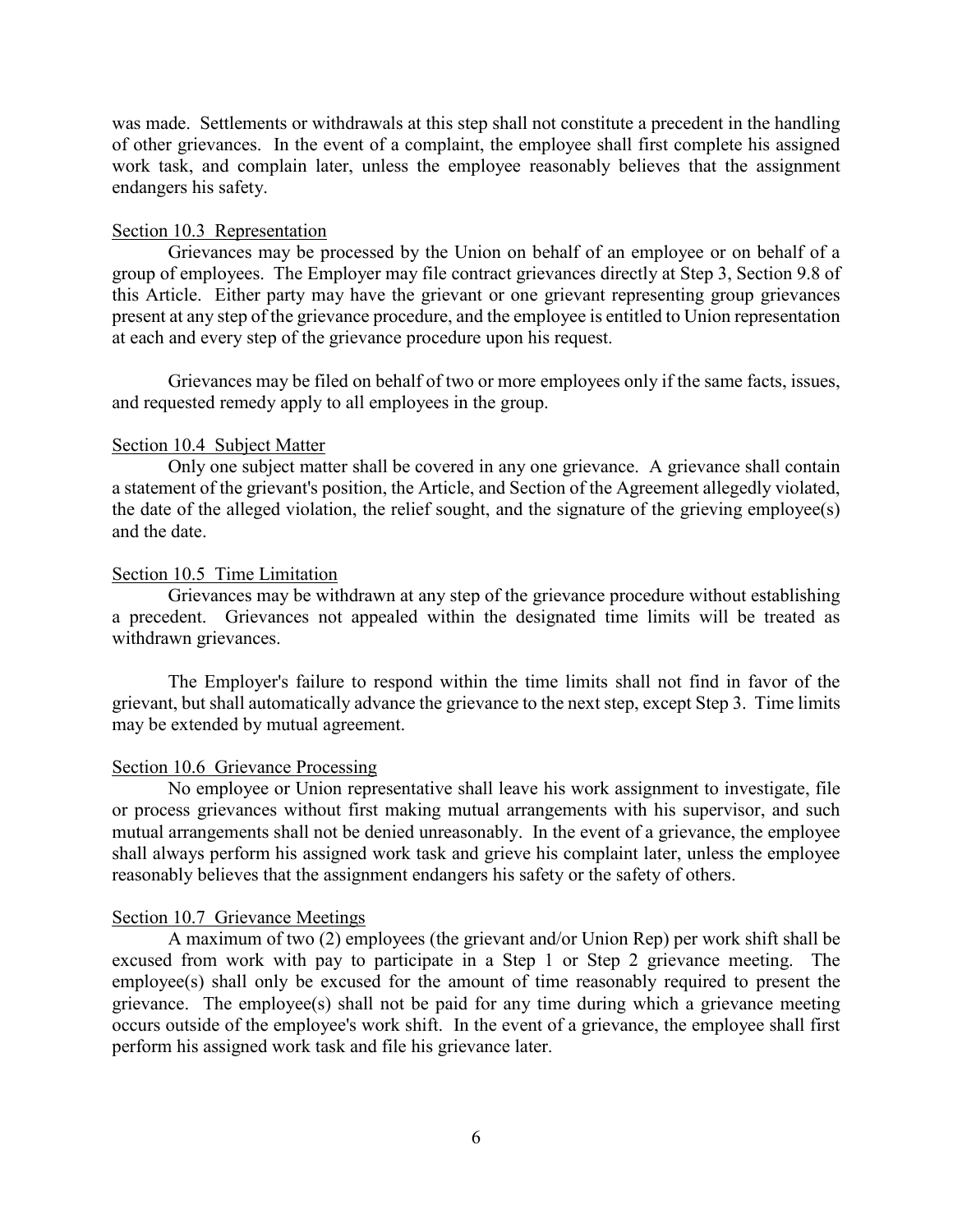#### Section 10.8 Steps in Procedure

Disputes arising under this Agreement shall be resolved as follows:

#### Step 1

If no agreement is reached between the employee and the supervisor, as provided for in Section 2-Dispute Resolution, the Union shall prepare a written grievance on a form mutually agreed to and presented to the Chief of Police no later than ten (10) working days after the employee was notified of the decision of the supervisor. Within five (5) working days after the grievance has been submitted, the Chief of Police shall meet with the grievant and the Union Rep to discuss the grievance and make a good faith attempt to resolve the grievance. The Chief shall respond in writing to the grievant and the Union Rep within five (5) working days following the meeting.

#### Step 2

If the grievance is not settled at Step 1, the grievance may be referred in writing, within five (5) working days after the decision of the Chief of Police, to the Marion Mayor, and its Fire and Police Commissioner. Within ten (10) working days after the grievance has been filed with the Council, the Mayor and Commissioner shall meet with the Union and the grievant (either in person or, at either party's request, via conference call) to discuss the grievance and make a good faith effort to resolve the grievance. The Mayor and Commissioner shall respond in writing to the grievant and the Union within five (5) working days following the meeting.

#### Step 3

If the grievance is not settled at Step 2 the grievance may be referred in writing, within five (5) working days after the decision of the Mayor and Fire and Police Commissioner to the Marion City Council. Within twenty (20) working days after the grievance has been filed with the Council, the Council shall meet with the Union and the grievant to discuss the grievance and make a good faith effort to resolve the grievance. The Council shall respond in writing to the grievant and the Union within five (5) working days following the meeting.

#### Step 4

If the dispute is not settled at Step 3, the matter may be submitted to arbitration by the Union within ten (10) working days after the Council's written decision or the expiration of the five (5) day period if the Council fails to render a written decision. Within ten (10) working days after the matter has been submitted to arbitration, the Employer and the Union shall obtain a list of recognized arbitrators from an organization that is recognized as providing such lists, such as the Federal Mediation and Conciliation Service or the American Arbitration Association. Upon receipt of such list, each party shall strike a name from the list, until there is one name remaining. The order of striking names shall be determined by a coin toss.

Both parties agree to make a good faith attempt to arrive at a joint statement of facts and issues to be submitted to the arbitrator.

The Employer or Union shall have the right to request the panel to require the presence of witnesses and/or documents. Each party shall bear the expenses of its witnesses.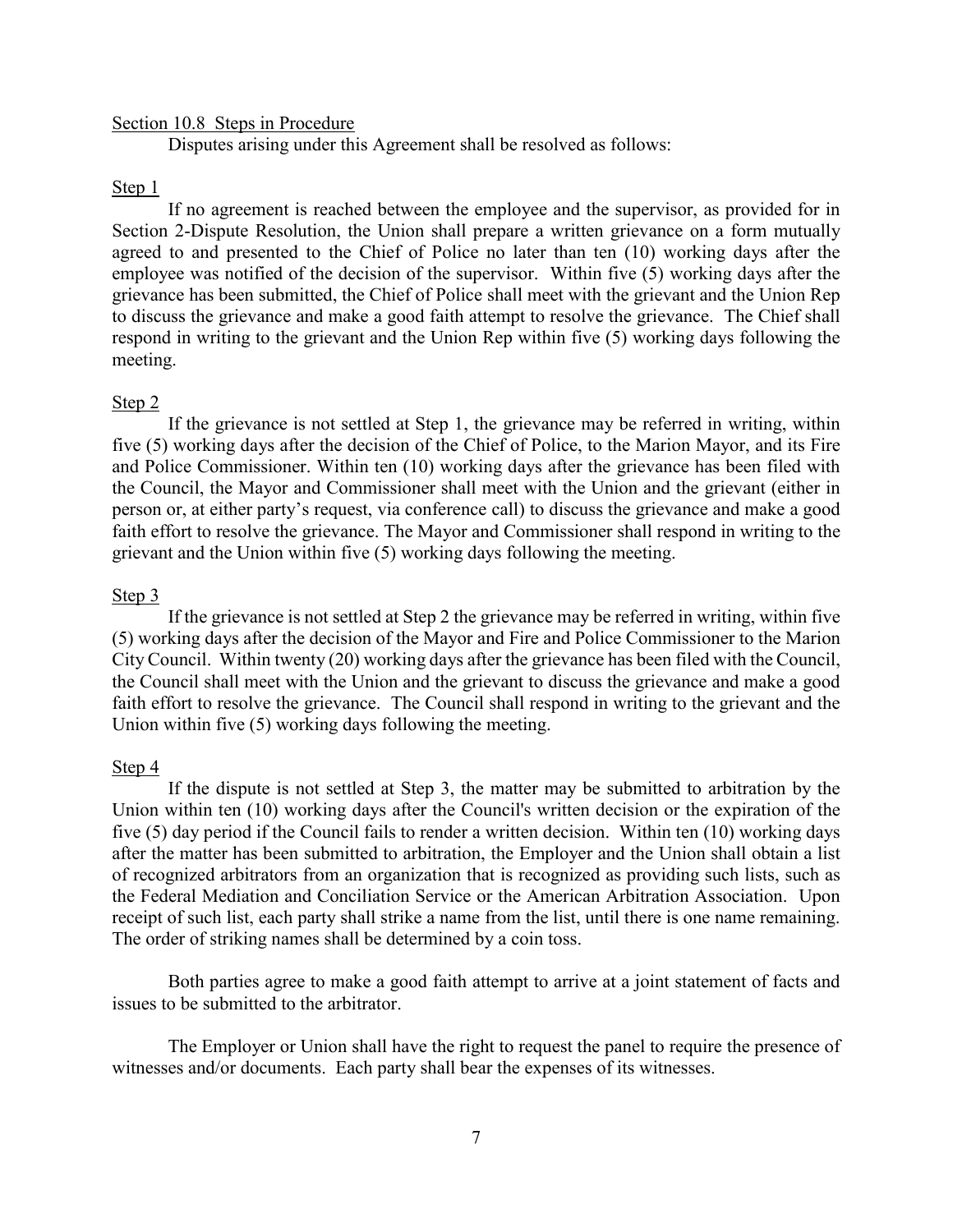Once a determination is made that the matter is arbitrable or if such preliminary determination cannot be reasonably made, the arbitration panel shall then proceed to determine the merits of the dispute.

The expenses and fees of arbitration and the cost of the hearing room shall be shared equally by the parties. Costs of arbitration shall include the arbitrator's fees, room cost, and transcription costs. Nothing in this Article shall preclude the parties from agreeing to use the expedited arbitration procedures of the American Arbitration Association. The decision and award of the arbitration panel shall be made within forty-five (45) days following the hearing and shall be final and binding on the Employer, the Union and the employee(s) involved. The arbitrator shall have no power to amend, modify, nullify, ignore, add to or subtract from the provisions of the Agreement.

#### ARTICLE 11 - LABOR-MANAGEMENT CONFERENCES

#### Section 11.1

 The Union and the Employer mutually agree that in the interest of efficient management and harmonious employee relations, it is desirable that meetings be held between Union representatives and responsible administrative representatives of the Employer. Such meetings may be requested at least seven (7) days in advance by either party by placing in writing a request to the other for a "labor-management" conference and expressly providing the agenda for such meeting. Such notice may be waived by mutual consent of the parties. Such meetings and locations shall be limited to:

- (a) Discussion on the implementation and general administration of this Agreement.
- (b) A sharing of general information of interest to the parties.
- (c) Notifying the Union of changes in non-bargaining conditions of employment contemplated by the Employer which may affect employees.
- (d) Discussion of pending grievances on a non-binding basis to attempt to adjust such grievances and to discuss procedures for avoiding future grievances.
- (e) Items concerning safety issues.

The Employer and the Union agree to cooperate with each other in matters of the administration of this Agreement, and to the degree that standards of law enforcement can be effectuated for the maximum protection of the citizens of the City of Marion and the State of Illinois. To effectuate the purposes and intent of the parties, both parties agree to meet as necessary.

#### Section 11.2

It is expressly understood and agreed that such meetings shall be exclusive of the grievance procedure. Grievances being processed under the grievance procedure shall not be discussed in detail at labor-management conferences, and any such discussions of a pending grievance shall be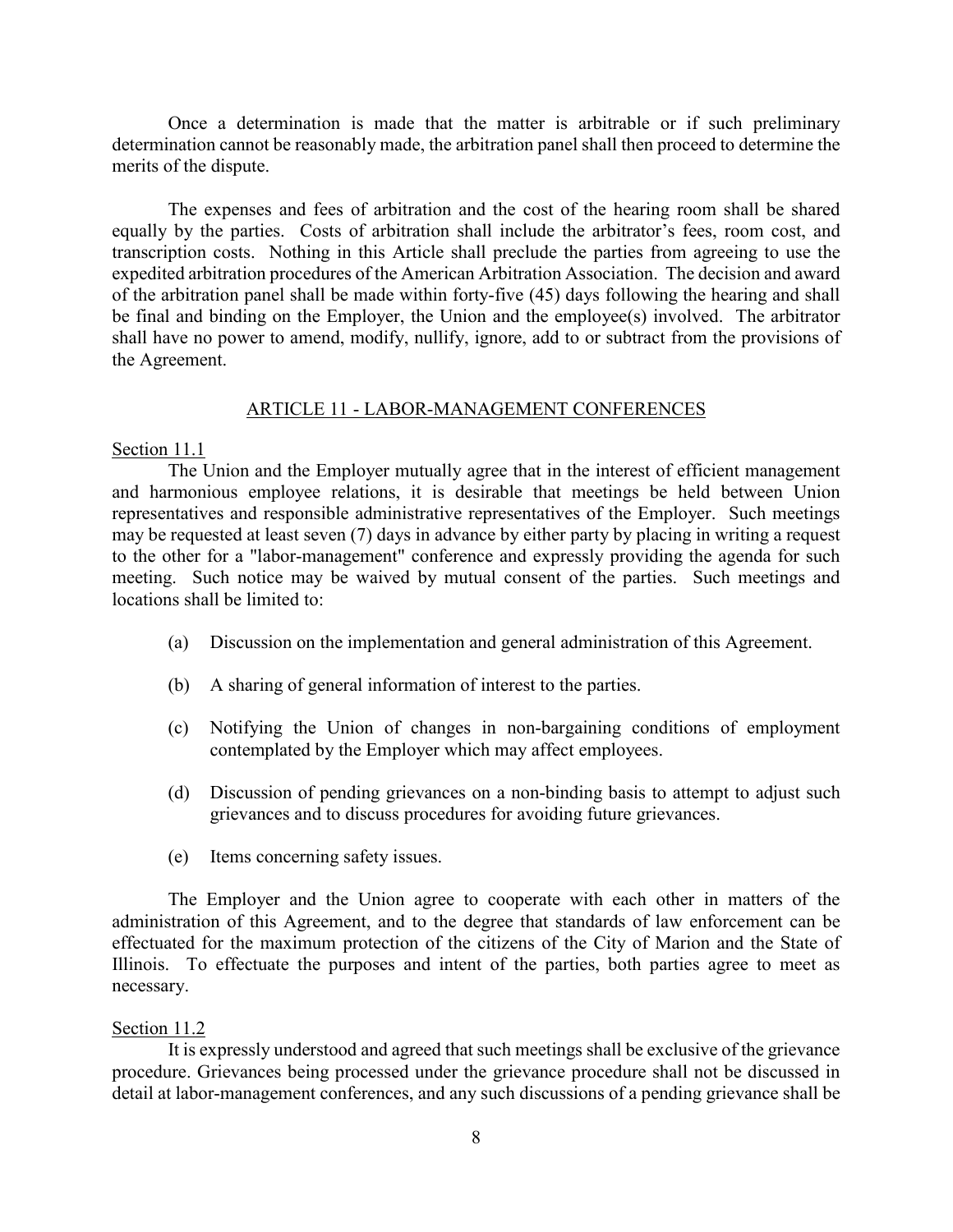non-binding on either party and solely for the purpose of exploring alternatives to settle such grievances and such grievance discussion shall only be held by mutual agreement of the Employer and the Union, nor shall negotiations for the purpose of altering any or all of the terms of this Agreement be carried on at such meetings.

#### Section 11.3

When absence from work is required to attend "labor-management conferences", Union members shall, before leaving their work station, give reasonable notice to and receive approval from, their supervisor in order to remain in pay status. Supervisors shall approve the absence except in emergency situations. Union members attending such conferences shall be limited to two (2). Travel expenses associated with any "labor-management conferences" shall be the responsibility of the employee.

#### Section 11.4 Safety Issues

Any report or recommendation concerning safety issues which may be prepared by the Union or the Employer as a direct result of a labor-management conference discussion will be in writing and copies shall be submitted to the Employer and the Union.

#### ARTICLE 12 - LAY-OFF

Where there is an impending lay-off with respect to the officers in the bargaining unit, the Employer shall inform the Union in writing no later than fifteen (15) days prior to such lay-off. The Employer will provide the Union with the names of the officers to be laid off prior to the layoff. Probationary employees, temporary and part-time employees shall be laid off first, then officers shall be laid off in accordance with their seniority. The officers with the least amount of seniority shall be laid off first. All officers shall receive notice in writing of the lay-off at least fifteen (15) days in advance of the effective date of such lay-offs.

No employee will be hired to perform or permitted to perform those duties normally performed by an officer while any officer is on lay-off status.

Any officer who has been laid off shall be placed on the appropriate reinstatement list and shall be recalled on the basis of seniority in the Police Department. Recall rights for employees on lay-off end and seniority is terminated once an employee is laid off for more than twenty-four months.

#### ARTICLE 13 - EMPLOYEE SECURITY AND PERSONNEL FILES

#### Section 13.1 Just Cause Standard

No officer covered by this Agreement shall be suspended, relieved from duty, disciplined in any manner, or separated without just cause.

#### Section 13.2 Personnel Files

The Employer shall keep a central personnel file within the bargaining unit for each employee. The Employer is free to keep working files, but material not maintained in the central personnel file may not provide the basis for disciplinary or other action against an employee.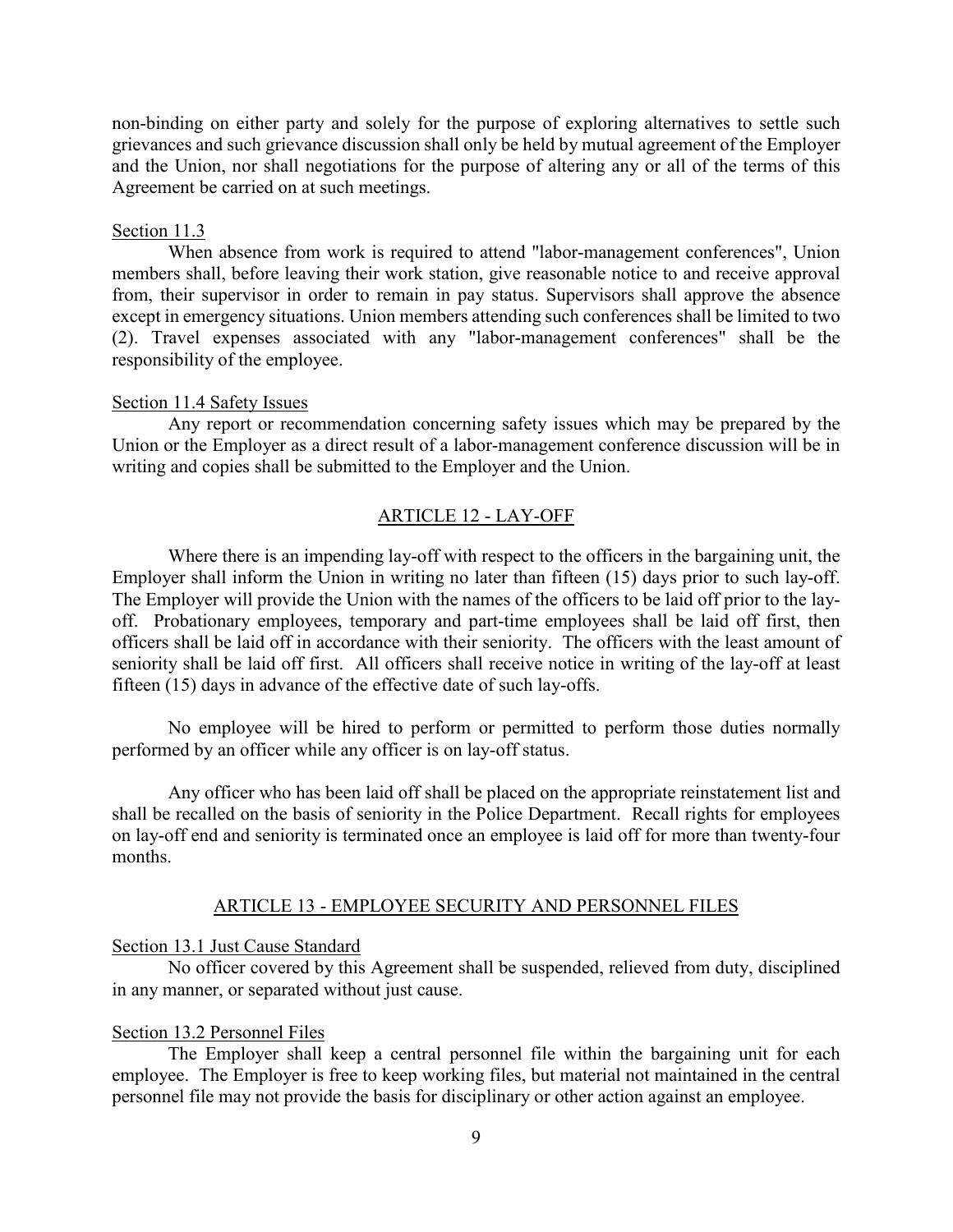#### Section 13.3 Inspection

Upon request of an employee, the Employer shall reasonably permit an employee to inspect his personnel file subject to the following:

- (a) Such inspection shall occur immediately following receipt of the request;
- (b) The employee shall not be permitted to remove any part of the personnel file from the premises but may obtain copies of any information contained therein upon payment for the cost of copying;
- (c) Such inspection shall occur during daytime working hours Monday through Friday upon reasonable request;
- (d) Upon written authorization by the requesting employee, in cases where such employee has a written grievance pending, and is inspecting his file with respect to such grievance, that employee may have a representative of the Union present during such inspection and/or may designate in such written authorization that said representative may inspect his personnel file subject to the procedures contained in this Article;
- (e) Pre-employment information, such as reference reports, credit checks or information provided to the Employer with a specific request that it remain confidential, shall not be made part of the personnel file.

#### Section 13.4 Notification and Reply

Employees shall be given immediate notice by Employer when a formal, written warning or other disciplinary documentation is permanently placed in their personnel file. A copy of the written warning or disciplinary documentation shall be delivered to the employee, at which time the employee may prepare a written reply to the written warning or disciplinary documentation. The written reply shall be permanently attached to the written warning or other disciplinary documentation prior to placement in the personnel file. Upon receipt of such copy, the employee shall acknowledge such receipt by initialing and dating the original.

#### Section 13.5 Limitation on Use of File Material

Written warnings or other documentation shall not be used in any manner or forum adverse to the officer's interests five (5) years after its issuance.

#### Section 13.6 Employee Additions to Personnel File

An employee may submit documents to become a permanent part of the personnel file. Such documents shall include, but not be limited to, certificates of special training, letters of commendation, documentation of accomplishment, or other material that would be favorable to the officer's interests.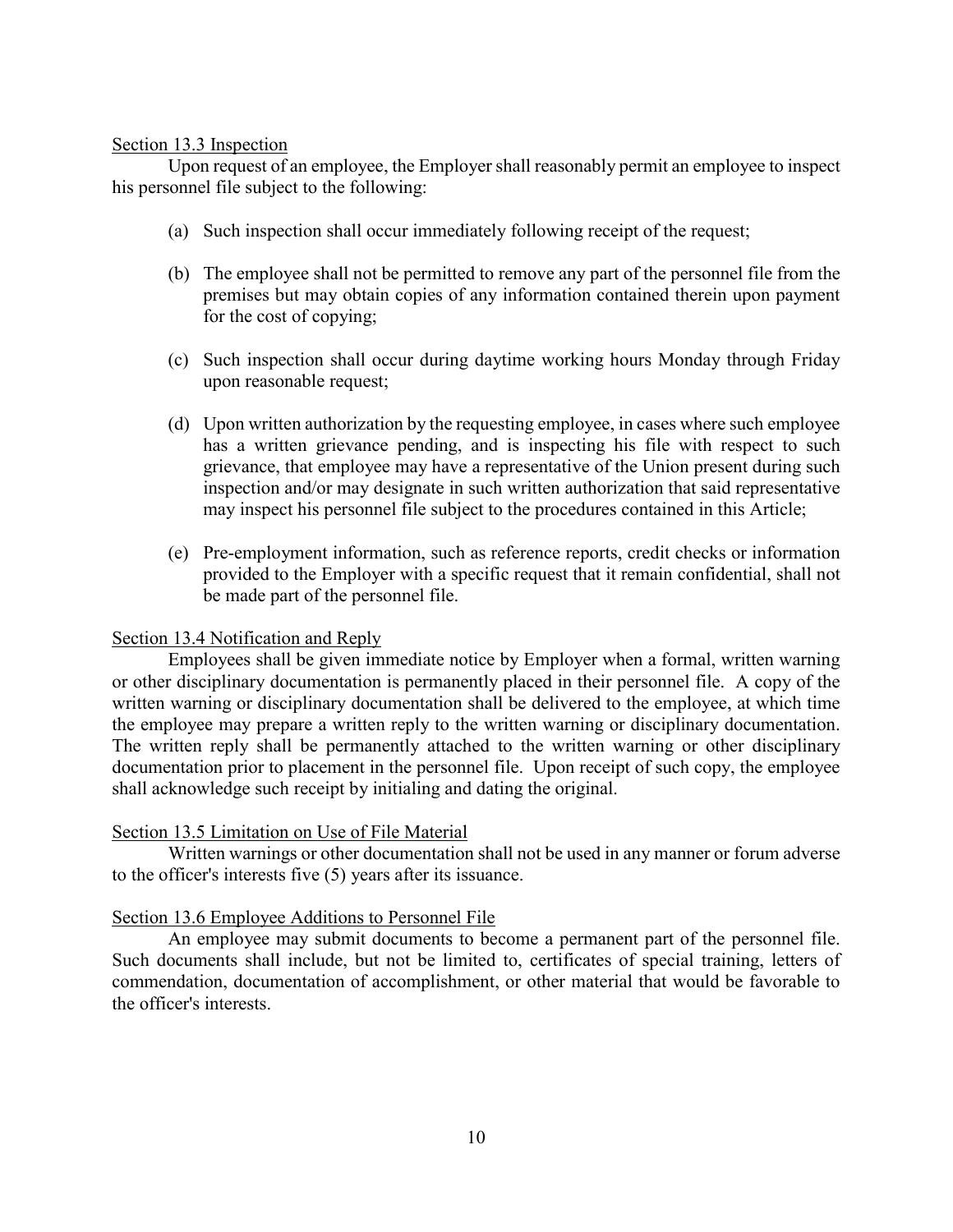#### ARTICLE 14 - HOURS AND OVERTIME

#### Section 14.1 Work Day and Work Week

The normal work week shall be defined as forty (40) hours in the seven-day period Saturday through Friday. The normal work day shall be defined as ten (10) consecutive hours. The definition of the normal work day and work week may be changed by mutual agreement between the Employer and the Union. The current practice with regard to meal periods and breaks shall remain in effect during this Agreement.

All time worked in excess of the hours worked in the normal work day and the normal work week shall be compensated as in Section 14.2.

#### Section 14.2 Overtime Payment

All overtime in excess of the hours required of an employee by reason of the employee's regular duty, whether of an emergency nature or of a non-emergency nature, shall receive one and one-half (1 1/2) times their actual hourly rate of pay for work performed in excess of ten (10) hours in a given work day. Hours worked in this Section and in Section 14.1 above include hours compensated for in furlough and holidays. Overtime rate shall be computed on the basis of completed fifteen (15) minute segments.

Effective with the signing of this Memorandum of Understanding, employees will no longer be able to accumulate or utilize compensatory time in lieu of overtime payment for any overtime work performed. If, however, the Employer declares an emergency for longer than a thirty (30) day period and reverts back to a five-day, eight-hour work schedule, employees shall automatically receive the same benefit levels with regards to compensatory time that existed as of December 1, 2001 and as defined in the Labor Contract that was in full effect and force at that time. Such restored compensatory benefits shall only remain in effect during that period of time in which the employees are required to work a five-day, eight-hour work schedule. Any employee accumulating compensatory time during such a period shall have up to ninety (90) days in which to utilize said accrued compensatory time. Any compensatory time accrued but not taken within the ninety-day (90) period shall be taken as cash. A lack of manpower shall not normally constitute an emergency.

Any employee having accrued compensatory time at the time this Memorandum of Understanding is signed shall, at his/her option, have the right to either utilize all remaining compensatory hours as time off by no later than June 30, 2002 or receive pay at his/her current hourly rate of pay. Any employee with accrued compensatory time remaining after June 30, 2002 shall automatically receive pay in lieu of time off unless the Employer has returned to a five-day, eight-hour work schedule as detailed in the preceding paragraph.

In the event an emergency is declared by the Employer, as many of the employees shall be continued on duty for such number of hours as may be necessary.

#### Section 14.3 Call Back

A call-back is defined as an official assignment of work, which does not continuously precede or follow an officer's regularly scheduled working hours. Employees reporting back to the Employer's premises at a specified time on a regularly scheduled work day shall be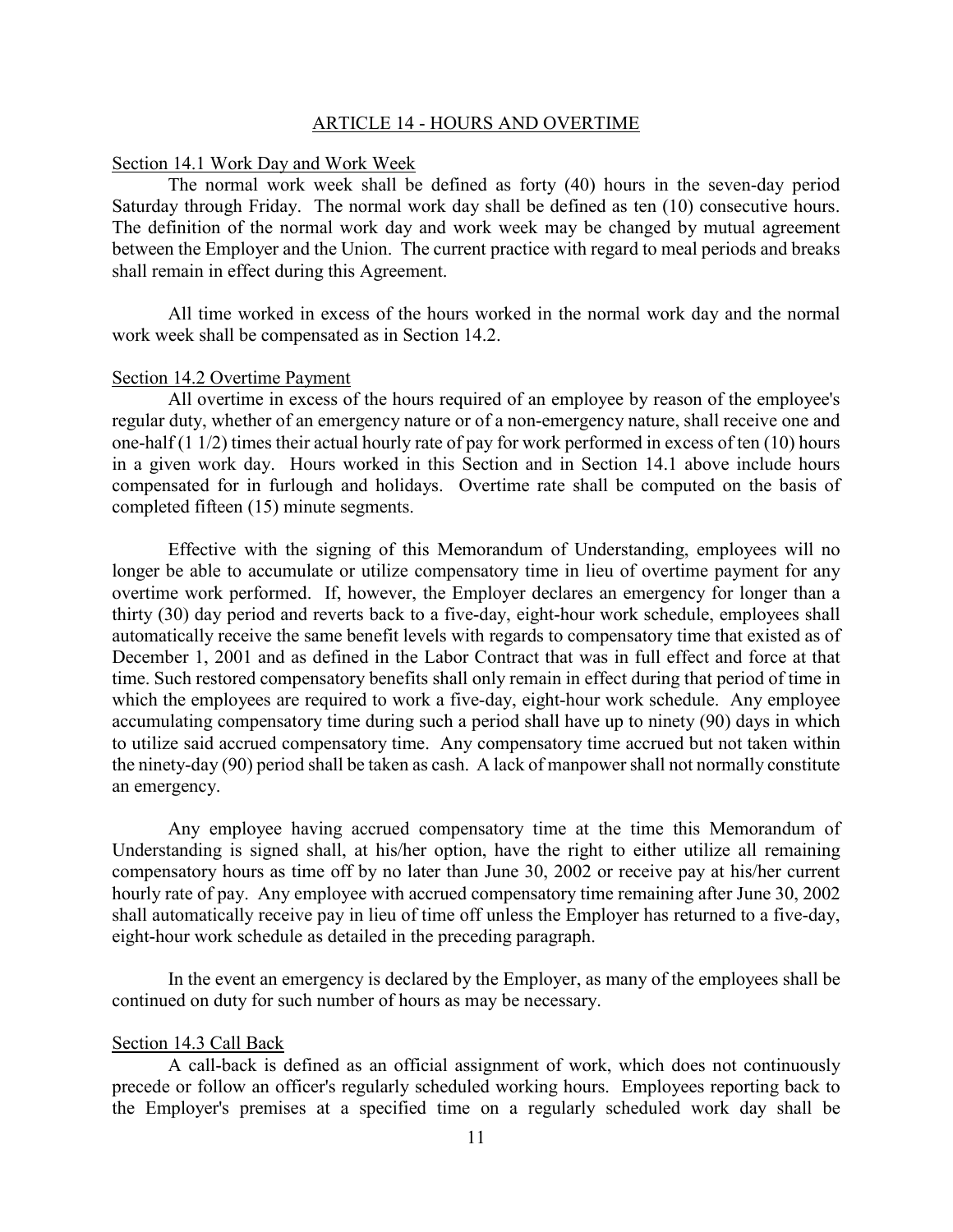compensated for two (2) hours at the appropriate overtime rate or be compensated for the actual time worked, whichever is greater, at the overtime rate.

#### Section 14.4 Court Time

Employees covered by this Agreement, required to attend court outside their regularly scheduled work hours shall be compensated at the overtime rate with a minimum of two (2) hours. If, within four (4) hours of a court appearance, an officer receives notice that his court appearance is cancelled, he shall receive one (1) hour of overtime pay.

#### Section 14.5 Voluntary Overtime/Extra Shifts

Voluntary overtime assignments or extra shifts shall be offered within Divisions on the basis of seniority and needs of the City through the use of voluntary bid sheets posted on the "voluntary overtime" bulletin board located in the roll call room. All overtime bid sheets shall be posted by the Chief of Police or his designee. Bid sheets may constitute an entire ten hour shift or any portion thereof, as determined by the Chief of Police or his designee. Bids for voluntary overtime may be made by any sworn bargaining unit member that is not already working any portion of the shift or partial shift that is open for bid. Bidding officer shall place their name as well as the current date and time when placing their bid. The most senior officer, regardless of rank, shall be considered to have won the available shift or partial shift. In rare instances when more than one officer is needed to fill a shift or partial shift, the corresponding number of bidding senior officers needed shall be considered to have won the available shift or partial shift. All bids must be placed no later than twenty-four (24) hours prior to the beginning of the shift or partial shift at which time the bidding process shall close. Voluntary overtime shifts may be cancelled or modified at any time by the Chief of Police or his designee if the needs of the City have changed. Any officer(s) affected by such voluntary overtime shift cancellation or change shall be notified as soon as reasonably possible.

The City reserves the right to assign overtime when volunteers are not available or if a special need of the City exists. Inadvertent errors in the use of the voluntary overtime bid sheet shall not be subject to the grievance procedure.

#### Section 14.6 Exclusivity of Bargaining Unit Work

- (a) Overtime: Non-bargaining unit person(s) shall not perform any overtime work that could be performed by the bargaining unit members.
- (b) Normal Hours of Work: The parties agree, however, that full-time sworn police officers who are non-bargaining unit person(s) (i.e. the Chief, Assistant Chief of Police, captains and lieutenants) may periodically perform police duties, and are welcome and encouraged to assist and supplement bargaining unit persons in the performance of police duties, even police duties normally performed by the bargaining unit members, provided that their doing so does not replace or reduce the bargaining unit members' normal duties and/or normal hours of work.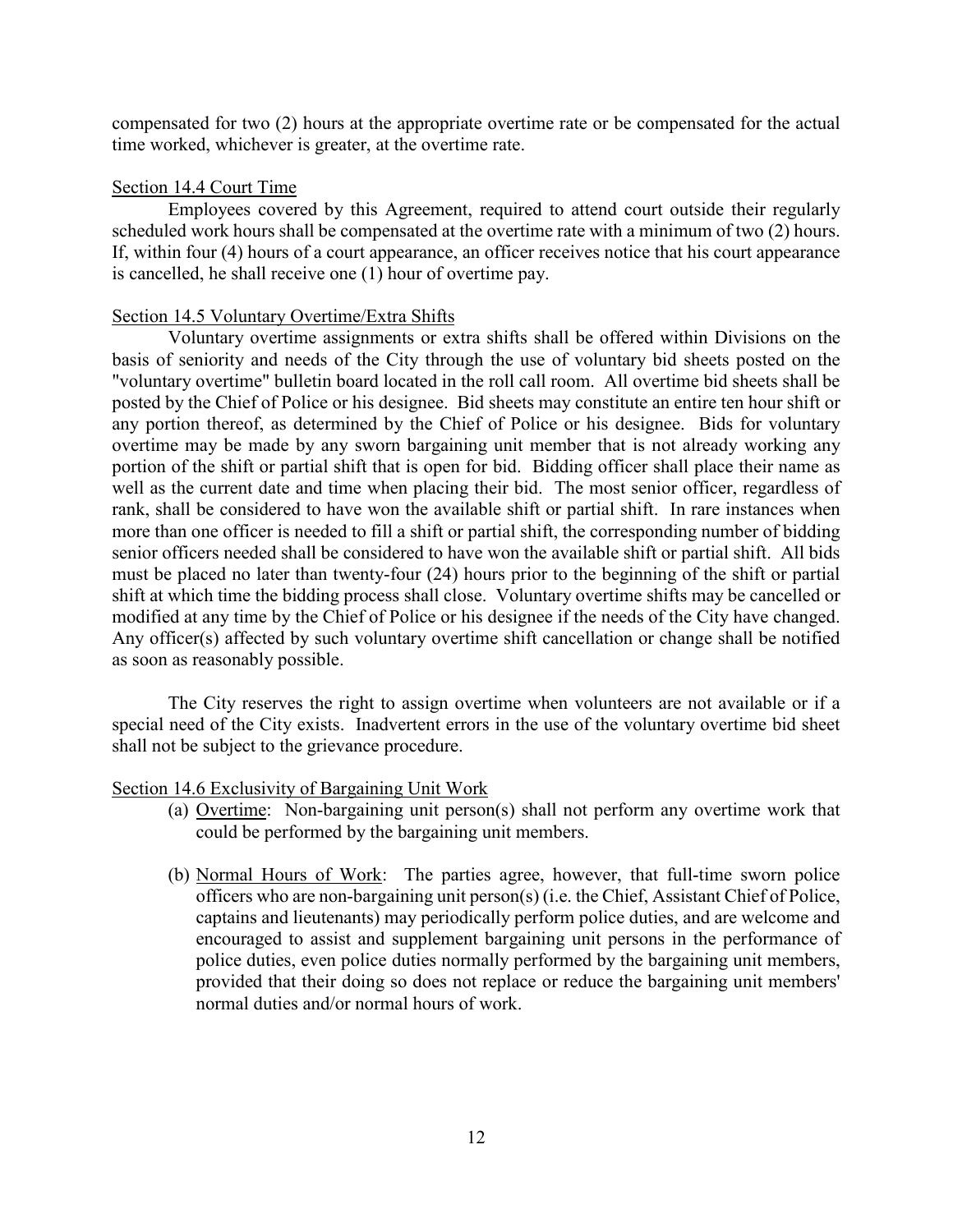#### ARTICLE 15 - INDEMNIFICATION

#### Section 15.1 Employer Responsibility

The Employer shall be responsible for, hold officers harmless from and pay damages or moneys which may be adjudged, assessed or otherwise levied against any officer covered by this Agreement.

#### Section 15.2 Legal Representation

Officers shall have legal representation by the Employer in any civil cause of action brought against an officer resulting from or arising out of the performance of duties.

#### Section 15.3 Cooperation

Officer shall be required to cooperate with the Employer during the course of the investigation, administration or litigation of any claim arising under this Article.

#### Section 15.4 Applicability

The Employer will provide the protections set forth in Section 15.1 and Section 15.2 above, so long as the officer is acting within the scope of his employment and where the officer cooperates, as defined in Section 15.3, with the Employer in defense of the action or actions or claims. Acts of willful misconduct are not covered by this Article, all subject to the provisions of Illinois Compiled Statutes.

#### ARTICLE 16 - SENIORITY

#### Section 16.1 Definition of Seniority

As used herein, the term "seniority" shall refer to and be defined as the total length of service or employment covered by this Agreement from the date of last hire. All newly-hired employees shall serve a probationary period of twelve (12) months from their date of hire in the bargaining unit. During the probationary period, the employee may be subject to dismissal for any reason without access to the grievance procedure. Upon completion of the probationary period, the employee shall be granted seniority rights from his/her most recent date of hire.

#### Section 16.2 Promotions

#### 1. General

Promotions to the rank of Sergeant shall be conducted in accordance with the provisions listed below.

#### 2. Vacancies

This Article applies to promotions for vacancies in the ranks of Sergeant. A vacancy in such positions shall be deemed to occur on the date upon which the position is vacated, and on that same date, a vacancy shall occur in all ranks inferior to that rank, provided that the position or positions continues to be funded and authorized by the City of Marion. If a vacated position is not filled due to a lack of funding or authorization and is subsequently reinstated, the final promotion list shall be continued in effect until all positions vacated have been filled or for a period up to five (5) years beginning from the date on which the position was vacated. In such event, the candidate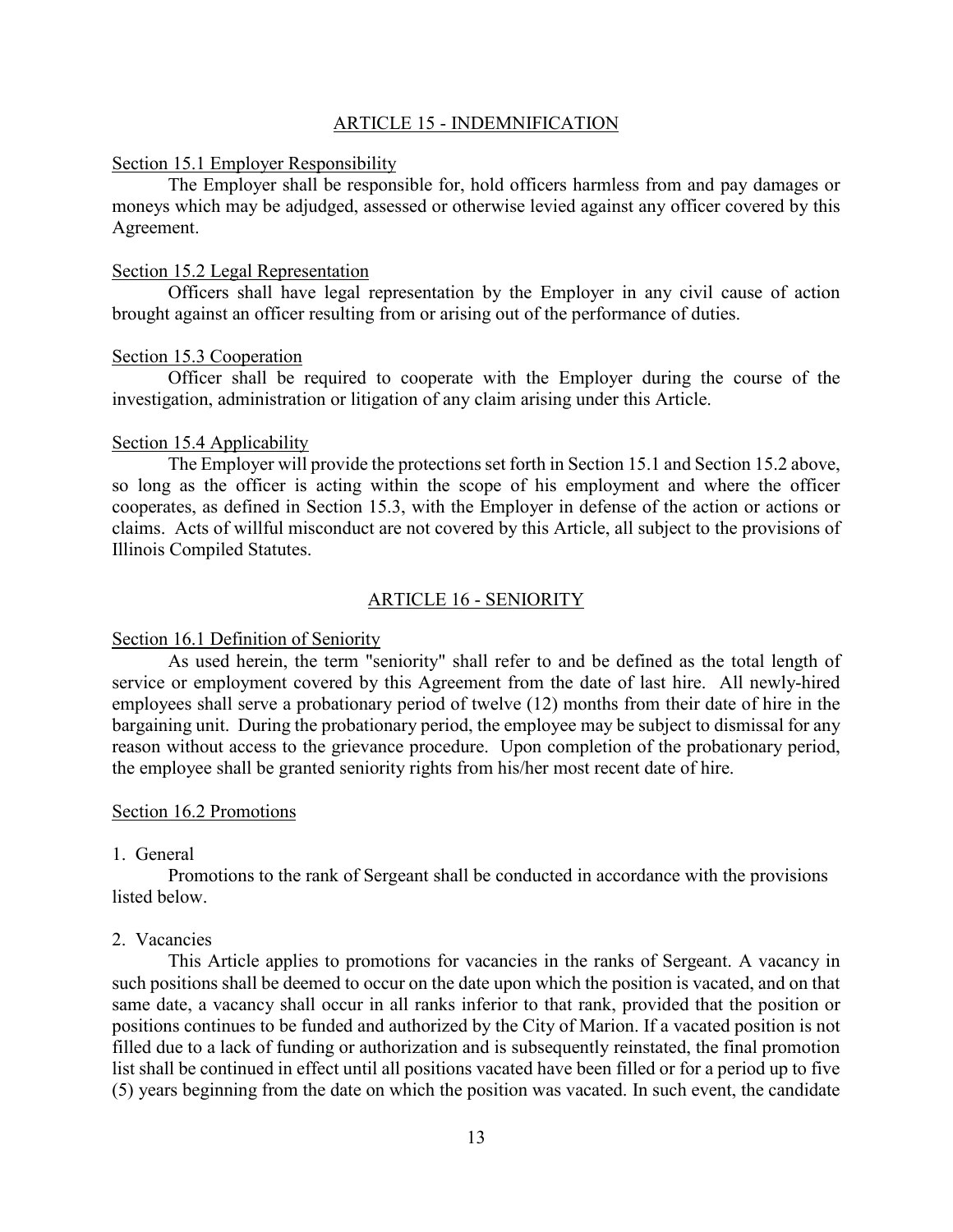or candidates who would have otherwise been promoted when the vacancy originally occurred shall be promoted.

#### 3. Eligibility

All promotions shall be made from employees who meet the criteria listed below; if no employees meet all the criteria below, then all interested employees shall be considered.

| To test for Sergeant: | Officers must have five (5) years as a full-time police officer, |
|-----------------------|------------------------------------------------------------------|
|                       | with a minimum of (3) years at the Marion Police                 |
|                       | Department. Any disciplinary action resulting in a loss of       |
|                       | compensation or suspended duty status in the twelve (12)         |
|                       | months prior to the date of the promotional examinations         |
|                       | shall disqualify that officer from being eligible to participate |
|                       | in the promotional process.                                      |

#### 4. Rating Factors and Weights

All examinations shall be impartial and shall relate to those matters, which will test the candidate's ability to discharge the duties of the position to be filled. The placement of employees on the promotional lists shall be based on the points achieved by the employee on promotional examinations consisting of the following components weighted as specified:

|                        | % Weights |
|------------------------|-----------|
| 1. Written examination | $30\%$    |
| 2. Seniority           | $20\%$    |
| 3. Ascertained Merit   | $30\%$    |
| 4. Oral examination    | $20\%$    |

To be considered for promotion, a candidate testing for the position of Sergeant must compile an aggregate score of 70% or more from the components in the promotional process.

#### 5. Test Components

Written examination:

- A. The written examination for a particular rank shall consist of matters relating to the duties regularly performed by persons holding that rank within the department. The examination shall be based only on the contents of written materials that the City has identified and made readily available to potential examinees.
- B. All written test materials shall be available at least ninety (90) days before the written examination.
- C. The written examination shall be given last in the promotional process.

Seniority: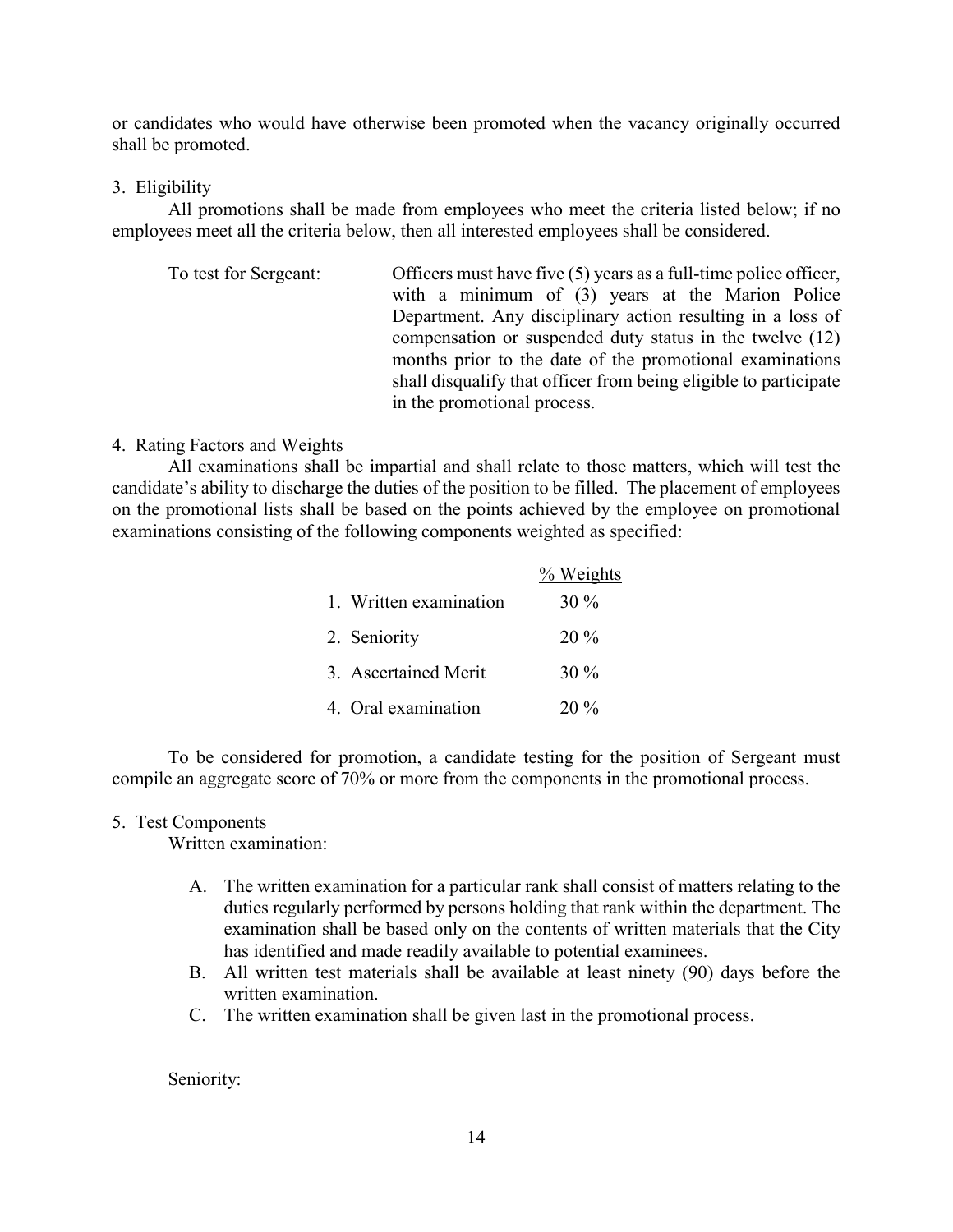Five (5) seniority points per year shall be awarded for each full year of service, to a maximum of twenty (20) years. A seniority list with all applicants shall be posted with the total number of seniority years and points. The applicant shall notify the Police Chief and Union President of any discrepancies.

#### Ascertained Merit:

One (1) point shall be awarded for each eight (8) hours of Police Service related certificate class work, including but not limited to any accredited course thru a Jr. College, College or University, up to a maximum of eighty (80) points. However, repeated attendance of the same classes shall not result in additional points beyond those awarded after the first instance of attendance.

An Associates Degree in a Police Service related field shall be awarded ten (10) points.

A Bachelors Degree in a Police Service related field or Public Administration should be awarded twenty (20) points, unless an Associates Degree has already been awarded, in such a case an additional ten (10) points shall be awarded.

#### Oral examination:

Any subjective component shall be identified to all candidates prior to its application, be job related, and be applied uniformly to all candidates. Every examinee shall have the right to documentation of his/her score on the subjective component upon completion of the subjective examination component or its application. The oral examination shall consist of ten (10) questions each with a value of ten (10) points. The oral examination shall be completed no fewer than thirty (30) days nor more than sixty (60) days from the posting of the written examination, unless the number of candidates require reasonable additional time to be permitted.

#### 6. Veterans' Preference

A person on the preliminary promotion list who is eligible for veteran's preference under any law or agreement applicable to an affected department (including this one) may file a written application for that preference within ten (10) days after the initial posting of the preliminary promotion list. The veteran's preference shall be calculated as provided in 65 ILCS 5/10-1-16 and added to the applicant's total score on the preliminary promotion list. Any person who has received a promotion from a promotion list on which his/her position was adjusted for veteran's preference, under this Act or any other law, shall not be eligible for any subsequent veteran's preference under this Act.

#### 7. Scoring of Components

Each component of the promotional test shall be scored on a scale of 100 points. The component scores shall be reduced by the rating factor assigned to component on the test and the scores of all components shall be added to produce a total score not to exceed 100 points. Candidates shall then be ranked on the list in rank order based on the highest to lowest points scored on all components of the test.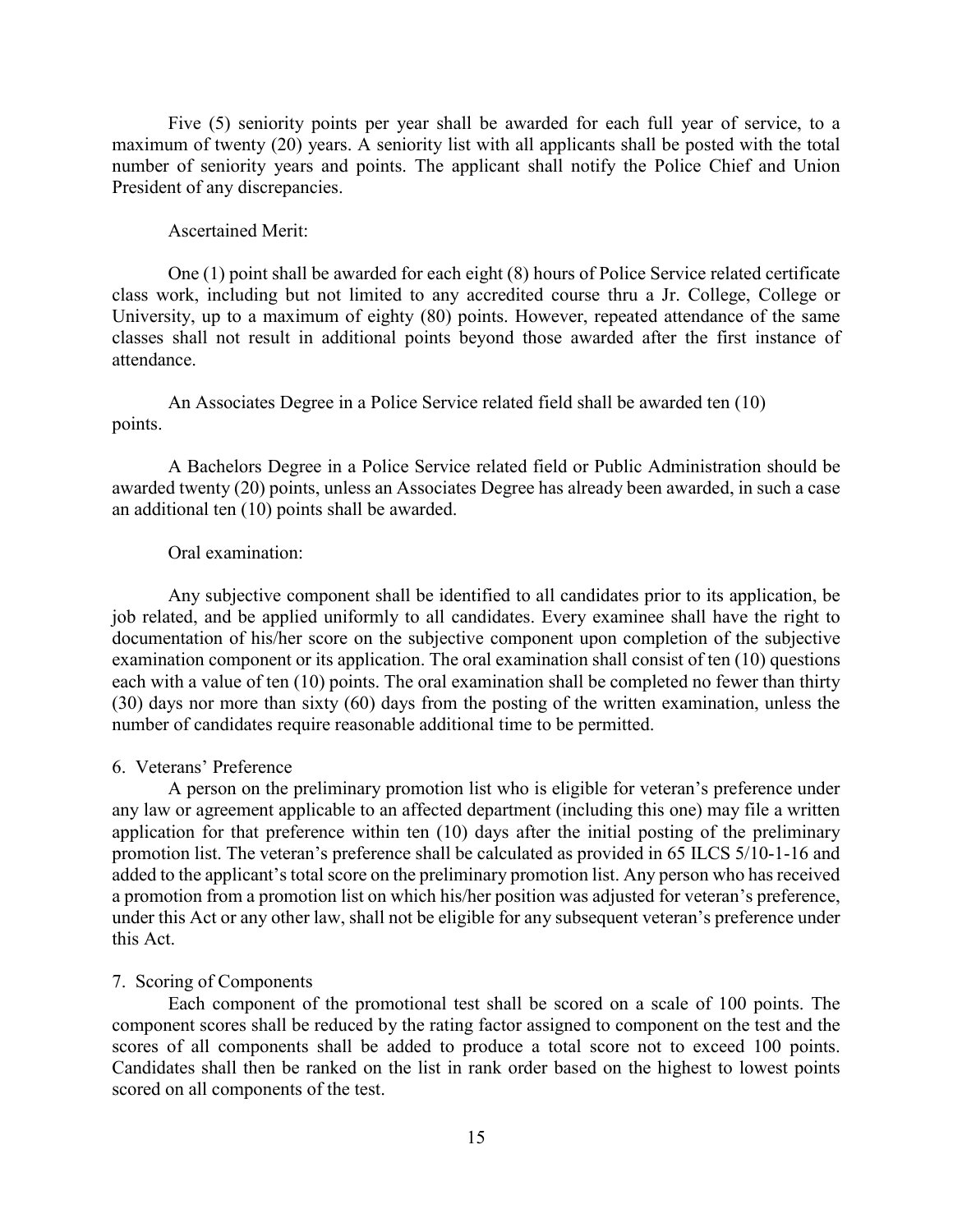#### 8. Right to Review

The Union or any affected employee who believes an error has been made with respect to the administration of any test component or any procedure provided under this Article, shall have the right to a review of the matter.

A grievance/arbitration procedure of this Agreement subject to the following conditions:

- 1) The grievance shall be limited to disputes relating to a claim that the City failed to follow the requirements of this Article in administering the test;
- 2) The grievance shall not involve any disputes regarding the points awarded on any component of the test, other than the accuracy of the mathematical computation of the points awarded.

#### 9. Order of Selection

The order of selection on a promotional register shall be established by all factors set forth above. Any dispute as to the selection of the first or second highest-ranking person shall be subject to resolution in accordance with the grievance procedure in Article IX of this Agreement.

#### 10. Maintenance of Promotional Lists

Final eligibility lists shall remain valid and unaltered for a period of three (3) years. The Employer shall take all necessary steps to ensure that the Board of Fire and Police Commissioners maintain in effect current eligibility lists so that promotional vacancies are refilled not later than ninety (90) days after the occurrence of the vacancy.

#### Section 16.3 Seniority List

The Union shall prepare a list setting forth the present seniority dates for all officers covered by this Agreement and shall become effective on or after the date of execution of this Agreement. The City agrees to provide any information necessary regarding the start dates for members of the unit. Such lists shall finally resolve all questions of seniority affecting officers covered under this Agreement or employed at the time the Agreement becomes effective. Disputes will be resolved through an internal process within the Union membership only. The City will abide by the list provided by the Union.

#### Section 16.4 Personal Day Selection

Any dispute within a job classification as to the selection of a personal day shall be resolved by seniority.

#### Section 16.5

Employees will not continue to accrue seniority credit for all time spent on authorized unpaid leave of absence.

#### Section 16.6 Shift Bidding by Seniority

Non-probationary employees shall select their choice of shifts and days off on the basis of seniority. Such bidding shall be done during the months of November, March and July, such shift changes to take place on the first Saturday of the first payroll period in January, May, and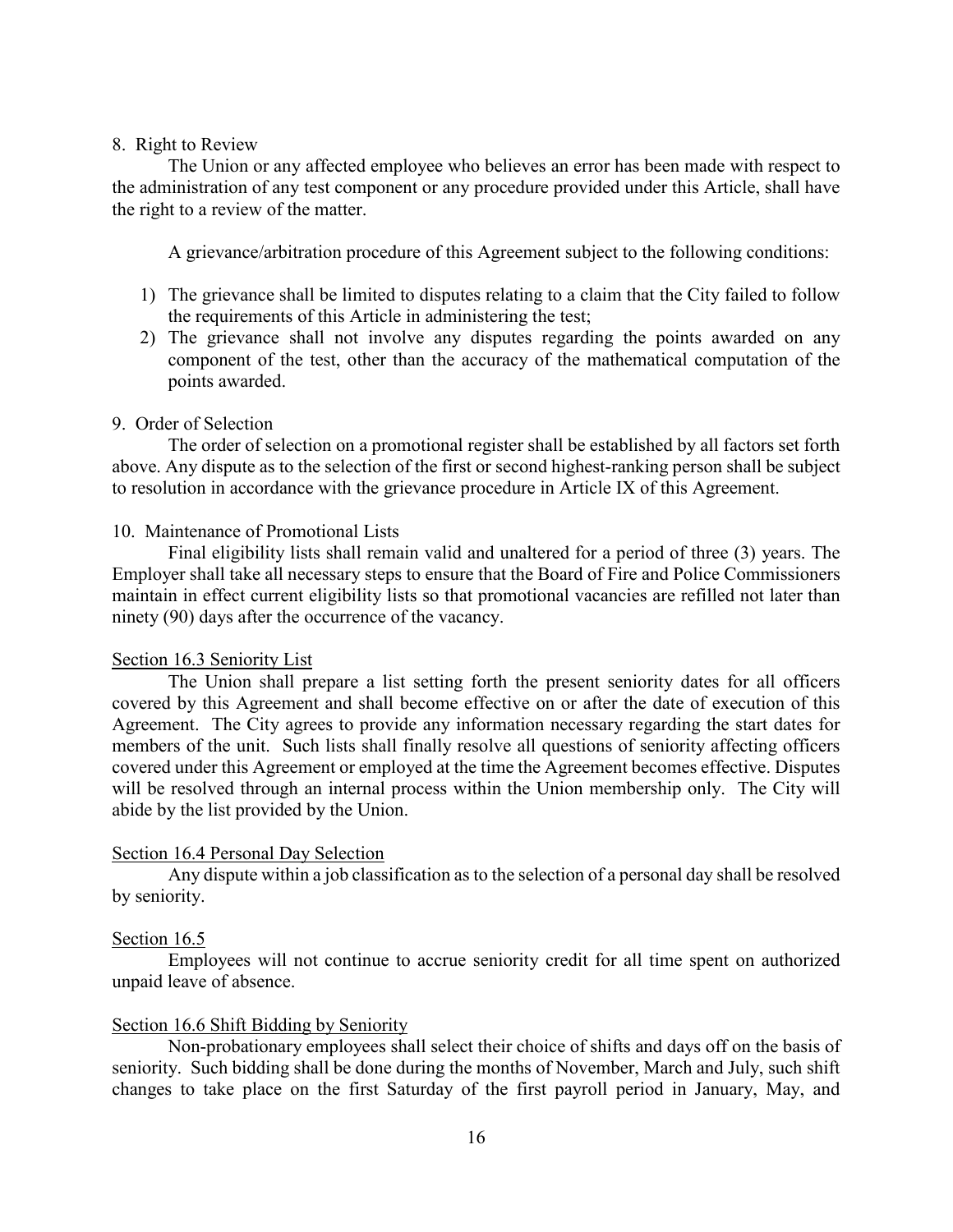September. Patrol Sergeants shall bid among themselves for Patrol Sergeant shifts in order of their time in the rank of Sergeant. If a change in an officer's shift assignment is required, such notice will be given to the individual officer not less than seven (7) days before the proposed change, unless the change is of an emergency nature. Notices of such schedule changes shall give the reason for the change and the beginning and ending date of the schedule change.

The Chief reserves the right to adjust such bids on the basis of the department's needed efficiency, effectiveness, and/or safe operation. Employees shall not have their current shift assignments adjusted unless on the basis of the department's needed efficiency, effectiveness, and/or safe operation, or by mutual agreement.

#### ARTICLE 17 - F.O.P. REPRESENTATIVES

For the purposes of administering and enforcing the provisions of this Agreement, the Employer agrees as follows:

#### Section 17.1 Grievance Procedure

Reasonable time while on duty shall be permitted to Union representatives for the purpose of aiding or otherwise representing officers in the handling and processing of grievances or exercising other rights set forth in this Agreement, and such reasonable time shall be without loss of pay.

#### Section 17.2 Convention Delegates

Any employee(s) chosen as delegate(s) to an F.O.P. State or National Conference will, upon written application approved by the Union and submitted to the Employer with at least fourteen (14) days' notice, be given a leave of absence without pay for the period of time required to attend such Conference. This period of time shall not exceed one (1) week. The employee may utilize existing vacation or compensatory time in lieu of such unpaid leave, subject to scheduling requirements of the Police Department. Such requests shall not be unreasonably denied.

#### Section 17.3 Union Negotiating Team

Members designated as being on the Union negotiating team who are scheduled to work on a day on which negotiations will occur, shall, for the purpose of attending scheduled negotiations, be excused from their regular duties without loss of pay, unless a replacement must be called in at the overtime rate. If a designated Union negotiating team member is in regular dayoff status on the day of negotiations, he will not be compensated for attending the session.

#### ARTICLE 18 - SAFETY ISSUES

No employee shall be required to use any equipment that has been designated by both the Union and the Employer as being defective because of a disabling condition unless the disabling condition has been corrected.

When an assigned department vehicle is found to have a disabling defect or is in violation of the law, the officer will notify his supervisor, complete required reports, and follow the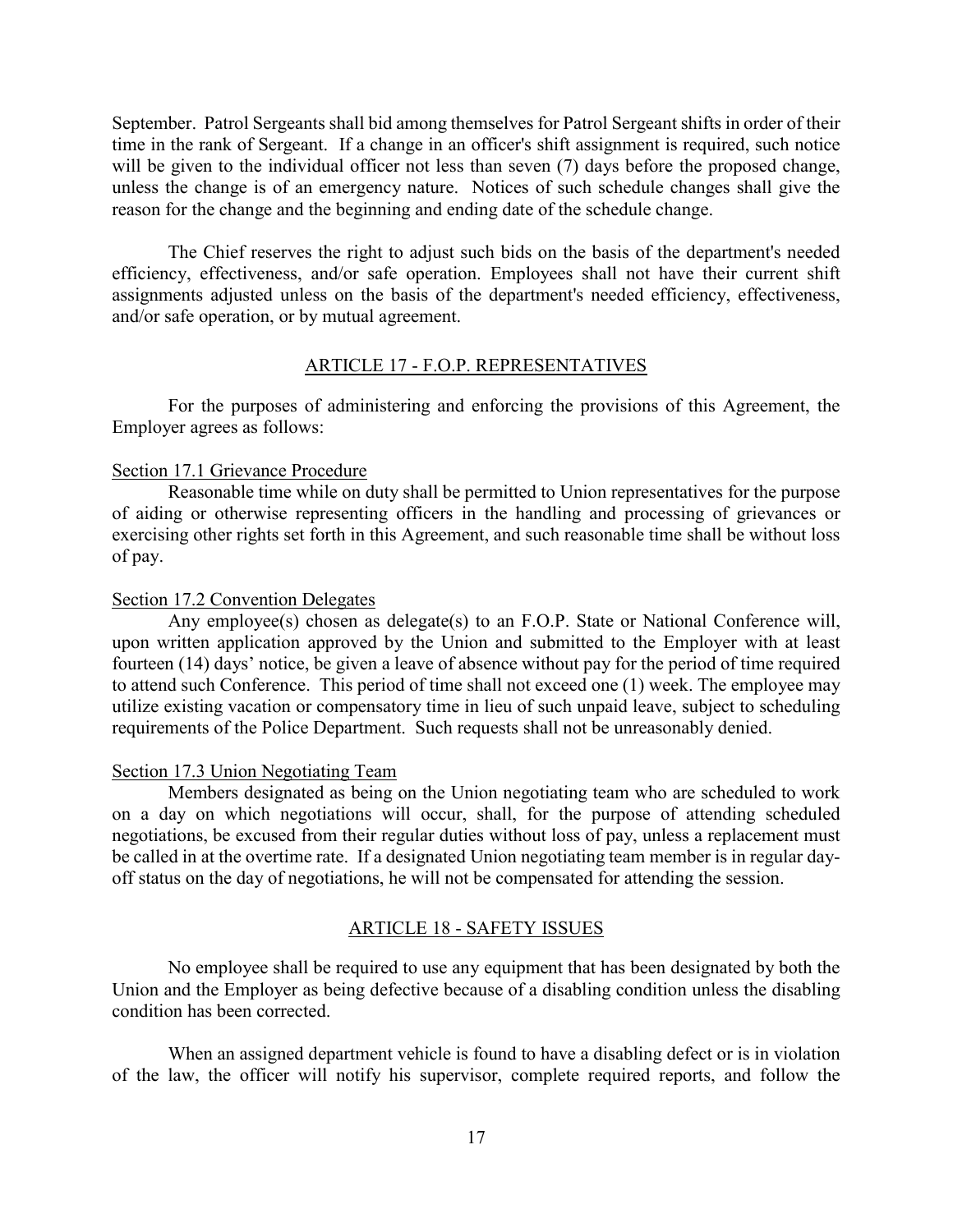supervisor's direction relative to requesting repair, replacement, or the continued operation of said vehicle.

The Employer shall take all reasonable steps to protect employees during working hours in the performance of their duties, and employees shall at all times do those things that reasonably protect their safety and that of fellow employees.

Each officer who incurs a bodily injury while on duty shall report the nature, extent and circumstance of such injury in writing to his shift supervisor by the end of the duty shift during which the injury occurred, or when the incident report is filed. If the injury is such that the officer is incapacitated to the extent that he cannot make such report during such shift, he shall do so during his next regular shift or as soon as practicable.

Upon written request, employees covered by this Agreement shall be issued a ballistic vest, which shall be replaced by the Employer prior to the end of the fifth year following the initial issue. Once issued by the City, wearing the vest on duty will be mandatory.

Officers assigned to the detective division shall be issued a ballistic "raid" jacket. Such jacket will remain with the detective division regardless of which officer is assigned as a detective.

#### ARTICLE 19 - BULLETIN BOARDS

The Employer shall provide the Union with space for a bulletin board for purposes of the Union.

#### ARTICLE 20 - LEAVES OF ABSENCE

#### Section 20.1 Bereavement Leave/Death in Family

The Employer agrees to provide an officer leave without loss of pay for three days as a result of death in the immediate family as past practice. Immediate family shall be defined as: the officer's spouse, parent, parents of officer's spouse, child, brother, sister, grandparent, or grandchild. Based on extenuating circumstances, additional bereavement duty days may be taken with prior approval by the Commissioner.

#### Section 20.2 Short Term Military Leave

The Employer agrees to abide by state and federal law as currently written and as may be amended from time to time. The Employer may opt to provide additional benefits for members serving in the military, however, the Employer shall never provide less than required by State and Federal law.

#### Section 20.3 Educational Leave

Employees covered by the terms of this Agreement may be granted, upon written request, an Educational Leave of Absence, without pay, not to exceed a period of one (1) year, after authorization from the Police Commissioner.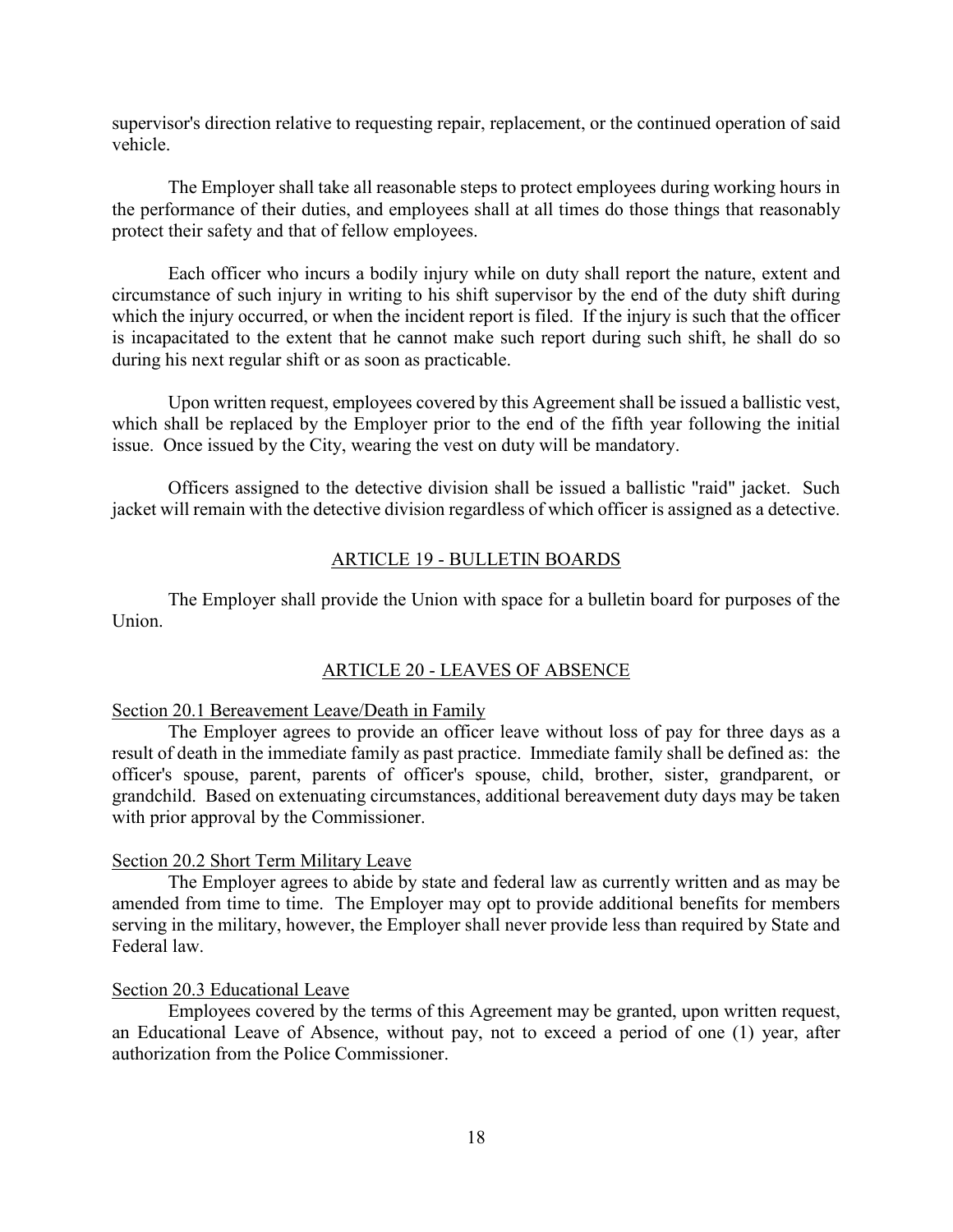#### Section 20.4 Injury Leave

An officer who sustains injuries or illness arising out of and in the course of his employment shall be covered by the provisions of 5 ILCS 345/1, Illinois Compiled Statutes. No officer will lose any benefits while injured on duty, and will continue to accumulate all benefits provided by this Agreement. Officers on injury leave may be returned to light duty if able to perform the work and placed at the discretion of the Department.

#### Section 20.5 Sick Leave

Employees covered by this Agreement shall accrue sick leave at the rate of twelve hours per month, accrued to a maximum of one thousand two hundred (1200) hours, or one hundred twenty (120) days based on a four-day, ten-hour work schedule, or one hundred fifty (150) days based on a five-day, eight hour work schedule.

Telecommunicators covered by this Agreement shall accrue sick leave at the rate of twelve (12) hours per month, accrued to the IMRF maximum as permitted by law (i.e., one month of service credit for every twenty (20) days of unused, unpaid sick time accrued by retirement.

Employees having six (600) hundred accumulated sick leave hours shall be allowed to sell back to the Employer unused, accrued sick leave hours for the calendar year. The employee that has reached the one thousand two hundred (1200) hour sick leave cap shall be allowed to sell back those sick leave hours that would have been accruable over the 1200 hour sick leave cap during the calendar year. The pay shall be calculated at one-half of the employee's regular rate of pay. The employee shall make written application to the buy-back program to the City Treasurer's office by the first  $(1<sup>st</sup>)$  work day of the calendar year, for the previous year's sick leave buy-back. The Employer shall make payment to the employee on the payday following the first  $(1<sup>st</sup>)$  full pay of the following calendar year. The payment shall be made by separate check from the employee's regular paycheck.

Upon retirement, employees shall be allowed to request in writing and be granted a sellback for the amount of sick leave which they had accrued upon achieving twenty (20) years of service with the City, up to a maximum of six hundred (600) hours, at his or her regular rate of pay; or employees may choose to use such sick time to go on paid leave leading up to their retirement date (having provided sufficient notice of their desire to do so). The option to cash out or use such sick time accrued after twenty (20) years of service, once selected, will be irrevocable.

Sick leave may be used for non-service connected sickness or disability, or for caring for a seriously ill or injured individual who is in the employee's immediate family (defined as the employee's legal spouse, parent, children, or step-children), to a maximum of five days per year. Such sick leave used for family members shall be deducted from the employee's sick leave accrual.

Abuse of sick leave is a serious matter which may subject an employee to discipline. The Union shall join the City in making an effort to correct the abuse of sick leave wherever and whenever it may occur.

Nothing contained in this provision shall limit the rights of any employee under the Family Medical Leave Act.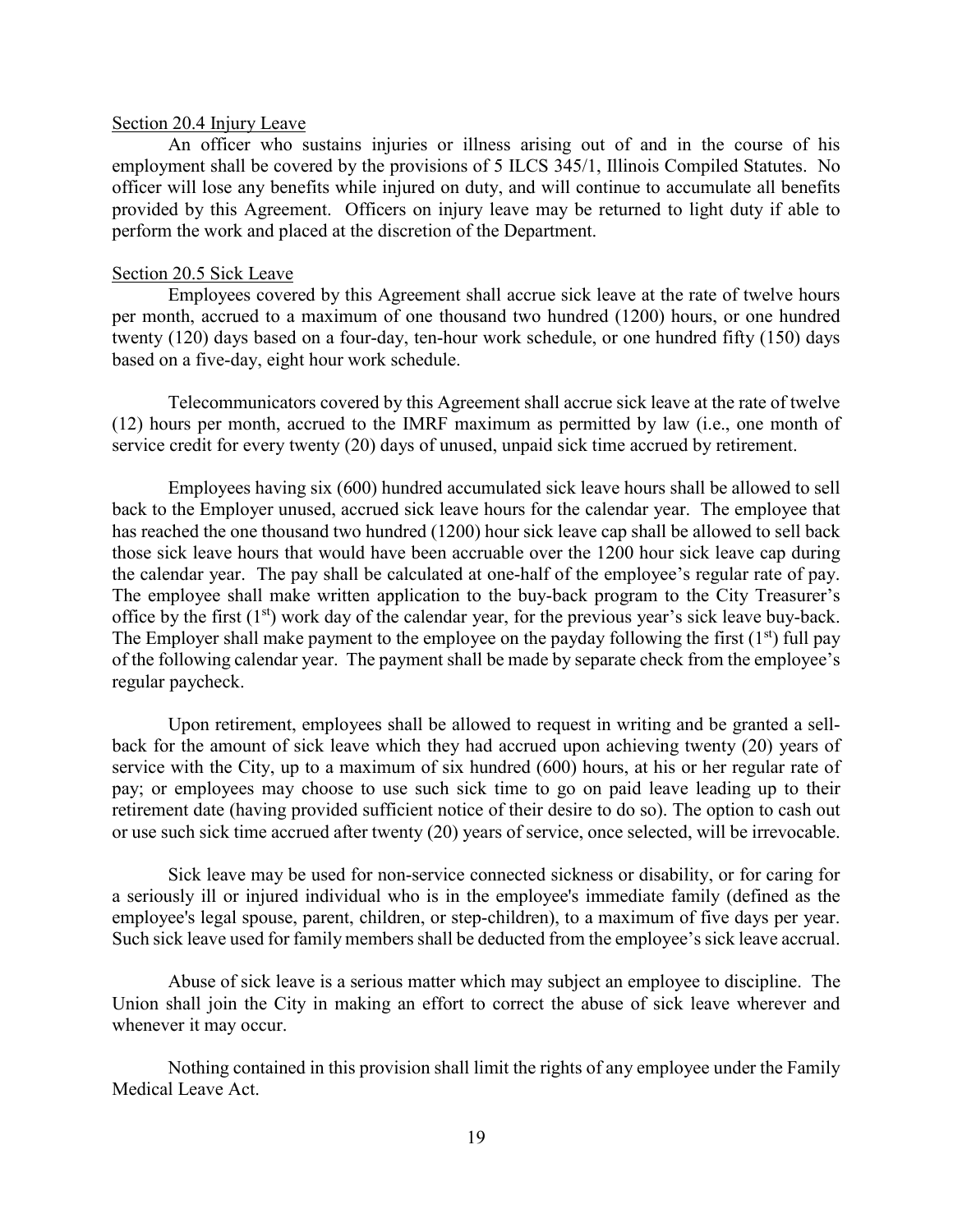Employees may use up to two (2) days of sick leave as personal days per year. Personal days shall not be carried over year to year. The use of the days must be approved by the Chief or his designee, and requested at least one working day in advance except in those instances when the reason for the request of a personal day is of an emergency nature.

#### ARTICLE 21 - WAGE RATES

#### Police Officers and Dispatchers

Effective May 1, 2019, and retroactively paid on all compensated hours: Increase base hourly rates for officers by fifty cents per hour (.50) and for dispatchers by forty-five cents per hour (.45).

Effective May 1, 2020: Increase base hourly rates for officers by fifty cents per hour (.50) and for dispatchers by forty-five cents per hour (.45).

Effective May 1, 2021: increase base hourly rates for officers by fifty cents per hour (.50) and for dispatchers by forty-five cents per hour (.45).

Retroactive pay shall be paid by separate check within 30 days of the signing date of this agreement. Effective May 1, 2009, longevity shall be, to a maximum of thirty (30) years.

Wage Rates/Longevity are summarized in Appendix "A".

#### ARTICLE 22 - HOLIDAYS

#### Section 22.1

The following days shall be recognized and observed as paid holidays:

All those days designated as City holidays by the Marion City Council

Employees covered by this Agreement shall receive holiday compensation on the actual date of the holiday, rather than the business day closure if the designated holiday falls on a Saturday or Sunday.

#### Section 22.2

Employees covered by this Agreement, when their regularly scheduled day off falls on the day of a holiday, shall receive a normal work day's compensation at base pay rate in addition to base pay. Such compensation shall be taken in cash, unless the Employer has returned to a fiveday, eight-hour work schedule as specified in Section 14.2, paragraph 2 at which point the employee shall have the option of accruing compensatory time instead.

When an employee's regular work day falls on the day of a holiday, he shall receive one and one-half (1 & 1/2) day's compensation above his base pay. When an employee is called in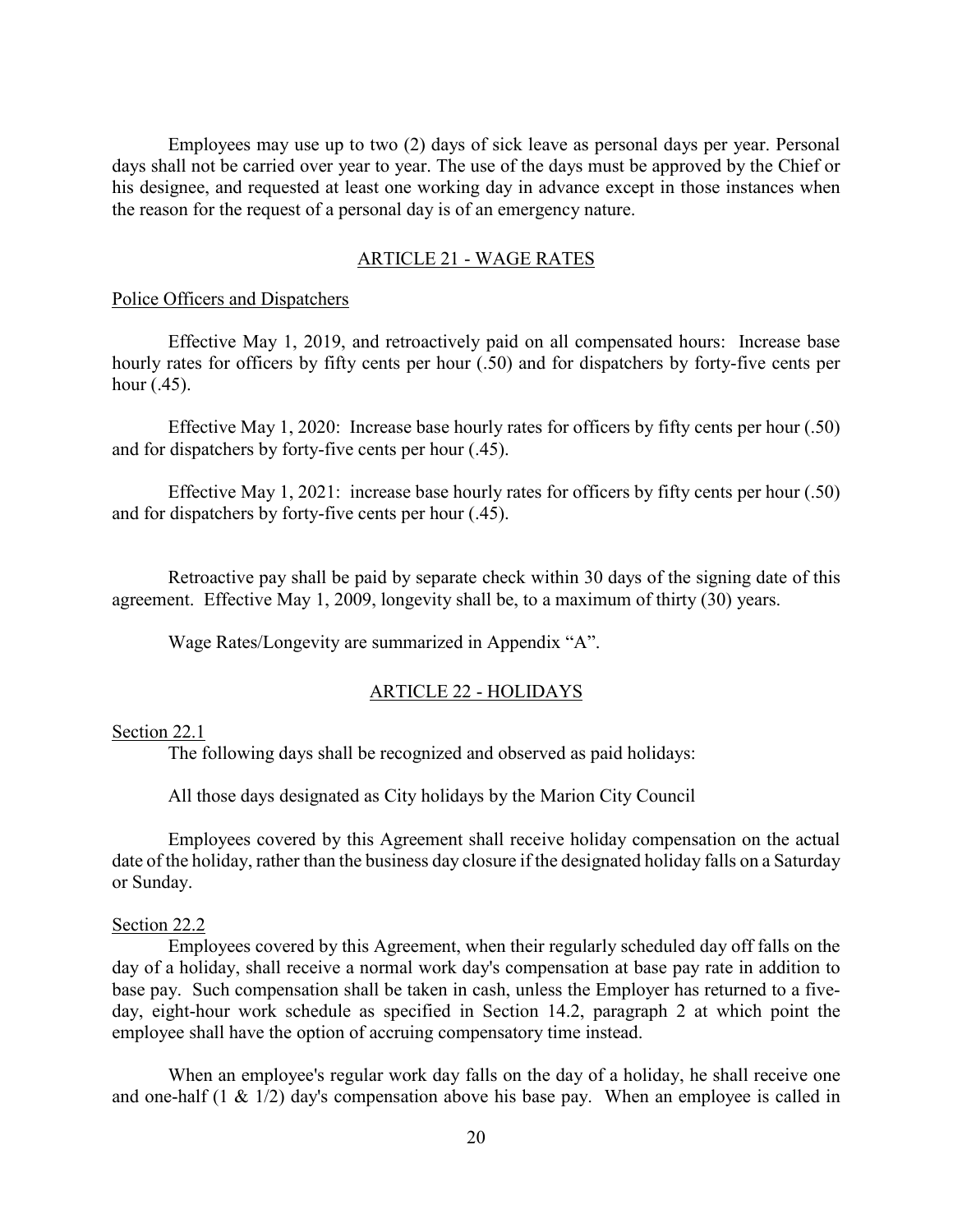from his regular day off on the day of a holiday, he shall be paid at his overtime rate for all hours worked in addition to his holiday pay. Such compensation shall be taken in cash, unless the Employer has returned to a five-day, eight-hour work schedule as specified in Section 14.2, paragraph 2 at which point the employee shall have the option of accruing compensatory time instead. For the purposes of this Article, holiday pay shall be received by any officer whose work day begins during the twenty-four (24) hour period 0000-2359 hours of the holiday.

#### ARTICLE 23 - CLOTHING MAINTENANCE ALLOWANCE

Officers covered by this Agreement as of May 1, 2019, shall receive a yearly clothing maintenance allowance of Eight Hundred (\$800.00) Dollars to be used for the purchase and maintenance of uniforms and accessories. That amount shall increase to Eight Hundred Fifty (\$850) Dollars as of May 1, 2020, and Nine Hundred Dollars (\$900) as of May 1, 2021. Dispatchers shall receive Four Hundred (\$400.00) Dollars. This clothing maintenance allowance is to be paid in full on the first pay day of the first full pay period following May 1 during each year of this Agreement. The Employee shall be responsible for maintaining their uniforms and accessories in a proper manner so as to maintain a complete uniform at all times and to report to work with uniforms being clean and neat in appearance. New employees shall be issued all required clothing and equipment, and shall not receive the above clothing allowance during the first year of service. In their second year of service, they shall receive the above clothing allowance prorated from the date of employment to the following April 30th. Beginning May 1, 2012, the City will pay 100% of newly hired officers' weapon and duty belt expenses (weapon not to exceed \$800). The officer will have one year to reimburse the City via payroll deduction for 50% of the cost of the weapon.

The City shall pay for vest carriers and four (4) attachments and a patch for all officers employed by the City at the time of the execution of the FY20-FY22 Contract.

#### ARTICLE 24 - VACATIONS

#### Section 24.1 Vacation Scheduling

On or before January 1 of each year, the Employer shall post a vacation sign-up sheet for officers covered by this Agreement. Officers shall select those weeks or days during the upcoming year they wish for their accrued vacation leave. Beginning in 2013, all vacation requests for the end of the calendar year must be made to the Chief by the end of the second week of November. During the first thirty (30) days the list is posted, seniority, as defined in Article 16, shall determine which officer shall be entitled to a particular week. After this thirty-day period, vacations shall be scheduled on a first-come, first-served basis, and seniority shall not be determinative.

Section 24.2 Schedule of Vacation Time Earned

Officers shall accrue credit for vacations according to the following schedule:

One (1) through five (5) years of service 80 hours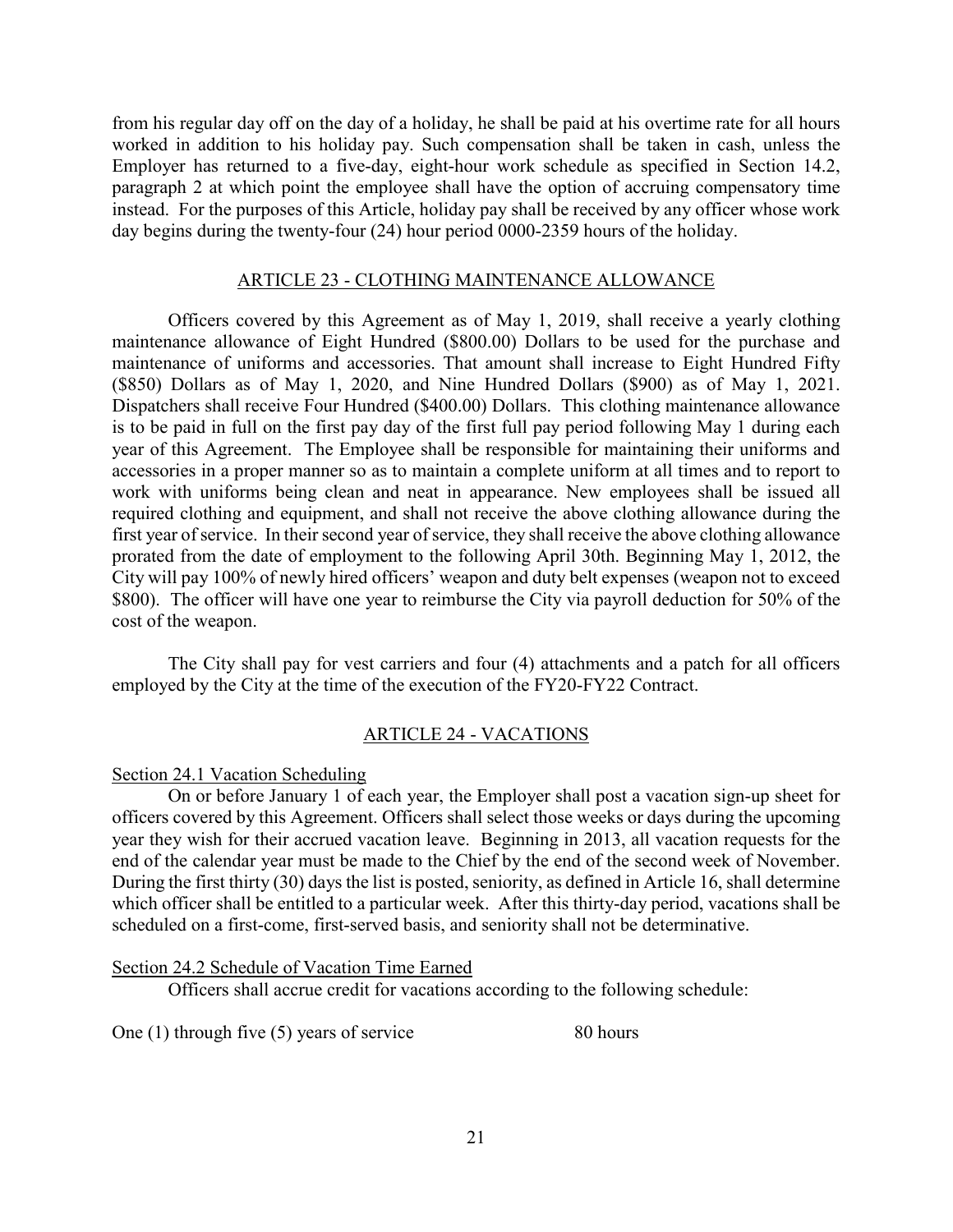| From the beginning of the $(6th)$ year<br>through ten $(10)$ years<br>(five years completed)        | 120 hours                                                                                               |
|-----------------------------------------------------------------------------------------------------|---------------------------------------------------------------------------------------------------------|
| From the beginning of the eleventh $(11th)$<br>through fourteen (14) years<br>(ten years completed) | 160 hours                                                                                               |
| From the beginning of the fifteenth $(15th)$<br>year onward (fourteen years completed)              | 160 hours plus one additional day<br>of vacation added per year of<br>service to a maximum of 200 hours |

Officers shall be permitted to take accrued vacation leave at any time of the year and in any increment of time from one (1) day to the entire accrued credit, subject to the operational needs of the department as determined by the Chief.

#### Section 24.3 Carry-Over of Vacation Credit

Officers may carry over into the next calendar year up to forty (40) hours of vacation time so long as this time is used by the end of February. If pre-approved vacation is canceled by the Employer, it may be carried over to the first six months of the next year.

#### ARTICLE 25 - INSURANCE

#### Section 25.1 Hospitalization

The City agrees to provide health insurance coverage for its employees covered under this Collective Bargaining Agreement. This coverage will remain consistent, as far as practical with those plans offered at the date of this contract. In the event the City is unable to provide comparable coverage at a reasonable price, as determined by the City, the City agrees to notify the Union and negotiate the impact of the change of coverage and/or the premium).

While the City reserves the right to select the plan, it agrees to have a committee which includes employees from the various bargaining units to review all proposals and make recommendations to the City.

Each full time employee who elects to obtain health insurance under the health insurance plan shall contribute twenty-five percent (25%) of the monthly premium cost and the City shall contribute seventy-five percent (75%). When there is a choice of benefits available (i.e. cafeteria plan) the employee will be responsible for contributing the difference of the base plan and the more expensive plan. The City agrees to establish and implement an IRS Section 125 Plan so that the employees with dependent coverage may pay their share of the dependent premiums with pretax dollars.

#### Section 25.2 Life Insurance

The Employer shall supply each officer covered by the terms of this Agreement with \$10,000.00 of term life insurance.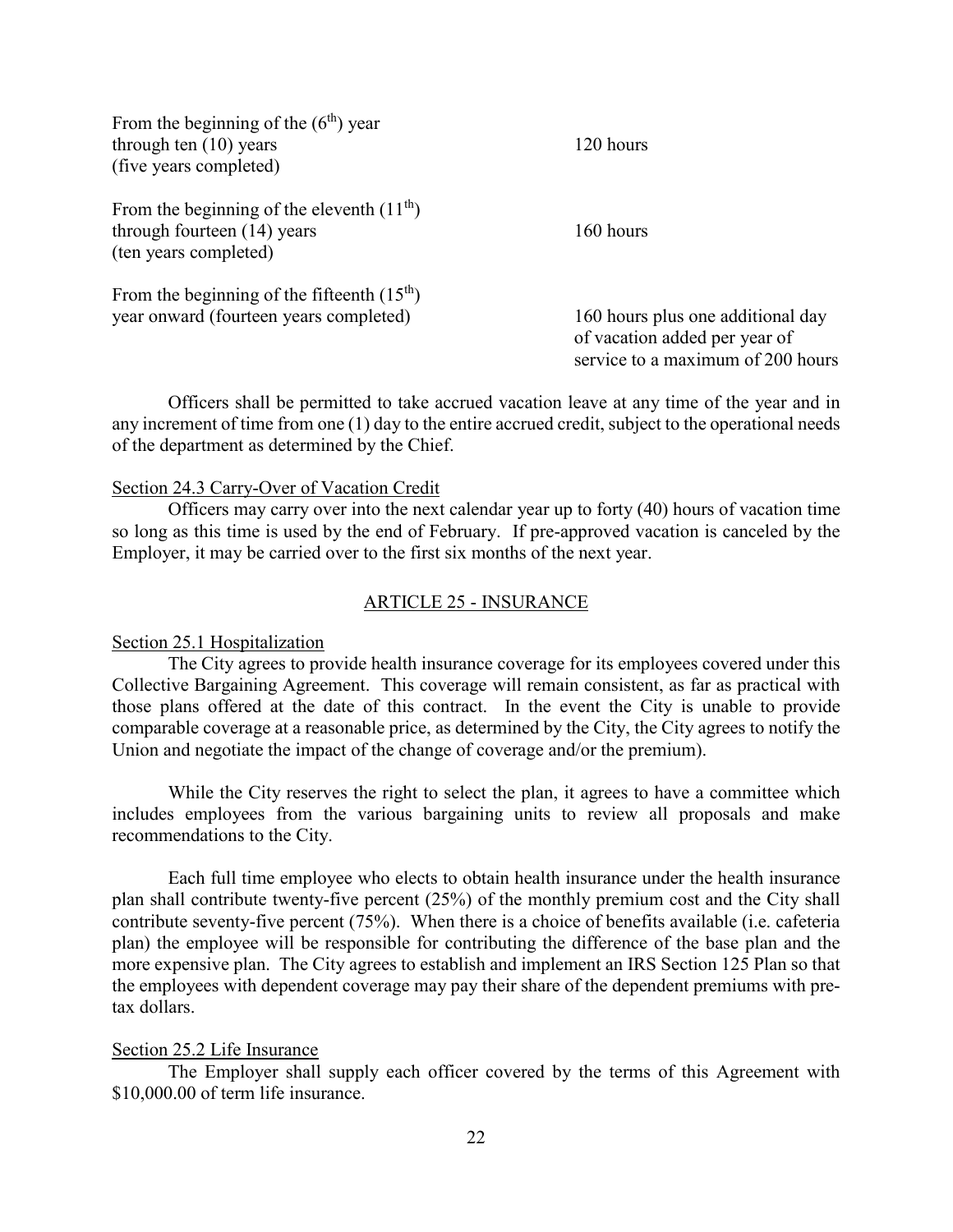Section 25.3 Retiree Hospitalization and Medical Coverage

Each retiree who elects to obtain the medical, hospitalization, and prescription drug plan provided by the City may obtain such coverage by paying premiums according the following rate schedule:

| Retiree pays:          |                     |
|------------------------|---------------------|
| 50-55 years of age     | 50% of premium cost |
| 56-64 years of age     | 38% of premium cost |
| 65 years of age and up | 30% of premium cost |

However, if an officer chooses to retire between the ages of fifty and fifty-five (50-55) after twenty-five (25) years of service with the City, the officer will only pay 35% of retiree insurance. If the officer retires between the ages of fifty and fifty-five (50-55) after thirty (30) years of service with the City, the officer will only pay 30% of retiree insurance.

Employees hired on or after May 1, 2019, shall, upon retirement, pay 50% of their dependent health insurance premiums.

The Employer and employee agree that if legislation is enacted enabling a peace officer to retire and draw his/her pension after twenty years of service, regardless of his/her age, then the Employer shall follow any law mandating the coverage of insurance for police department retirees. Should this law take effect, then the Employer and the Union agree to enter into negotiations regarding the cost to be borne by any retiree under the age of 50.

Upon becoming eligible for Medicare, retirees shall use Medicare as its primary provider, retiree may elect to obtain secondary coverage under the city's medical, hospitalization, and prescription drug plan. Those retirees who are not eligible for Medicare shall remain on the city's medical, hospitalization, and prescription drug plan as provided or required by law.

#### Section 25.4 Health Insurance for Disabled Officers

The City shall pay 100% of the single and family health insurance premiums for any employee covered by this Agreement who is vested in the police pension system, who is permanently disabled in the line of duty, and for the surviving spouse and children of any employee who is killed in the line of duty. The dependents of the disabled employee shall be deemed eligible in the same manner as the dependents of other bargaining unit employees.

#### ARTICLE 26 - GENERAL PROVISIONS

#### Section 26.1

Authorized representatives of the National or State Union shall be permitted to visit the Department during working hours to talk with officers of the local Union and/or representatives of the Employer concerning matters covered by this Agreement.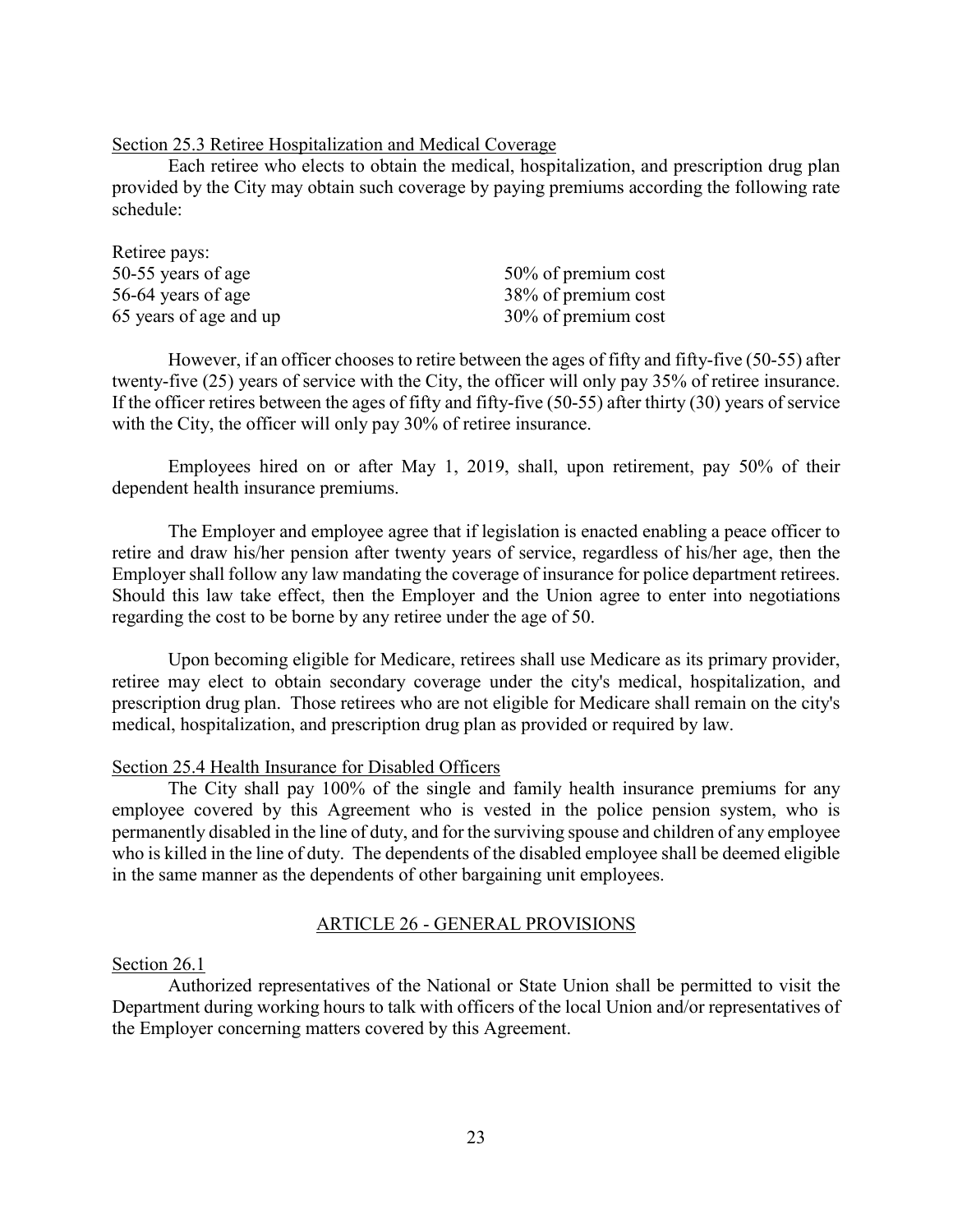#### Section 26.2

The Union or a representative shall have the right to examine time sheets and other records pertaining to the computation of compensation of any employee whose pay is in dispute or any other records of the employee pertaining to a specific grievance, at reasonable times with the employee's consent.

#### Section 26.3

The Employer agrees to repair or replace as necessary an officer's eye glasses, contact lenses, prescription sun glasses, and watches (up to a value of \$150.00) or other items of personal equipment, if such are damaged or broken, if during the course of the officer's duties the officer is required to exert physical force or is attacked by another person. Incident is to be documented with immediate supervisor.

#### Section 26.4

The Employer agrees to pay all expenses for inoculation or immunization shots when ordered by a physician for an officer and for members of an officer's family when such becomes necessary as a result of said employee's exposure to contagious diseases where said officer has been exposed to said disease in the line of duty. Incidents are to be documented with the Chief.

#### Section 26.5 Working Out of Classification

Bargaining unit employees required to perform the duties of higher rank will be paid the higher rate while acting in such rank., but only in instances where the Employee is required to work for a period of 5 hours or more during a shift at that higher rank.

When an officer is required to assume the duties and responsibilities of a rank higher than that which he normally holds for any accumulated total of at least six (6) months in any calendar year, he shall be paid the rate for the higher rank for his vacation period with any necessary adjustments to be made at the end of the calendar year.

In the absence of a sergeant assigned to the detective division, any detective who is assigned the duties of Detective Case Manager shall receive Sergeant's pay while acting in that capacity. If a sergeant is assigned to the detective division, the detective acting as the Detective Case Manager shall return to his prior position of detective at the detective pay grade.

#### Section 26.6 Employee Testing

§1. Prohibitions: Employees are prohibited from consuming alcohol or possessing, selling, purchasing or delivering illegal drugs at any time during the work day or anywhere on the Employer's premises, except in accordance with duty requirements, or failing to report to their supervisor any known side effects of medication or prescription drugs which they are taking.

§2. Type of Testing: Where the Employer has reasonable suspicions to believe that the employee is then under the influence of alcohol or illegal drugs during the course of the work day, the Employer has the right to require the employee to submit to alcohol or drug testing. Random testing may occur at the direction of the City up to four (4) times per year; testing up to two (2) employees per occasion.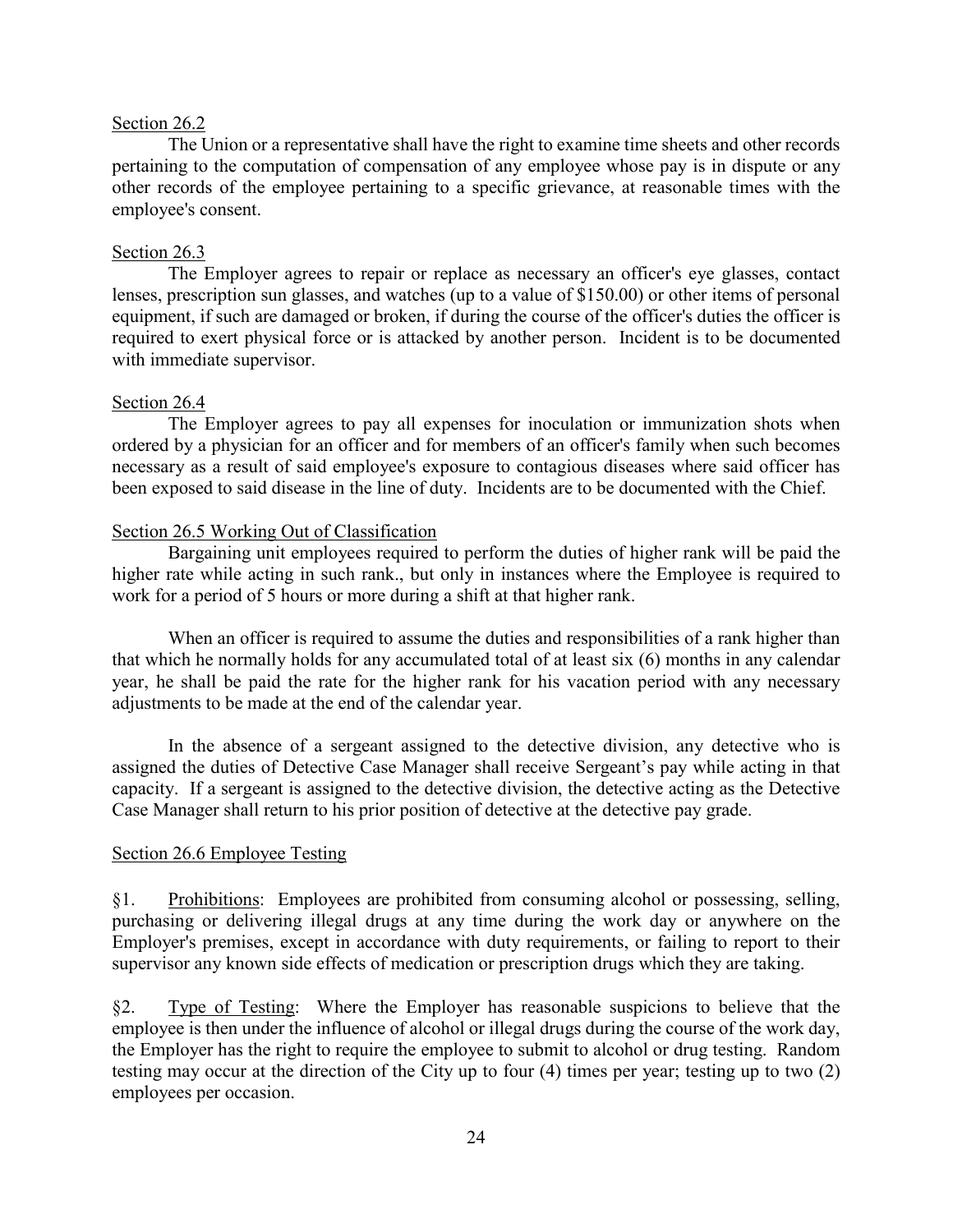§3. Order to Take Test: The Employer shall provide the employee at the time he or she is ordered to submit to testing with a written notice of the order, setting forth the facts and inferences upon which the Employer bases its conclusion of reasonable suspicions. The employee shall have the right to consult with a union representative and/or counsel prior to any questioning. Refusal to comply with the order to test may subject the employee to discipline, but the taking of a test shall not operate to waive any objection or rights the employee may have. No employee shall be subject to any adverse employment action, except temporary reassignment or relief from duty with pay during the pendency of any testing procedure. Such reassignment or relief from duty shall be discontinued immediately in the event of negative test results.

§4. Tests to be Conducted: The Employer shall use only a clinical laboratory or hospital facility that is licensed per the Illinois Clinical Laboratory Act, which laboratory shall comply with all NIDA standards. The Employer shall establish a chain of custody procedure to insure the integrity of samples and test results, and shall not permit the employee or any other bargaining unit member to be a part of such chain. Sufficient samples shall be collected so as to permit an initial, a confirmatory test, and a subsequent test to be arranged at a facility of the employee's choosing. Confirmatory testing shall be by gas chromatography, plus mass spectrometry (GCMS) or an equivalent scientifically accurate test.

§5. Results: As to drug testing, the Employer shall only be notified in the event that a sample has tested positive for a particular drug on both the initial and confirmatory test, and any information otherwise coming into the possession or knowledge of the Employer (e.g. insurance billings) shall not be used in any manner or forum adverse to the employee's interests. As to alcohol testing, test results showing an alcohol concentration of .04 or more (based on grams of alcohol per 100 milliliters of blood) shall be considered positive; the Employer shall bear the burden of proof of establishing that concentrations less than .04 indicate the officer is under the influence in violation of this Article. The employee shall receive a copy of all test results, information, documents and other reports received by the Employer.

§6. Right to Contest: The Union and/or the employee shall have the right to contest and/or grieve any aspect of any testing under this Agreement, including the right to test, the order, the administration of the test, the significance or accuracy of the test, or the consequences of the test results. Nothing herein shall waive or limit any rights employees may have concerning such tests that may arise outside this Agreement, which the employee may pursue with or without the Union.

§7. Voluntary Requests for Assistance: No adverse employment action shall be taken in any manner or forum against any employee who voluntarily seeks assistance for alcohol or drug related problems, other than the Employer may temporarily reassign an employee if he is then unfit for duty in his current assignment. All such requests shall be held strictly confidential and not released or used in any manner or forum contrary to the employee's interests.

§9. Discipline: In the first instance an employee tests positive as defined above on a drug or alcohol test, the employee shall not be disciplined, provided that the employee participates in an appropriate treatment program determined by his physician, discontinues his illegal use of drugs or abuse of alcohol, and submits to random testing as directed by his counselors in an appropriate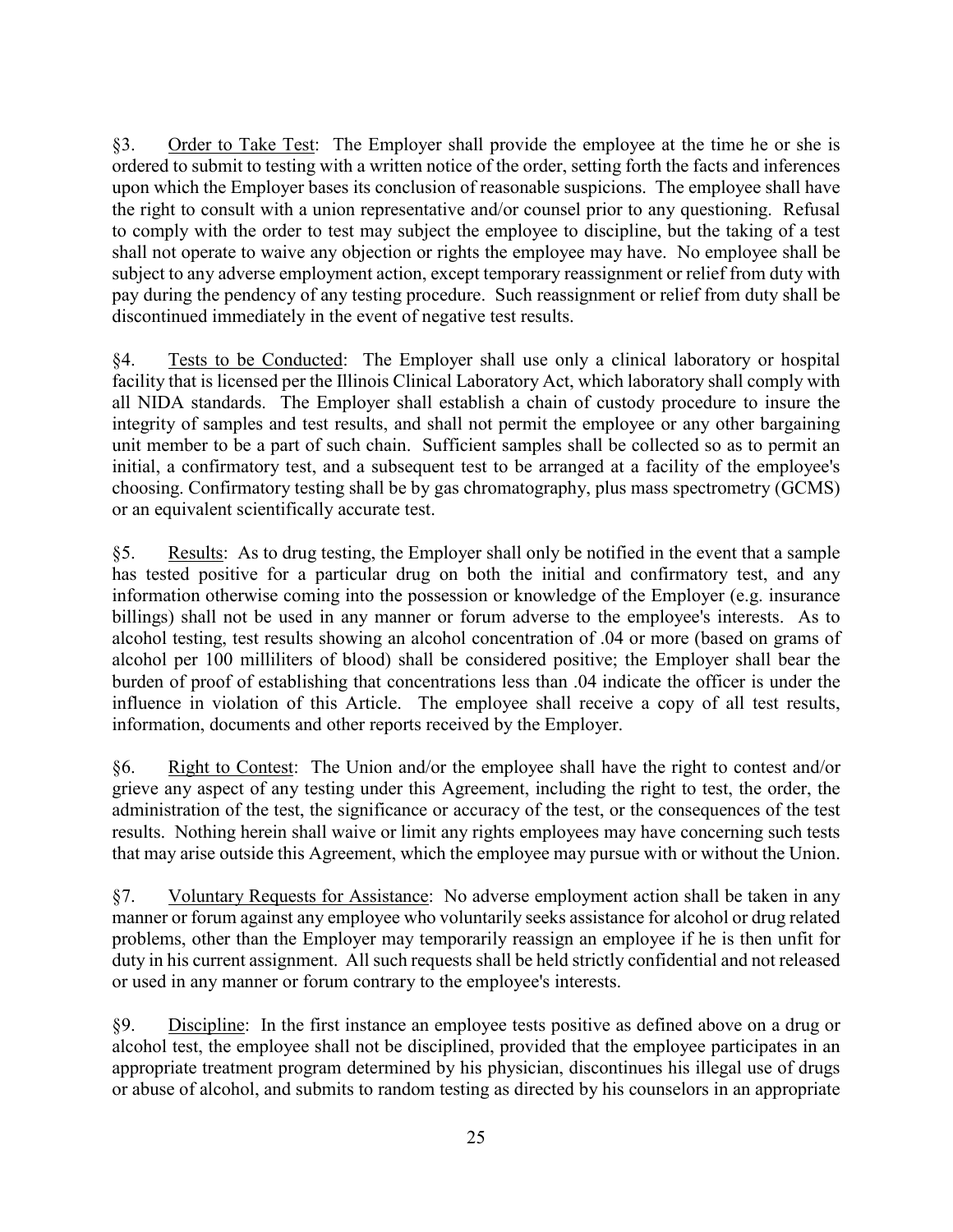after-care program. Employees who do not comply with the conditions of this section, or who test positive for the second time, shall be subject to discipline. Employees who are unfit to perform reasonable duties to which they may be assigned during the period of their treatment and aftercare shall be permitted to take accumulated time off and shall be afforded a leave of absence upon request for the period of counseling and after-care, at the option of the employee.

#### Section 26.7 Residency

Employees covered by this Agreement shall maintain their residence within 10 miles of the city limits of the City of Marion. Employees covered by this Agreement hired after July 9<sup>th</sup>, 2007, shall maintain their residence within 10 miles of the Marion City Hall or within the corporate limits of the City of Marion. New employees must establish said residency within eighteen (18) months of their hire date.

#### Section 26.8 Grooming

Employees shall be allowed to grow facial hair, so long as it is well-groomed and professional in appearance, and will not impair operations.

#### ARTICLE 27 - SAVINGS CLAUSE

If any provision of this Agreement or any application thereof should be rendered or declared unlawful, invalid or unenforceable by virtue of any judicial action, or by any existing or subsequently enacted Federal or State legislation, or by Executive Order or other competent authority, the remaining provisions of this Agreement shall remain in full force and effect. In such event, upon the request of either party, the parties shall meet promptly and negotiate with respect to substitute provisions for those provisions rendered or declared unlawful, invalid, or unenforceable.

#### ARTICLE 28 - COMPLETE AGREEMENT

The parties acknowledge that during the negotiations which preceded this Agreement, each had the unlimited right and opportunity to make demands and proposals with respect to any subject matter not removed by law from the area of collective bargaining. The understandings and agreements arrived at by the parties after the exercise of that right and opportunity are set forth in this Agreement.

#### ARTICLE 29 - DURATION

#### Section 29.1 Term of Agreement

This Agreement shall be effective from May 1, 2019, and shall remain in full force and effect until April 30, 2022. It shall continue in effect from year to year thereafter unless notice of termination is given in writing by certified mail by either party no earlier than one hundred twenty (120) days preceding expiration. The notices referred to shall be considered to have been given as of the date shown on the postmark. Written notice may be tendered in person, in which case the date of notice shall be the written date of receipt.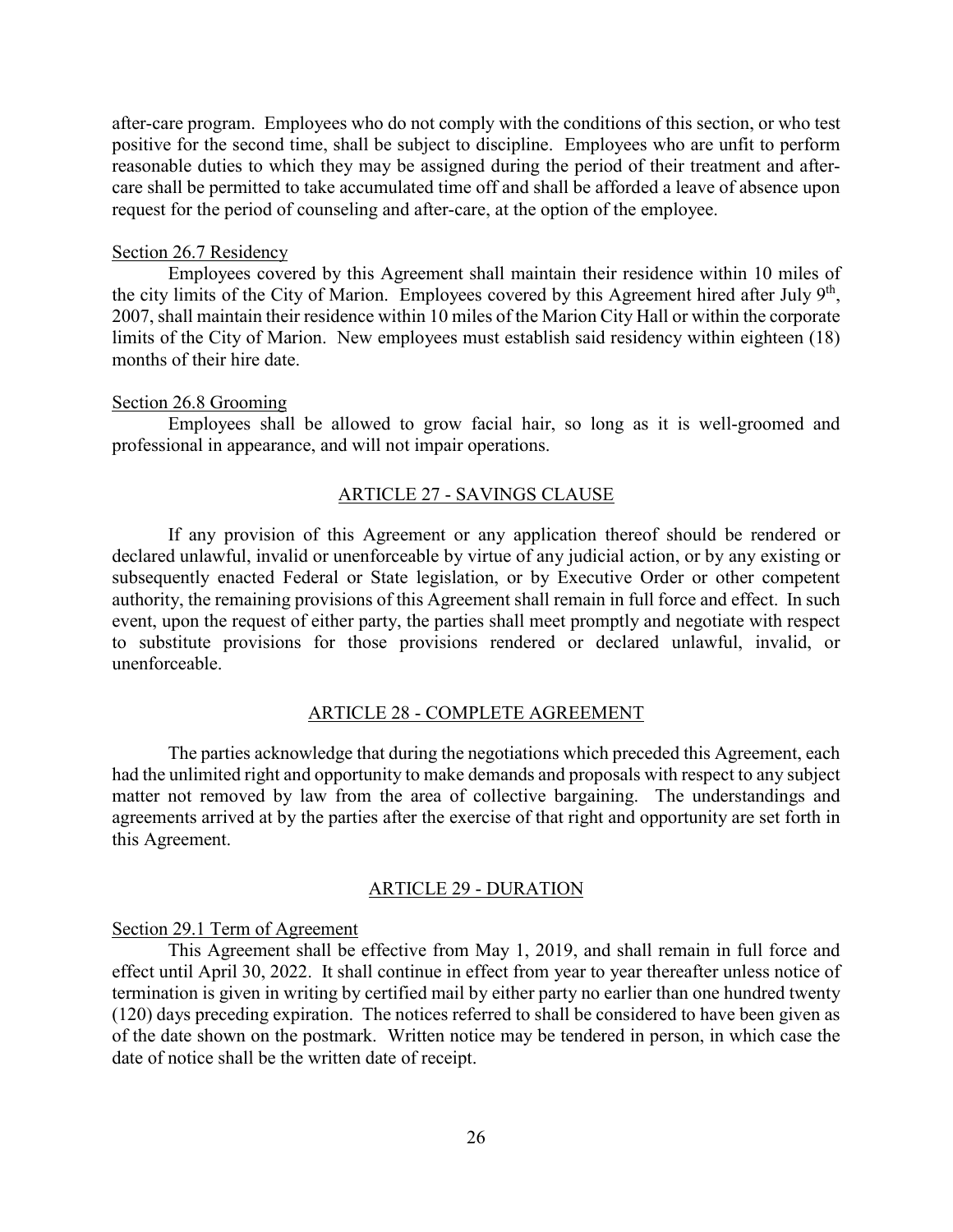#### Section 29.2 Continuing Effect

Notwithstanding any provision of this Article or Agreement to the contrary, this Agreement shall remain in full force and effect after any expiration date while negotiations or Resolution of Impasse Procedure are continuing for a new Agreement or part thereof between the parties.

#### Section 29.3 Successor Agreement

The parties agree that if either side decides to reopen negotiations, that party may so notify the other at least ninety (90) and no more than one hundred twenty (120) days prior to April 30, 2022. In the event such notice to negotiate is given, then the parties shall attempt to meet not later than ten (10) days after the date of receipt of such notice, or at such reasonable times as are agreeable to both parties for the purpose of negotiation. All notices provided for in this Agreement shall be served on the other party by certified mail, return receipt requested, or by personal service. Any impasses at negotiations shall be resolved by the procedures of the Illinois Public Labor Relations Act.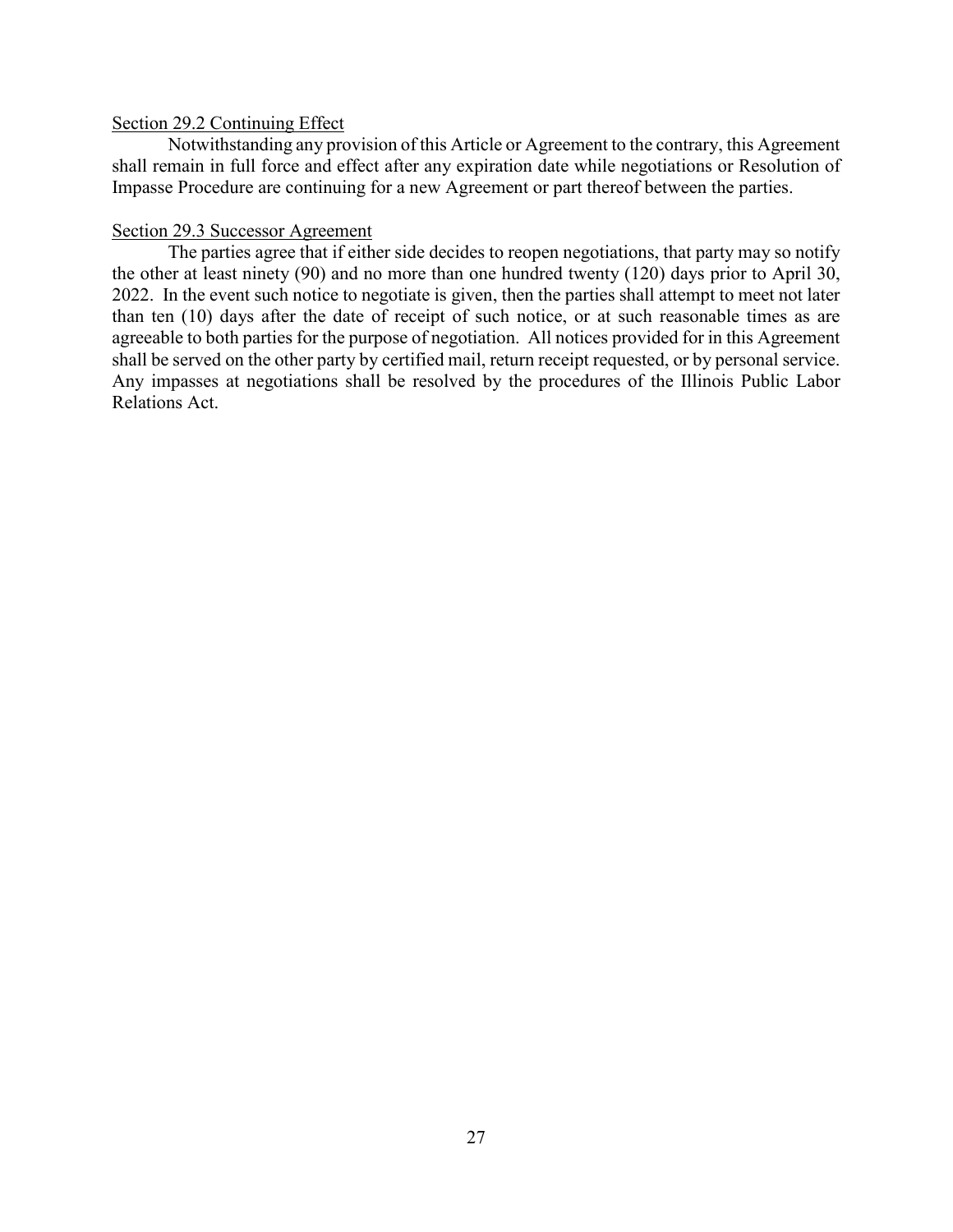#### **SIGNATURES**

IN WITNESS WHEREOF, the parties hereto have affixed their signatures this

 $_ days$  of  $_ 14. c4$ , 2019.  $844$ FOR THE EMPLOYER! FOR THE UNION: Mayor

Field Representative Illinois FOP Labor Council

 $\frac{1}{2}$ 

City Clerk<br>(SEAL)

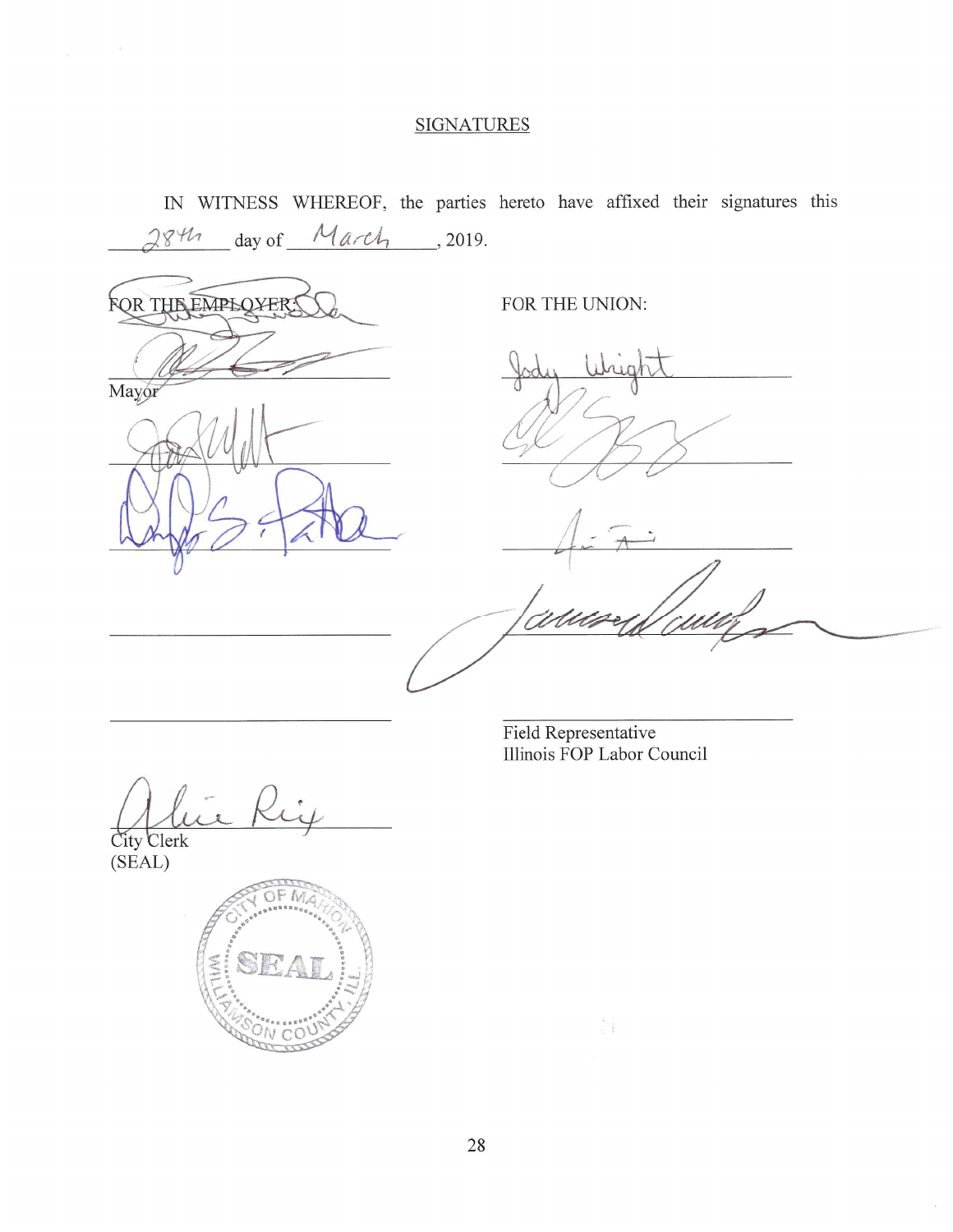#### APPENDIX A - WAGES RATES/LONGEVITY

#### **EFFECTIVE 5/1/2019**

#### **PATROL**

|            | Annual Salary | <b>Hourly Rate</b> |
|------------|---------------|--------------------|
| Sergeant   | \$62,362.56   | \$29.98            |
| Detective  | \$56,345.12   | \$27.09            |
| Patrolman  | \$54,704.00   | \$26.30            |
| Prob. $-2$ | \$51,968.80   | \$24.99            |
| Prob. $-1$ | \$49,233.60   | \$23.67            |

#### **DISPATCH**

|            | <b>Annual Salary</b> | <b>Hourly Rate</b> |
|------------|----------------------|--------------------|
| Sergeant   | \$55,486.08          | \$26.68            |
| Dispatcher | \$48,672.00          | \$23.40            |
| Prob. $-2$ | \$46,238.40          | \$22.23            |
| Prob. $-1$ | \$43,804.80          | \$21.06            |

Sergeant Rate is Patrolman rate plus 14% Detective Rate is Patrolman rate plus 3% Dispatch Sergeant Rate is Dispatcher rate plus 14%

Prob. - 1 : starting salary for first six months or until state-mandated training is completed, whichever is sooner (90% of applicable base pay)

Prob. - 2 : salary for second six months or after state-mandated training is completed, whichever is sooner (95% of applicable base pay)

Rates reflect increase in patrol base of \$0.50/hour and dispatch base of \$0.45/hour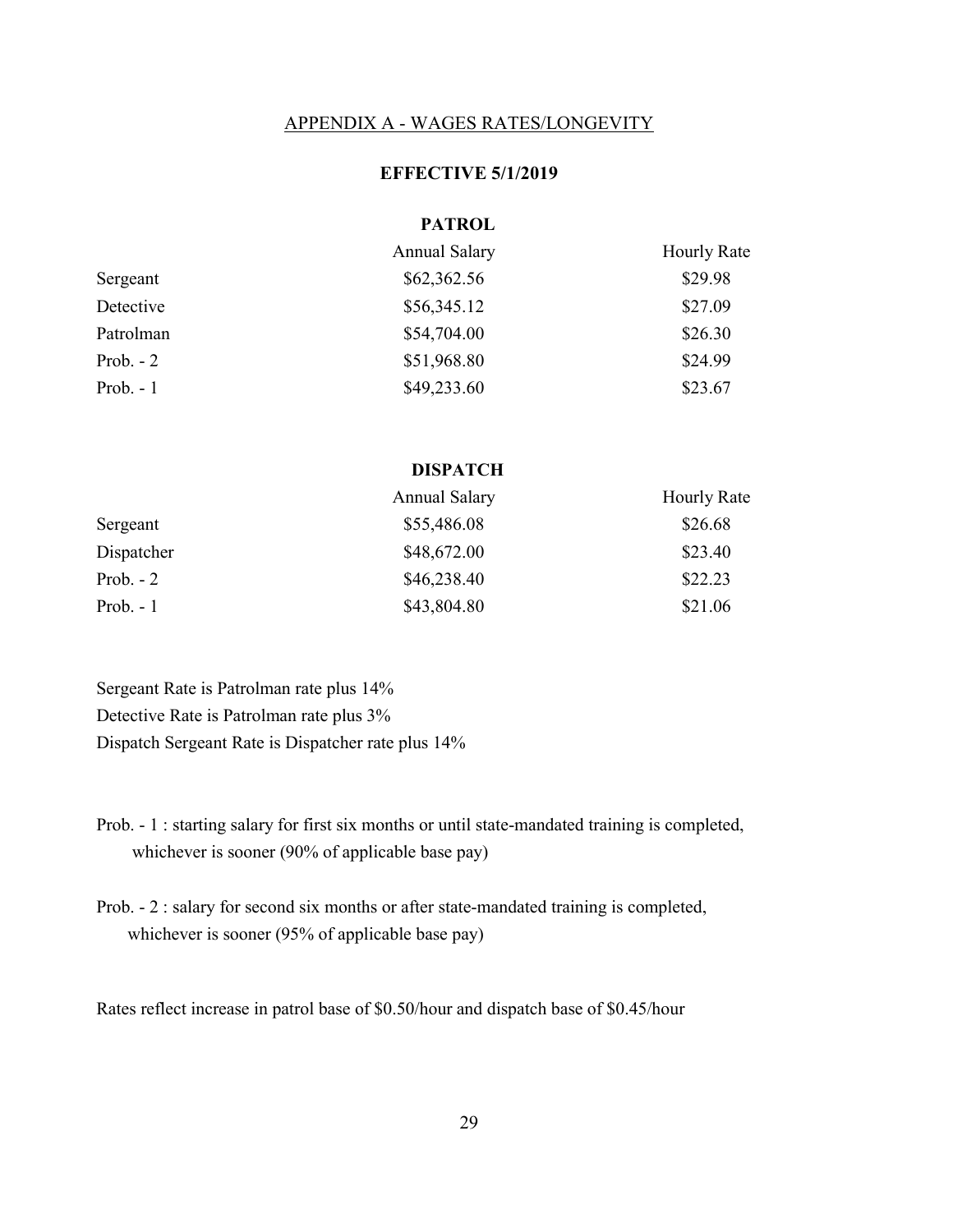#### **EFFECTIVE 5/1/2020**

#### **PATROL**

|            | Annual Salary | <b>Hourly Rate</b> |
|------------|---------------|--------------------|
| Sergeant   | \$63,548.16   | \$30.55            |
| Detective  | \$57,416.32   | \$27.60            |
| Patrolman  | \$55,744.00   | \$26.80            |
| Prob. $-2$ | \$52,956.80   | \$25.46            |
| Prob. $-1$ | \$50,169.60   | \$24.12            |

#### **DISPATCH**

|            | Annual Salary | <b>Hourly Rate</b> |
|------------|---------------|--------------------|
| Sergeant   | \$56,553.12   | \$27.19            |
| Dispatcher | \$49,608.00   | \$23.85            |
| Prob. $-2$ | \$47,127.60   | \$22.66            |
| Prob. $-1$ | \$44,647.20   | \$21.47            |

Sergeant Rate is Patrolman rate plus 14% Detective Rate is Patrolman rate plus 3% Dispatch Sergeant Rate is Dispatcher rate plus 14%

- Prob. 1 : starting salary for first six months or until state-mandated training is completed, whichever is sooner (90% of applicable base pay)
- Prob. 2 : salary for second six months or after state-mandated training is completed, whichever is sooner (95% of applicable base pay)

Rates reflect increase in patrol base of \$0.50/hour and dispatch base of \$0.45/hour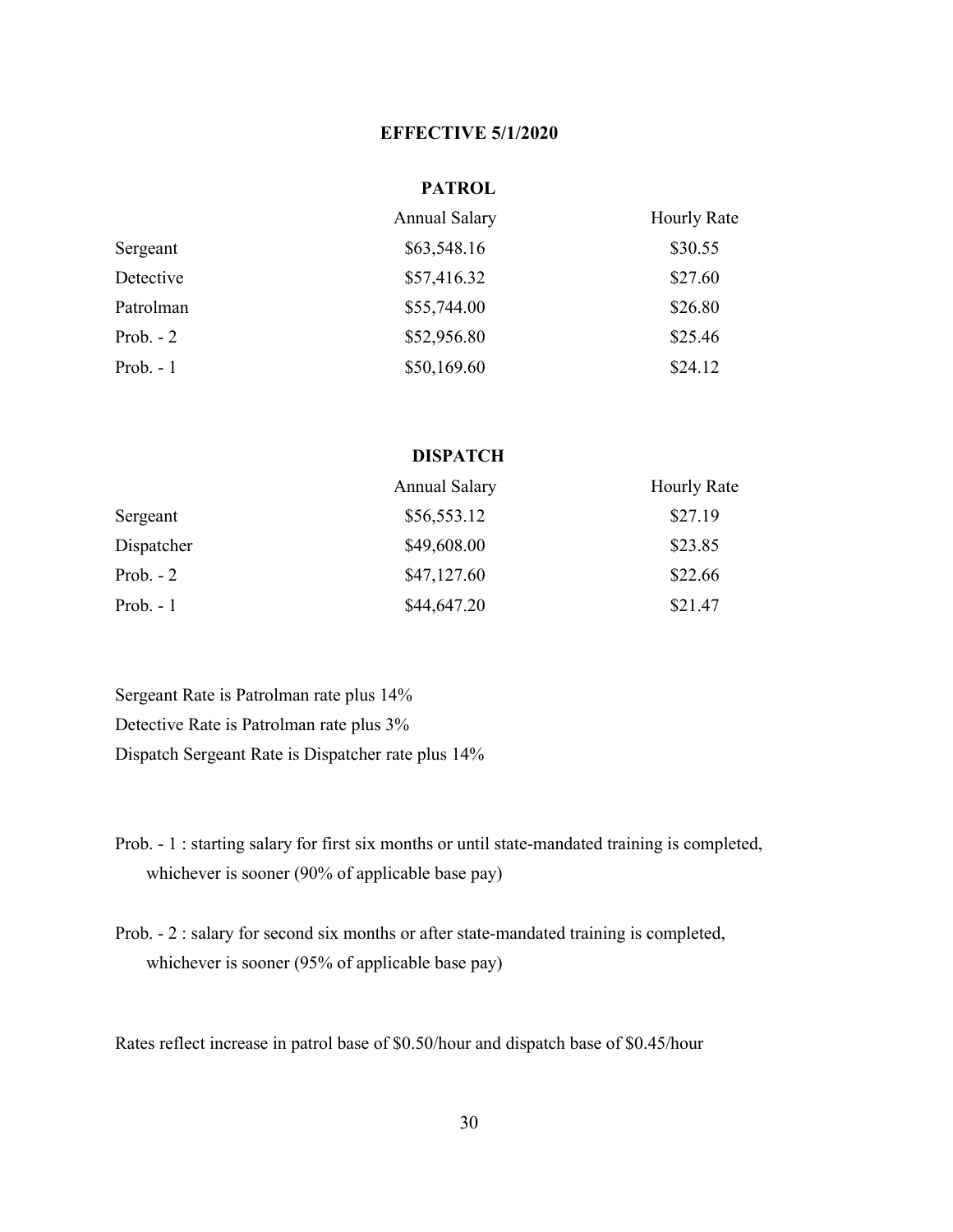#### **EFFECTIVE 5/1/2021**

#### **PATROL**

|            | <b>Annual Salary</b> | <b>Hourly Rate</b> |
|------------|----------------------|--------------------|
| Sergeant   | \$64,733.76          | \$31.12            |
| Detective  | \$58,487.52          | \$28.12            |
| Patrolman  | \$56,784.00          | \$27.30            |
| Prob. $-2$ | \$53,944.80          | \$25.94            |
| Prob. $-1$ | \$51,105.60          | \$24.57            |

#### **DISPATCH**

|            | <b>Annual Salary</b> | Hourly Rate |
|------------|----------------------|-------------|
| Sergeant   | \$57,620.16          | \$27.70     |
| Dispatcher | \$50,544.00          | \$24.30     |
| Prob. $-2$ | \$48,016.80          | \$23.09     |
| Prob. $-1$ | \$45,489.60          | \$21.87     |

Sergeant Rate is Patrolman rate plus 14% Detective Rate is Patrolman rate plus 3% Dispatch Sergeant Rate is Dispatcher rate plus 14%

- Prob. 1 : starting salary for first six months or until state-mandated training is completed, whichever is sooner (90% of applicable base pay)
- Prob. 2 : salary for second six months or after state-mandated training is completed whichever is sooner (95% of applicable base pay)

Rates reflect increase in patrol base of \$0.50/hour and dispatch base of \$0.45/hour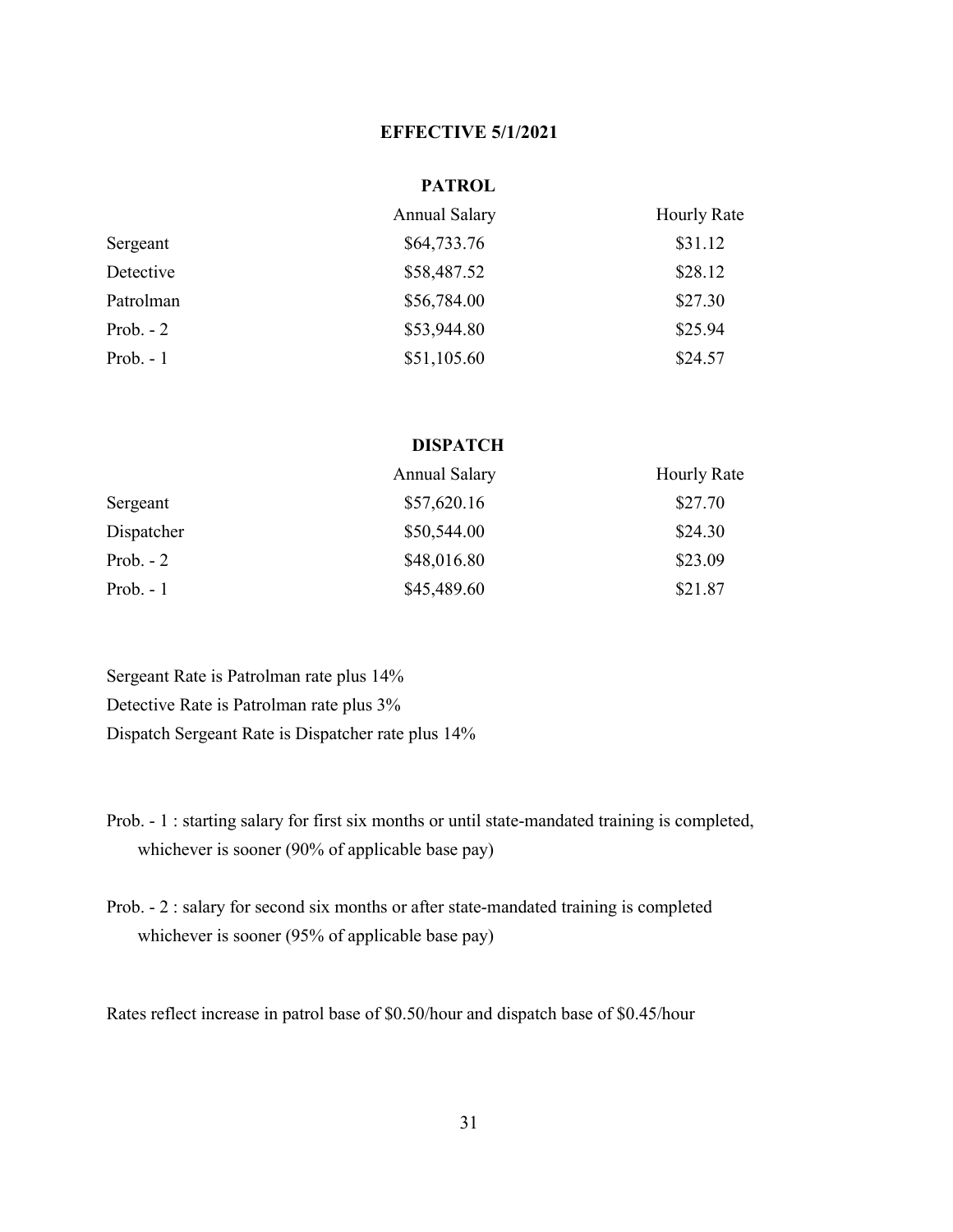### PATROL LONGEVITY

| Years of |          |           |
|----------|----------|-----------|
| Service  | Monthly  | Annual    |
| 5        | \$83.33  | \$1000.00 |
| 6        | \$83.33  | \$1000.00 |
| 7        | \$83.33  | \$1000.00 |
| 8        | \$83.33  | \$1000.00 |
| 9        | \$83.33  | \$1000.00 |
| 10       | \$166.66 | \$2000.00 |
| 11       | \$166.66 | \$2000.00 |
| 12       | \$166.66 | \$2000.00 |
| 13       | \$166.66 | \$2000.00 |
| 14       | \$166.66 | \$2000.00 |
| 15       | \$250.00 | \$3000.00 |
| 16       | \$250.00 | \$3000.00 |
| 17       | \$250.00 | \$3000.00 |
| 18       | \$250.00 | \$3000.00 |
| 19       | \$250.00 | \$3000.00 |
| 20       | \$291.66 | \$3500.00 |
| 21       | \$291.66 | \$3500.00 |
| 22       | \$291.66 | \$3500.00 |
| 23       | \$291.66 | \$3500.00 |
| 24       | \$291.66 | \$3500.00 |
| 25       | \$333.33 | \$4000.00 |
| 26       | \$333.33 | \$4000.00 |
| 27       | \$333.33 | \$4000.00 |
| 28       | \$333.33 | \$4000.00 |
| 29       | \$333.33 | \$4000.00 |
| 30       | \$333.33 | \$4000.00 |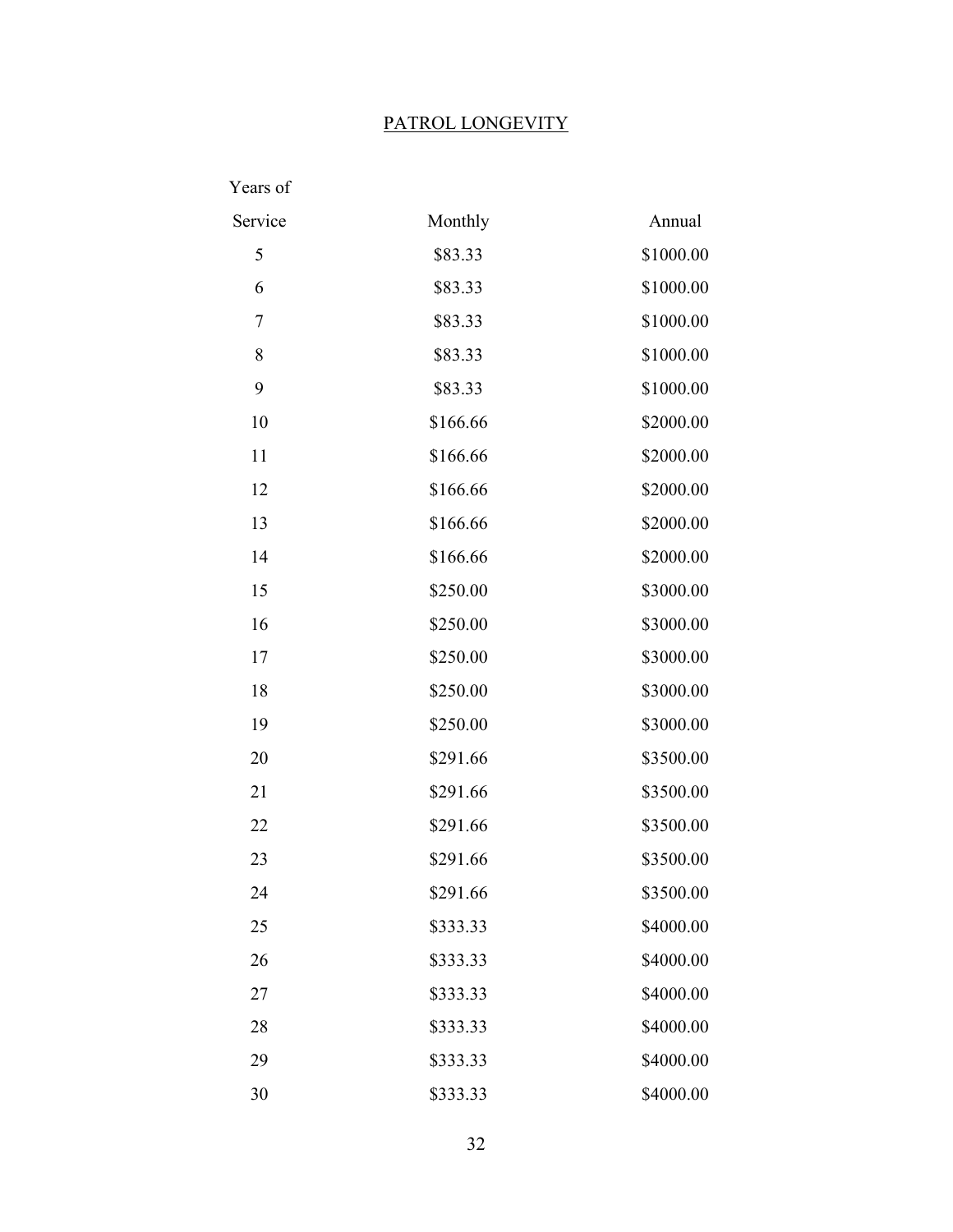#### DISPATCH LONGEVITY

| Years of |          |            |
|----------|----------|------------|
| Service  | Monthly  | Annual     |
| 5        | \$40.00  | \$480.00   |
| 6        | \$50.00  | \$600.00   |
| 7        | \$60.00  | \$720.00   |
| 8        | \$70.00  | \$840.00   |
| 9        | \$80.00  | \$960.00   |
| 10       | \$90.00  | \$1,080.00 |
| 11       | \$100.00 | \$1,200.00 |
| 12       | \$110.00 | \$1,320.00 |
| 13       | \$120.00 | \$1,440.00 |
| 14       | \$130.00 | \$1,560.00 |
| 15       | \$140.00 | \$1,680.00 |
| 16       | \$150.00 | \$1,800.00 |
| 17       | \$160.00 | \$1,920.00 |
| 18       | \$170.00 | \$2,040.00 |
| 19       | \$180.00 | \$2,160.00 |
| 20       | \$190.00 | \$2,280.00 |
| 21       | \$200.00 | \$2,400.00 |
| 22       | \$210.00 | \$2,520.00 |
| 23       | \$220.00 | \$2,640.00 |
| 24       | \$230.00 | \$2,760.00 |
| 25       | \$240.00 | \$2,880.00 |
| 26       | \$250.00 | \$3,000.00 |
| 27       | \$260.00 | \$3,120.00 |
| 28       | \$270.00 | \$3,240.00 |
| 29       | \$280.00 | \$3,360.00 |
| 30       | \$290.00 | \$3,480.00 |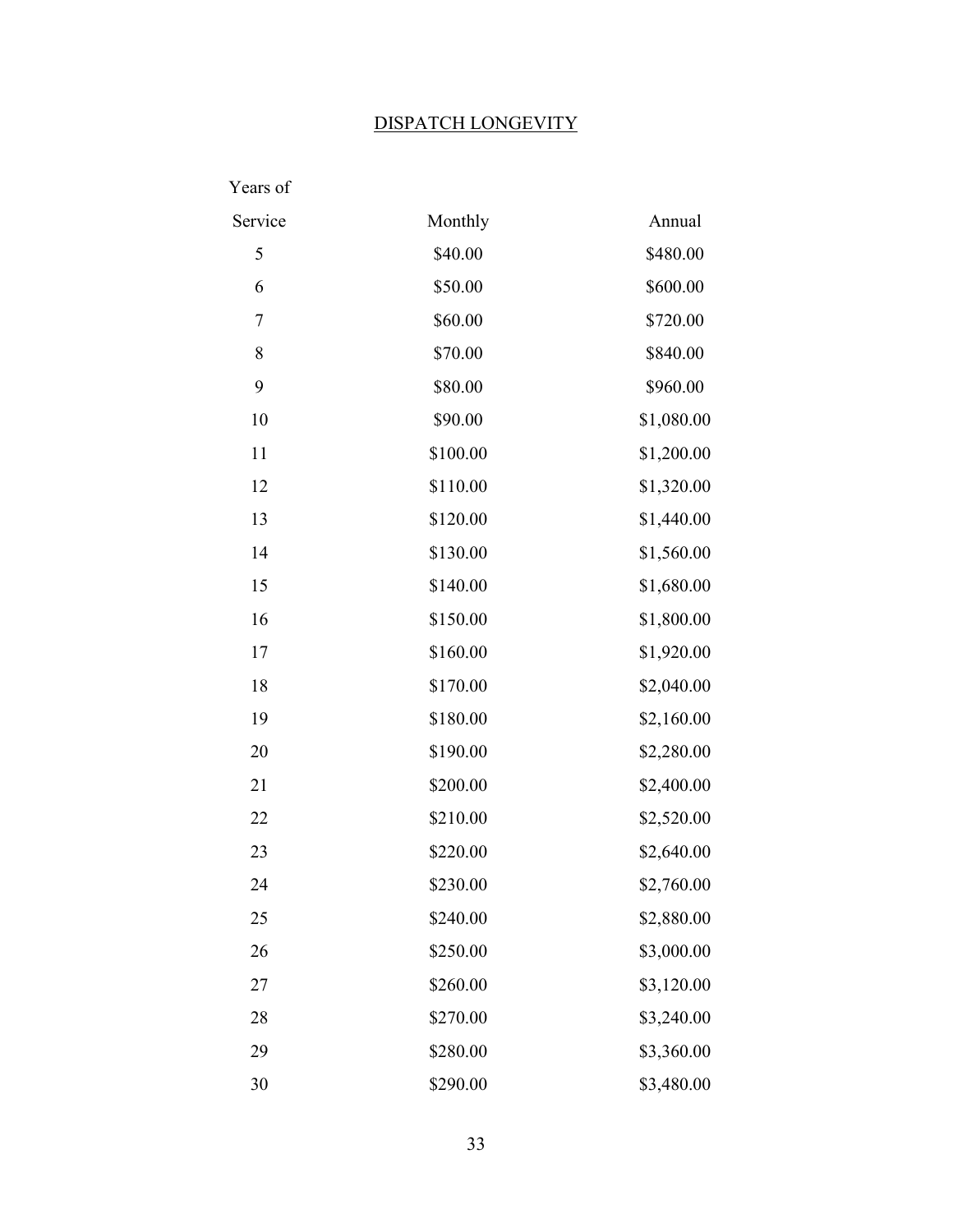#### APPENDIX B - SENIORITY LIST

| <b>EMPLOYEE</b>           | <b>SENIORITY DATE</b> | <b>EMPLOYEE</b>      | <b>SENIORITY DATE</b> |
|---------------------------|-----------------------|----------------------|-----------------------|
| Patrol/Detective          |                       | Dispatchers          |                       |
| Mike Baxter**             | 11/06/95              | <b>Anthony Emery</b> | 06/16/97              |
| Thomas Warren             | 07/01/97              | John Clarida         | 01/01/00              |
| David Herbert             | 07/05/97              | Kressie McNew        | 04/28/00              |
| <b>Bartley Baldwin</b>    | 10/30/00              | DJ Stewart           | 11/01/04              |
| <b>Christopher Ramage</b> | 08/11/03              | Justin Wing          | 01/14/14              |
| Jody Wright               | 05/16/04              | Zane Withers         | 03/21/15              |
| <b>Scott Morse</b>        | 05/19/04              | Ashley Olsen         | 06/13/15              |
| William Huddleston        | 06/02/05              | Mason Dodd           | 10/05/15              |
| Mary Kathleen Griffith    | 08/18/05              | Phillip Boner        | 09/02/17              |
| Luke Pritchard            | 05/01/08              | Ben Wylie            | 11/13/17              |
| Matthew Randolph          | 05/02/08              | Zachary Smith        | 03/28/18              |
| Jessie Thompson           | 08/16/08              | Nicholas Bowns       | 09/20/18              |
| Nicholas Triffo           | 07/29/09              |                      |                       |
| Maria Dwyer               | 08/31/09              |                      |                       |
| Justin Dwyer              | 09/01/09              |                      |                       |
| Justin Francis            | 01/02/10              |                      |                       |
| <b>Jason Watts</b>        | 01/03/10              |                      |                       |
| William Lannom**          | 01/30/10              |                      |                       |
| Bryan DeMattei            | 10/12/10              |                      |                       |
| Matthew Gayer             | 02/28/11              |                      |                       |
| Kevin Ogden               | 03/07/11              |                      |                       |
| <b>Tyson Baker</b>        | 06/16/13              |                      |                       |
| Tom Stearns               | 07/07/13              |                      |                       |
| Carl Eggemeyer            | 06/14/14              |                      |                       |
| Robert Kraemer            | 11/03/14              |                      |                       |
| Noah Warren               | 04/06/15              |                      |                       |
| Doug Schrock              | 08/15/15              |                      |                       |
| <b>Tylor Barber</b>       | 09/26/15              |                      |                       |
| Sam Ward                  | 12/05/15              |                      |                       |
| <b>Steve Sloan</b>        | 07/03/17              |                      |                       |
| <b>Tyler Smith</b>        | 09/02/17              |                      |                       |
| Chuck Welge               | 09/01/18              |                      |                       |
| Jerod Gott                | 09/08/18              |                      |                       |

\*\* Sgt. Baxter hired as full-time dispatcher Jan. 1, 1995 and transferred to patrol Nov. 6, 1995. Officer Lannom hired as full-time dispatcher July 12, 2007 and transferred to patrol Jan. 30, 2010.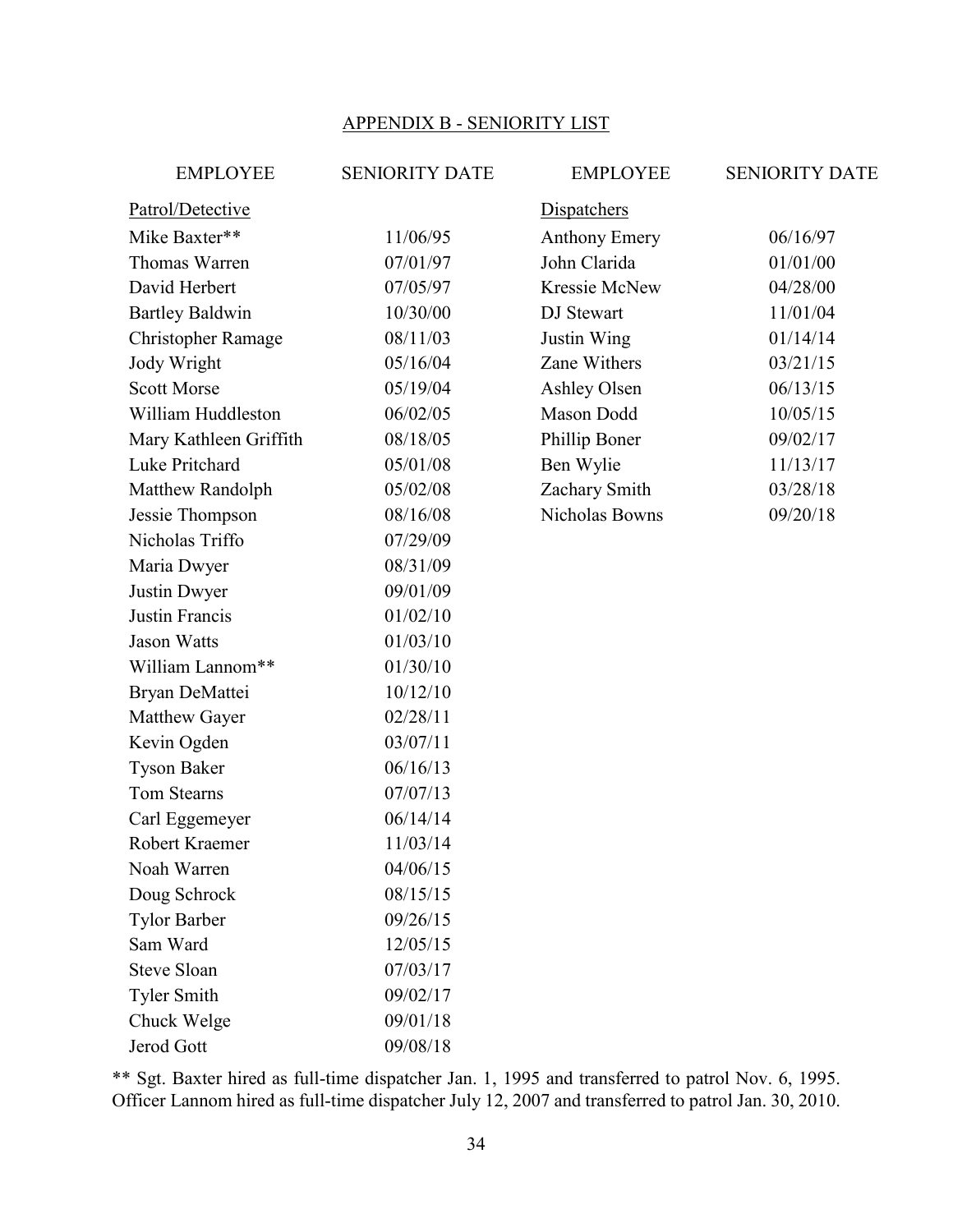#### APPENDIX C - EDUCATIONAL INCENTIVES

Section 1 In-Service Training Incentive Pay

The current incentive pay for in-service training certifications shall be continued as the past practice, according to the following schedule:

| First forty (40) hours of certificates: | \$40.00/month                        |
|-----------------------------------------|--------------------------------------|
| Eighty (80) hours of certificates:      | $$60.00/m$ onth                      |
| One hundred twenty (120) hours          | $$100.00/m$ onth                     |
| One hundred sixty (160) hours           | \$120.00/month                       |
| Two hundred (200) hours                 | $$150.00/m$ onth (as of May 1, 2012) |
| Two hundred forty (240) hours           | $$180.00/m$ onth (as of May 1, 2012) |
| Two hundred eighty (280) hours          | \$210.00/month (as of May 1, 2013)   |
| Three hundred twenty (320) hours        | \$240.00/month (as of May 1, 2014)   |

In-service training incentive shall not be paid for state-mandated training, such as PTI or Mandatory Firearms Training, for those employees hired after 5/1/87. Courses meriting such payment must be approved in advance by the Chief of Police and/or Commissioner. Dispatchers shall be eligible for this in-service training incentive pay.

Section 2 Advanced Educational Incentive Pay

Officers covered by this Agreement shall receive bonus incentive pay for advanced educational degrees according to the following schedule:

Associate Degree \$17.50/month Bachelor's Degree \$45.00/month

Said incentive pay is considered bonus pay and will not be calculated into the base pay. Degrees in areas of study other than law enforcement may qualify for incentive pay, if approved by the Employer. Dispatchers shall be eligible for this in-service training incentive pay. The City will make reasonable efforts to accommodate the training needs of the department.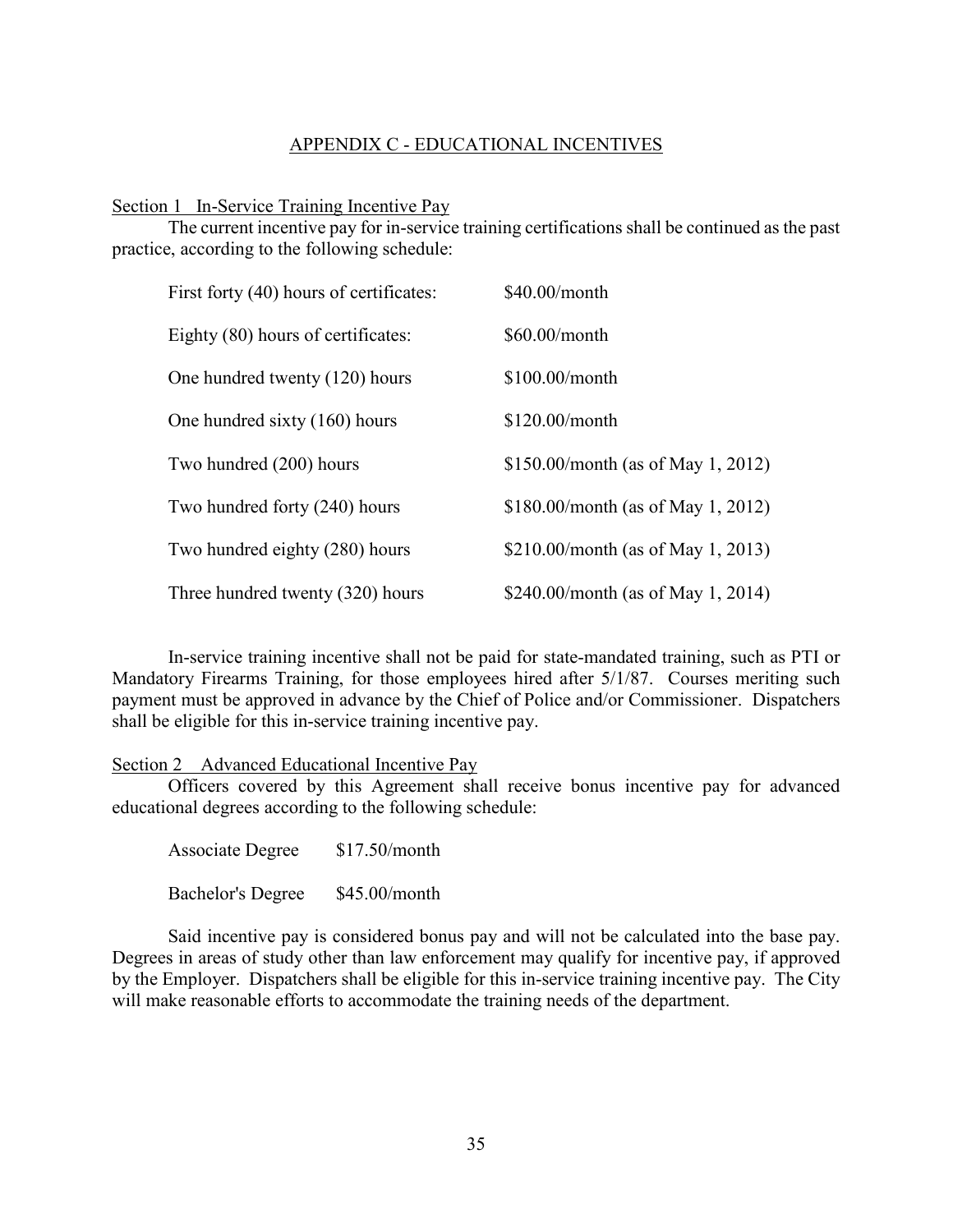#### APPENDIX D - DUES AUTHORIZATION FORM

#### **ILLINOIS FRATERNAL ORDER OF POLICE LABOR COUNCIL 974 CLOCK TOWER DRIVE SPRINGFIELD, ILLINOIS 62704**

I, (insert your name), understand that under the U.S. Constitution I have a right not to belong to a union. By my signature I hereby waive this right and opt to join the IL FOP Labor Council.

I, (insert your name), hereby authorize my Employer,

(insert Employer name), to deduct from my wages the uniform

amount of monthly dues set by the Illinois Fraternal Order of Police Labor Council, for expenses connected with the cost of negotiating and maintaining the collective bargaining agreement between the parties and to remit such dues to the Illinois Fraternal Order of Police Labor Council as it may from time to time direct. (In addition, I authorize my Employer named hereinabove to deduct from my wages any back dues owed to the Illinois Fraternal Order of Police Labor Council from the date of my employment, in such manner as it so directs.)

| Date: $\qquad \qquad$                                                                                                           | Signed: 2000 Communication of the Signed:                                                                                                                                                                                      |
|---------------------------------------------------------------------------------------------------------------------------------|--------------------------------------------------------------------------------------------------------------------------------------------------------------------------------------------------------------------------------|
|                                                                                                                                 |                                                                                                                                                                                                                                |
|                                                                                                                                 |                                                                                                                                                                                                                                |
|                                                                                                                                 | State:<br>$\frac{2}{\text{lip:}}$                                                                                                                                                                                              |
|                                                                                                                                 | Telephone: 2000 and 2000 and 2000 and 2000 and 2000 and 2000 and 2000 and 2000 and 2000 and 2000 and 2000 and 2000 and 2000 and 2000 and 2000 and 2000 and 2000 and 2000 and 2000 and 2000 and 2000 and 2000 and 2000 and 2000 |
|                                                                                                                                 | Personal e-mail:<br><u>example</u>                                                                                                                                                                                             |
|                                                                                                                                 |                                                                                                                                                                                                                                |
| <u> 1986 - Johann Stoff, fransk konge og det forskellige og det forskellige og det forskellige og det forskellige</u><br>Title: |                                                                                                                                                                                                                                |
|                                                                                                                                 |                                                                                                                                                                                                                                |

#### **Employer, please remit all dues deductions to:**

Illinois Fraternal Order of Police Labor Council Attn: Accounting 974 Clock Tower Drive Springfield, Illinois 62704

(217) 698-9433

*Dues remitted to the Illinois Fraternal Order of Police Labor Council are not tax deductible as charitable contributions for federal income tax purposes; however, they may be deductible on Schedule A of Form 1040 as a miscellaneous deduction. Please check with tax preparer regarding deductibility.*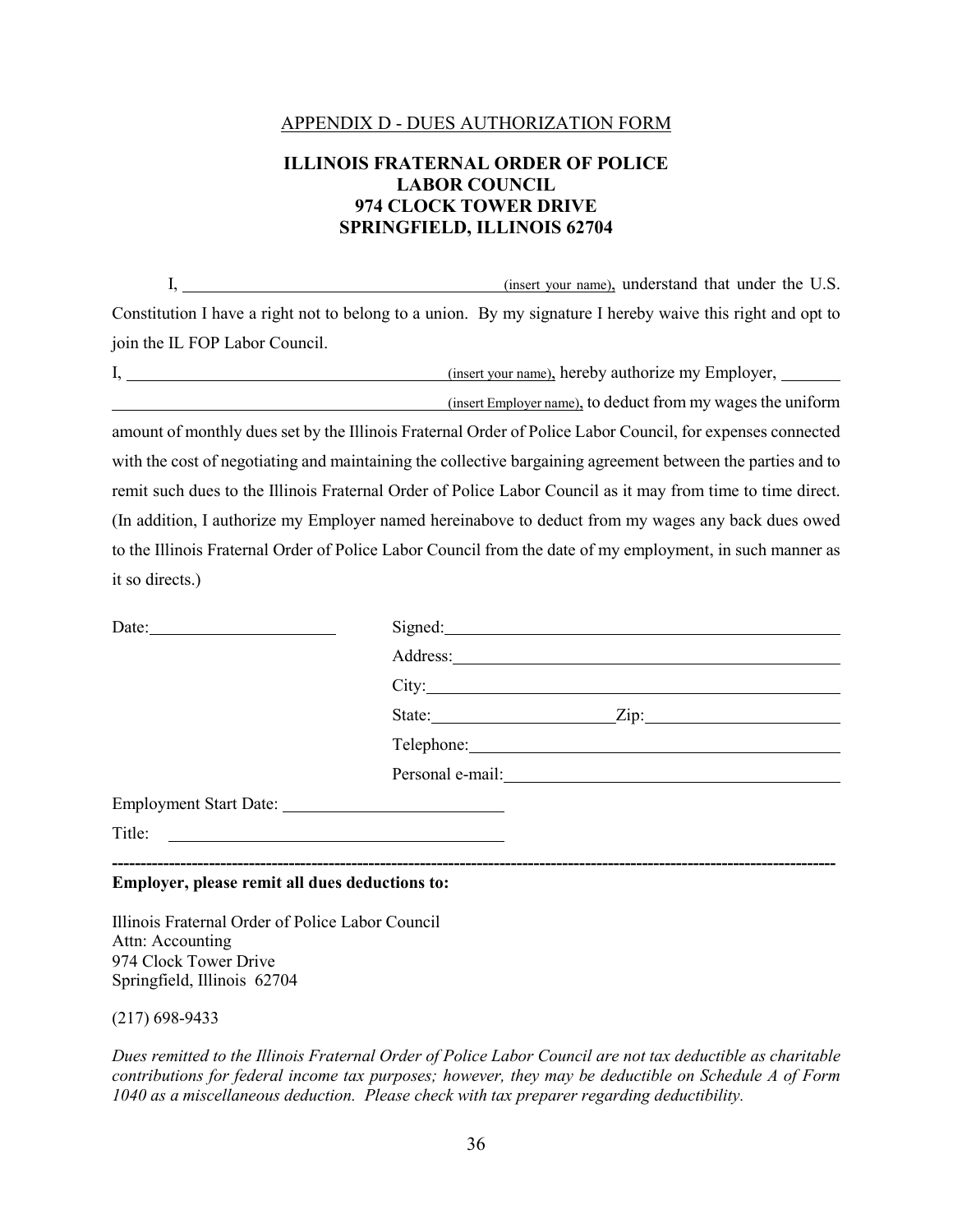|                                                                                                                                                                                                                                | APPENDIX E - GRIEVANCE FORM<br>(use additional sheets where necessary) |                 |                                                                                                                |  |
|--------------------------------------------------------------------------------------------------------------------------------------------------------------------------------------------------------------------------------|------------------------------------------------------------------------|-----------------|----------------------------------------------------------------------------------------------------------------|--|
|                                                                                                                                                                                                                                |                                                                        |                 |                                                                                                                |  |
| Grievant's Name:                                                                                                                                                                                                               | Last                                                                   | First           | M.L.                                                                                                           |  |
|                                                                                                                                                                                                                                |                                                                        | <b>STEP ONE</b> |                                                                                                                |  |
|                                                                                                                                                                                                                                |                                                                        |                 | Date of Incident or Date Knew of Facts Giving Rise to Grievance: ________________                              |  |
|                                                                                                                                                                                                                                |                                                                        |                 |                                                                                                                |  |
|                                                                                                                                                                                                                                |                                                                        |                 | Briefly state the facts: example and a set of the state of the state of the state of the state of the state of |  |
|                                                                                                                                                                                                                                |                                                                        |                 |                                                                                                                |  |
|                                                                                                                                                                                                                                |                                                                        |                 |                                                                                                                |  |
| Given To: University of the Communication of the Communication of the Communication of the Communication of the Communication of the Communication of the Communication of the Communication of the Communication of the Commu |                                                                        |                 | $\texttt{Date}/\texttt{Time:}\underline{\hspace{2.5cm}}$                                                       |  |
|                                                                                                                                                                                                                                | Grievant's Signature                                                   |                 | FOP Representative Signature                                                                                   |  |
|                                                                                                                                                                                                                                | EMPLOYER'S STEP ONE RESPONSE                                           |                 |                                                                                                                |  |
|                                                                                                                                                                                                                                |                                                                        |                 |                                                                                                                |  |
|                                                                                                                                                                                                                                |                                                                        |                 |                                                                                                                |  |
|                                                                                                                                                                                                                                |                                                                        |                 |                                                                                                                |  |
|                                                                                                                                                                                                                                |                                                                        |                 |                                                                                                                |  |
|                                                                                                                                                                                                                                | Employer Representative Signature                                      |                 | Position                                                                                                       |  |
|                                                                                                                                                                                                                                | Person to Whom Response Given                                          |                 | Date                                                                                                           |  |
|                                                                                                                                                                                                                                |                                                                        | <b>STEP TWO</b> |                                                                                                                |  |
|                                                                                                                                                                                                                                |                                                                        |                 |                                                                                                                |  |
|                                                                                                                                                                                                                                |                                                                        |                 |                                                                                                                |  |
|                                                                                                                                                                                                                                |                                                                        |                 |                                                                                                                |  |
| Given To: 2008 2010 2010 2021 2022 2023 2024 2022 2022 2023 2024 2022 2023 2024 2022 2023 2024 2025 2026 2027 20                                                                                                               |                                                                        |                 |                                                                                                                |  |
| Grievant's Signature                                                                                                                                                                                                           |                                                                        |                 | FOP Representative Signature                                                                                   |  |
|                                                                                                                                                                                                                                | EMPLOYER'S STEP TWO RESPONSE                                           |                 |                                                                                                                |  |
|                                                                                                                                                                                                                                |                                                                        |                 |                                                                                                                |  |
|                                                                                                                                                                                                                                |                                                                        |                 |                                                                                                                |  |
|                                                                                                                                                                                                                                |                                                                        |                 |                                                                                                                |  |
|                                                                                                                                                                                                                                | Employer Representative Signature                                      |                 | Position                                                                                                       |  |
|                                                                                                                                                                                                                                | Person to Whom Response Given                                          |                 |                                                                                                                |  |